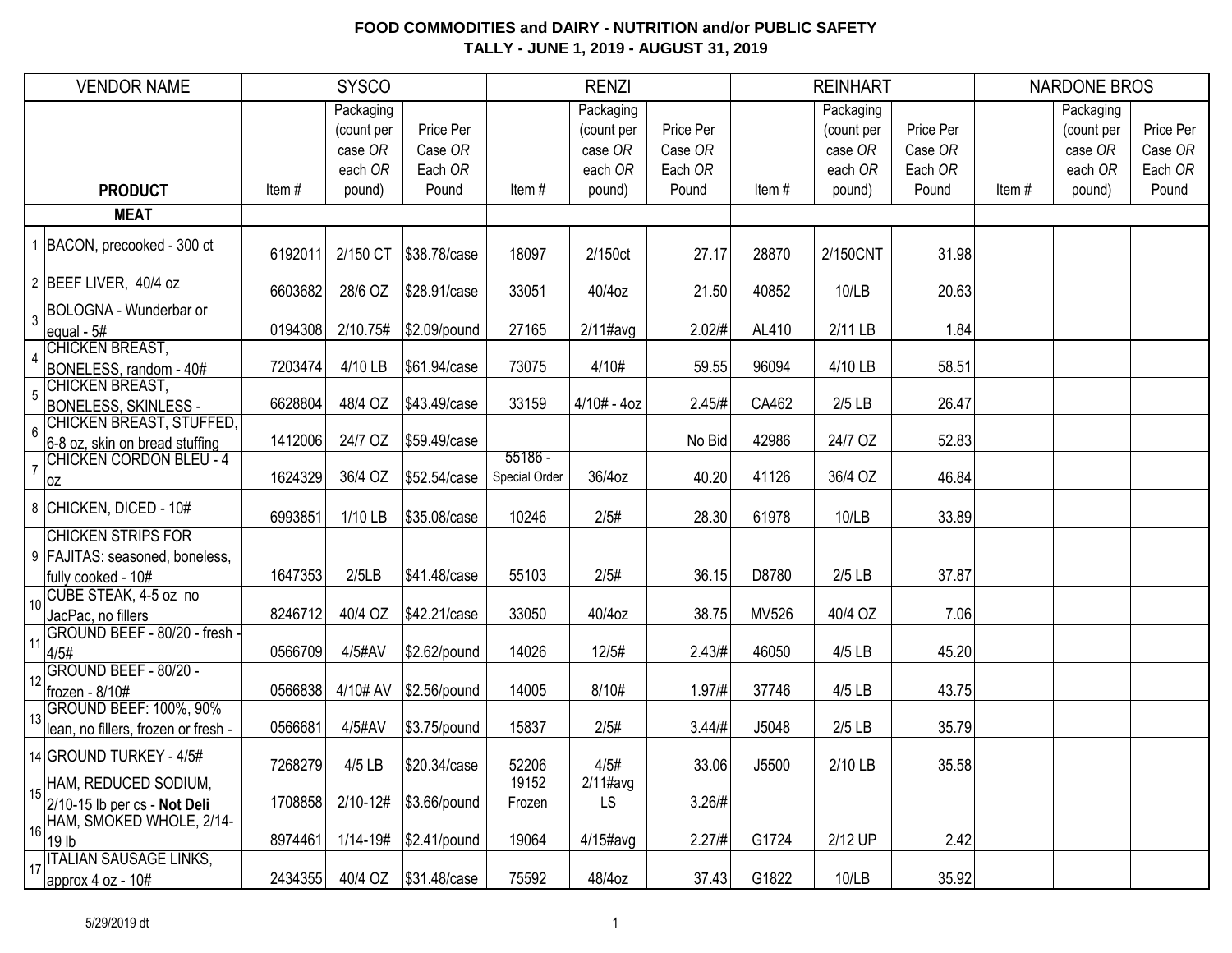|                 | <b>VENDOR NAME</b>                                        |         | <b>SYSCO</b> |                                 |       | <b>RENZI</b>  |           |       | <b>REINHART</b> |       | <b>NARDONE BROS</b> |  |
|-----------------|-----------------------------------------------------------|---------|--------------|---------------------------------|-------|---------------|-----------|-------|-----------------|-------|---------------------|--|
| 18              | <b>PORK BREAKFAST SAUSAGE</b>                             |         |              |                                 |       |               |           |       |                 |       |                     |  |
|                 | LINKS, approx 1 oz - 10#                                  | 1589399 | 160/1 OZ     | \$29.19/case                    | 10497 | 160/1oz       | 21.41     | 40102 | 10/LB           | 19.47 |                     |  |
| 19              | PORK CHOP, BONELESS,                                      |         |              |                                 |       |               |           |       |                 |       |                     |  |
|                 | approx 40/4 oz                                            | 1527761 | 40/4 OZ      | \$35.55/case                    | 15162 | 40/4oz        | 31.35     | MP320 | 40/4 OZ         | 33.52 |                     |  |
| 20 <sup>1</sup> | PORK CHOPS, approx 40/4 oz,                               |         |              |                                 |       |               |           | 45628 | 10/LB           | 33.77 |                     |  |
|                 | center cut, 1/2" lean<br>PORK LOINS, boneless, lean       | 5741570 | 40/4 OZ      | \$34.38/case                    | 15155 | 40/4oz        | 31.40     |       |                 |       |                     |  |
| 21              | unseasoned - 6/5-9#                                       | 2723211 | 6/8#AVG      | $$1.89$ /pound                  | 15171 | $6/8.8$ #avg  | 1.73/H    | K9806 | 6/8 UP          | 1.51  |                     |  |
|                 | SALISBURY STEAK, approx 4                                 |         |              |                                 |       | $84/40z -$    |           |       |                 |       |                     |  |
| $\overline{22}$ | oz, JakPac acceptable - 10#                               | 6525505 |              | 50/3.2 OZ \$49.61/case          | 15839 | 21# cs        | 3.22/#    | E2506 | $2/5$ LB        | 31.46 |                     |  |
|                 | $\frac{1}{23}$ STEW BEEF lean USDA                        |         |              |                                 |       |               |           |       |                 |       |                     |  |
|                 | choice, 3/4" cubes: NO jac-pac -                          | 4883435 | $2/5$ LB     | \$41.11/case                    | 14019 | 10#           | 3.25/#    | 46016 | $2/5$ LB        | 46.84 |                     |  |
|                 | TOP ROUNDS, 4/8-12 lb,                                    |         |              |                                 |       |               |           |       |                 |       |                     |  |
|                 | 24 USDA choice, trimmed, split                            |         |              |                                 |       |               |           |       |                 |       |                     |  |
|                 | and tied                                                  | 1111913 | $2/8 - 11#$  | \$2.97/pound                    | 12011 | $4/14$ #avg   | 3.40/#    | 38276 | 3/18 UP         | 2.58  |                     |  |
|                 | TURKEY BREAST, 2/8-10lb,                                  |         |              |                                 |       |               |           |       |                 |       |                     |  |
|                 | 25 premium grade, not deli,                               |         |              |                                 |       |               |           |       |                 |       |                     |  |
|                 | cooked, skinless                                          | 7135759 | 2/8-10#      | $\frac{1}{3}4.16$ /pound        | 54036 | $2/10#$ avg   | 2.83/H    | B1146 | 2/8 UP          | 3.16  |                     |  |
|                 | <b>FROZEN FOOD</b>                                        |         |              |                                 |       |               |           |       |                 |       |                     |  |
|                 | 1 BABY BACK RIBS - 16/2.25#                               | 0322552 |              | 1/30#AVG \$3.9/pound            | 17111 | 16/2.5#avg    | 3.35/#    | D3186 | 14/CNT          | 3.01  |                     |  |
|                 | BEEF PATTIES: 80% lean,                                   |         |              |                                 |       |               |           |       |                 |       |                     |  |
|                 |                                                           |         |              |                                 |       |               |           |       |                 |       |                     |  |
| $\overline{2}$  | 100% beef, 3 patties/pound,                               |         |              |                                 |       |               |           |       |                 |       |                     |  |
|                 | round, paper in between patties                           |         |              |                                 |       |               |           |       |                 |       |                     |  |
|                 | 10#<br><b>BREAKFAST SAUSAGE</b>                           |         |              | 4562583 45/5.33OZ \$61.63/case  | 11152 | 30/5.3oz      | $3.01/\#$ | G1438 | 30/5.33         | 28.32 |                     |  |
| 3               | PATTIES - approx 1 oz                                     | 1589332 |              | 160/1 OZ \$30.91/case           | 10498 | 160/1oz       | 22.35     | G1808 | 10/LB           | 23.68 |                     |  |
|                 | <b>BREAKFAST SAUSAGE</b>                                  |         |              |                                 |       |               |           |       |                 |       |                     |  |
|                 | 4   PATTIES, VEGETARIAN -                                 |         |              |                                 |       |               |           |       |                 |       |                     |  |
|                 | 112/cs                                                    |         |              | 4800451 112/1.34OZ \$54.96/case | 23048 | 112/1.34oz    | 48.39     | 79460 | <b>112/CNT</b>  | 49.69 |                     |  |
|                 | <b>BREADED CHICKEN PATTY,</b>                             |         |              |                                 |       |               |           |       |                 |       |                     |  |
| 5               | approx 3 oz, oven ready, white                            | 5316627 | 4/BAGS       | \$76.45/case                    | 53210 | 10.35#case    | 20.45     | 43144 | $2/5$ LB        | 26.24 |                     |  |
|                 | 6 BREADED FISH COOKED                                     |         |              |                                 |       |               |           |       |                 |       |                     |  |
|                 | BREADED FISH : uncooked,                                  | 7845625 | 1/10 LB      | \$39.87/case                    | 40156 | 80/3.6oz      | 41.61     | J3762 | 10/LB           | 26.42 |                     |  |
|                 |                                                           |         |              |                                 |       |               |           |       |                 |       |                     |  |
|                 | 7   ready to bake, NOT DEEP FRY,<br>comparable to Pier 17 | 1072982 | $4/2.5$ LB   | \$42.03/case                    | 40161 | 46/3.6oz      | 30.94     | B5302 | 10/LB           | 53.47 |                     |  |
|                 | <b>BREADED FISH FILLETS -</b>                             |         |              |                                 |       |               |           |       |                 |       |                     |  |
| 8               | approx 4 oz                                               | 5014661 | $1/10$ LB    | \$30.43/case                    | 10901 | 10#           | 31.40     | J3742 | 10/LB           | 49.37 |                     |  |
|                 | CHICKEN BREAST,                                           |         |              |                                 |       |               |           |       |                 |       |                     |  |
| 9               | <b>BONELESS, SKINLESS</b>                                 | 7203474 | 4/10 LB      | \$61.94/case                    | 33159 | $4/10# - 4oz$ | 2.20/#    | 30238 | 2/10 LB         | 71.47 |                     |  |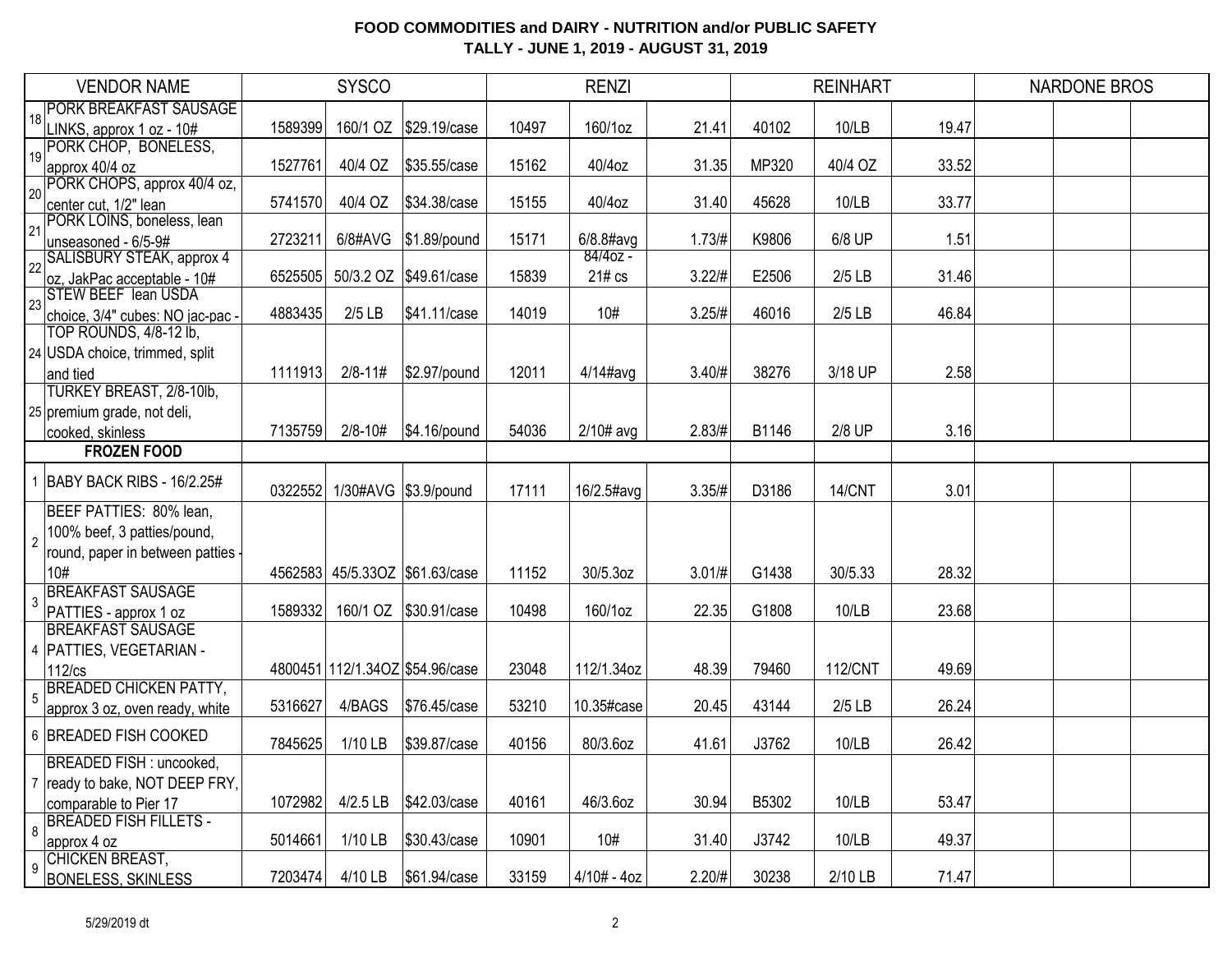|    | <b>VENDOR NAME</b>                                                                            |         | <b>SYSCO</b>         |                                 |       | <b>RENZI</b>       |        |              | <b>REINHART</b> |       | <b>NARDONE BROS</b> |  |
|----|-----------------------------------------------------------------------------------------------|---------|----------------------|---------------------------------|-------|--------------------|--------|--------------|-----------------|-------|---------------------|--|
|    | <b>CHICKEN BREASTS, approx</b><br>$10 6.5$ oz, bone in and skin on, no<br>backs, no ribs, IQF | 0778217 | 48/6OZ               | \$68.44/case                    | 53156 | 48ct<br>25.47#case | No Bid |              |                 |       |                     |  |
| 11 | CHICKEN FILLETS, BREADED<br>- approx 4 oz                                                     | 8666051 | 40/4 OZ              | \$44.41/case                    | 55058 | 40/4oz             | 28.50  | V6496        | $2/5$ LB        | 25.42 |                     |  |
| 12 | CHICKEN LEGS - approx 6 oz,<br><b>IQF</b>                                                     | 7917707 |                      | 60/8.7 OZ \$68.26/case          | 53220 | 60/9oz             | 58.97  | 44150        | 22/LB           | 43.31 |                     |  |
| 13 | <b>CHICKEN MEAT, DICED:</b><br>cooked, white & dark meat, IQF                                 | 6993851 | 1/10 LB              | \$35.08/case                    | 10246 | 2/5#               | 28.65  | 61978        | 10/LB           | 33.89 |                     |  |
|    | 14 CHICKEN NUGGET                                                                             | 5316631 | 4/BAGS               | \$69.03/case                    | 55054 | 225/.71oz          | 19.48  | V6492        | $2/5$ LB        | 20.05 |                     |  |
|    | 15 CHICKEN PATTY                                                                              | 5316627 | 4/BAGS               | \$76.45/case                    | 53210 | 2/5#               | 20.45  | <b>BN348</b> | $2/5$ LB        | 20.00 |                     |  |
|    | 16 CUBED PORK                                                                                 | 1664994 | $2/5$ LB             | \$25.9/case                     | 17079 | 2/5#               | 23.85  |              |                 |       |                     |  |
|    | 17 DANISH - assorted                                                                          | 2249365 | 5/10 CT              | \$23.36/case                    | 51236 | 50/1.25oz          | 21.34  | 65278        | 24/CNT          | 18.80 |                     |  |
|    | 18 DICED TURKEY                                                                               | 3054848 | $2/5$ LB             | \$29.08/case                    | 10161 | 2/5#               | 25.10  | D3490        | $2/5$ LB        | 27.05 |                     |  |
| 19 | DINNER ROLLS - 1 oz - proof &<br>bake                                                         | 1576875 | 8/24 CT              | \$37.27/case                    | 37211 | 150/1.5oz          | 24.85  | R6574        | 288/1.25        | 36.68 |                     |  |
|    | 20 DONUT - assorted                                                                           |         |                      | 3000965 144/1.25OZ \$38.31/case | 51119 | 126/1.3oz          | 23.75  | 68704        | 8/6 CNT         | 26.86 |                     |  |
|    | 21 FISH NUGGETS - approx 1 oz                                                                 | 5014646 | 1/10 LB              | \$31.6/case                     | 40157 | 4/5#               | 53.90  | G2004        | $2/5$ LB        | 33.47 |                     |  |
|    | 22 FRENCH FRIES                                                                               | 8897878 | 6/5 LB               | \$24.9/case                     | 34115 | 6/5#               | 19.37  | J1072        | 6/5 LB          | 21.05 |                     |  |
|    | 23 FRENCH TOAST                                                                               | 3158504 | 1/144 CT             | \$27.73/case                    | 27036 | 12/12ct            | 46.20  | F1108        | 12/2 LB         | 45.69 |                     |  |
|    | 24 HASHBROWN - approx 2.25 oz                                                                 |         |                      | 0017354 120/2.25OZ \$26.38/case | 34210 | 240/2.25oz         | 40.45  | 93130        | 6/2.8 LB        | 25.26 |                     |  |
|    | 25 HOT DOGS - All Beef                                                                        | 1137728 | $2/5$ LB             | \$33.24/case                    | 23080 | 80/2oz 10#         | 24.75  | 41764        | $2/5$ LB        | 26.16 |                     |  |
|    | 26 HOT DOGS (approx 80 cs)                                                                    | 1073485 | $2/5$ LB             | \$25.46/case                    | 22999 | 1/10.5#<br>case    | 18.40  | T3424        | $2/5$ LB        | 15.16 |                     |  |
|    | 27 HOT DOGS - LOW SODIUM                                                                      |         |                      |                                 | 14094 | 8/1<br>10#case     | 20.19  |              |                 |       |                     |  |
|    | 28 HOT DOGS - TURKEY                                                                          | 9822586 | $2/5$ LB             | \$17.43/case                    | 23099 | 160/2oz            | 25.65  | 43474        | 4/5 LB          | 29.89 |                     |  |
|    | 29 ITALIAN MEATBALLS                                                                          | 5063138 | 160/1 OZ \$24.6/case |                                 | 11234 | 1/10# 1oz          | 21.10  | 53084        | $2/5$ LB        | 25.86 |                     |  |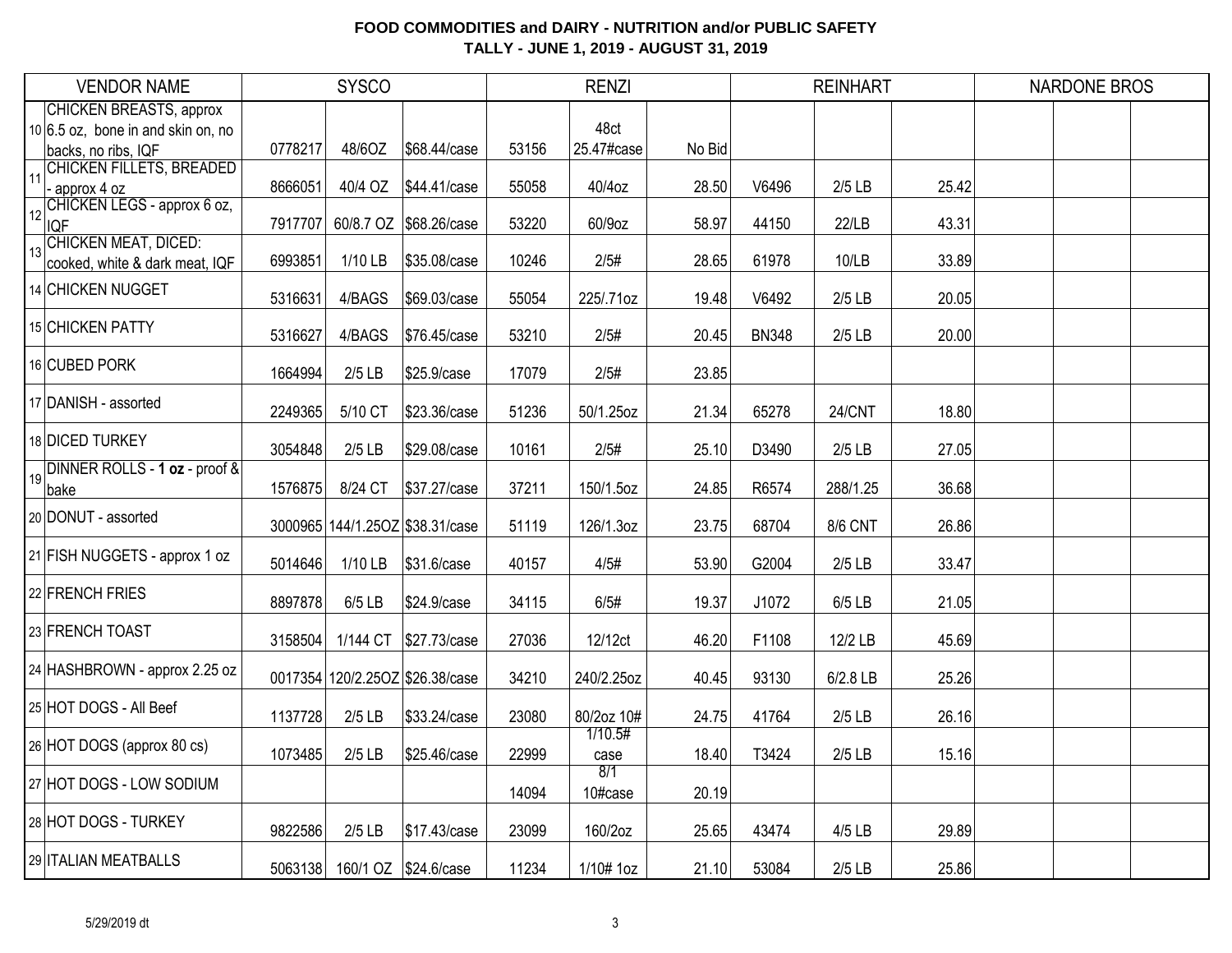|    | <b>VENDOR NAME</b>                            |         | <b>SYSCO</b>                   |                                 |       | <b>RENZI</b>        |        |       | <b>REINHART</b> |               | <b>NARDONE BROS</b>      |         |
|----|-----------------------------------------------|---------|--------------------------------|---------------------------------|-------|---------------------|--------|-------|-----------------|---------------|--------------------------|---------|
| 30 | <b>ITALIAN SAUSAGE CUBES:</b><br>cooked       | 6862298 | $3/5$ LB                       | \$54.73/case                    | 10489 | 4/5#                | 46.55  | 53070 | $2/5$ LB        | 23.37         |                          |         |
|    | 31 MANICOTTI - approx 3 oz                    |         |                                | 1042878 60/2.750Z \$37.02/case  | 35243 | 60/2.75oz           | 30.14  | 20110 | 5/2 LB          | 31.14         |                          |         |
|    | 32 MEATBALLS                                  | 5063138 | 160/1 OZ                       | \$24.6/case                     | 11234 | 10#                 | 21.15  | 53084 | $2/5$ LB        | 25.86         |                          |         |
|    | 33 MEATLOAF SLICES                            |         |                                |                                 | 33167 | 75/3.2oz<br>15#case | 45.85  |       |                 |               |                          |         |
|    | 34 OMELETS - approx 1 oz                      | 9546797 | 200/1 OZ                       | \$35.57/case                    |       |                     | No Bid |       |                 |               |                          |         |
|    | 35 OMELETS - approx 3 oz                      | 7360704 |                                | 72/3.5 OZ \$50.61/case          | 26044 | 84/3oz              | 43.70  | B7934 | 84/3 OZ         | 42.14         |                          |         |
|    | 36 PANCAKES                                   |         | 1010255 144/1.25OZ \$23.4/case |                                 | 46034 | 144/1.2oz           | 15.96  | J0968 | 12/12CNT        | 22.48         |                          |         |
| 37 | PANCAKES - BUTTERMILK -<br>approx 1.2 oz      |         |                                | 1783935 216/1.25OZ \$38.73/case | 46001 | 144/1.3oz           | 18.80  | J0968 | 12/12CNT        | 22.48         |                          |         |
|    | 38 PEPPERONI: sliced                          | 2368769 | 2/12.5LB                       | \$84.72/case                    | 32067 | 10#                 | 28.60  | 18862 | 10/LB           | 33.28         |                          |         |
|    | 39 PIE SHELLS - 10" - Unbaked                 | 1676667 | 54/5.2 OZ \$58.8/case          |                                 | 48006 | 20ct                | 21.25  | A6786 | 60/CNT          | 41.84         |                          |         |
| 40 | PIZZA, CHEESE, 5" ROUND -<br>approx 5 oz      | 9127358 | 48/6 OZ                        | \$47.4/case                     | 80010 | 60ct                | 50.15  | 51728 | 50/10 OZ        | 48.46 5WRMNY2 | 60/5.4 oz<br>whole wheat | \$46.00 |
| 41 | PIZZA CRUST, sheet pan -<br>approx 24 oz      | 2222545 | 22/24 OZ                       | \$45.65/case                    | 38713 | 12/24oz             | 19.05  | MB340 | 14/20 OZ        | 44.20         |                          |         |
| 42 | PIZZA CRUST, sheet pan -<br>approx 44 oz      | 2096760 |                                | 10/45.5OZ \$27.03/case          | 37807 | 10/43oz             | 23.00  |       |                 | 2WPS          | 10/40 oz<br>whole wheat  | \$28.00 |
|    | 43 PIZZA TOPPING, SAUSAGE                     | 8131443 | $2/5$ LB                       | \$26.78/case                    | 10489 | 4/5#                | 45.80  | 53070 | $2/5$ LB        | 23.37         |                          |         |
| 44 | POLLOCK POTATO CRUNCH<br>NUGGET - approx 1 oz | 5014646 | 1/10 LB                        | \$31.6/case                     | 40157 | 4/5#                | 53.90  |       |                 |               |                          |         |
|    | 45 POPCORN CHICKEN, Plain                     | 9486192 | 2/5LB                          | \$33.48/case                    | 55121 | 2/5#                | 24.34  | 12366 | $2/5$ LB        | 31.58         |                          |         |
| 46 | PORK BBQ RIBETTES,<br>cooked, approx 3-4 oz   | 7154263 | 53/3 OZ                        | \$36.47/case                    | 33024 | 75/3.2oz            | 49.42  | 26338 | 10/LB           | 36.84         |                          |         |
| 47 | POTATOES, CUBED (to pan<br>$ $ try)           | 3644036 |                                | 6/5 LB   \$43.71/case           | 34109 | 4/5#                | 23.70  | G2452 | 4/5 LB          | 29.41         |                          |         |
|    | 48 PULLED TURKEY                              | 7497217 | $1/10$ LB                      | \$43.74/case                    | 52031 | 2/5#                | 3.80/# | J5504 | 10/LB           | 44.53         |                          |         |
|    | 49 RAVIOLI                                    | 2467637 | $3/3$ LB                       | \$25.96/case                    | 86212 | 4/3#                | 25.20  | 60068 | $2/5$ LB        | 25.61         |                          |         |
|    | 50 STEAK UM                                   | 7161395 |                                |                                 | 33168 | 56/3oz              | 33.15  | A8066 | 10/LB           | 35.89         |                          |         |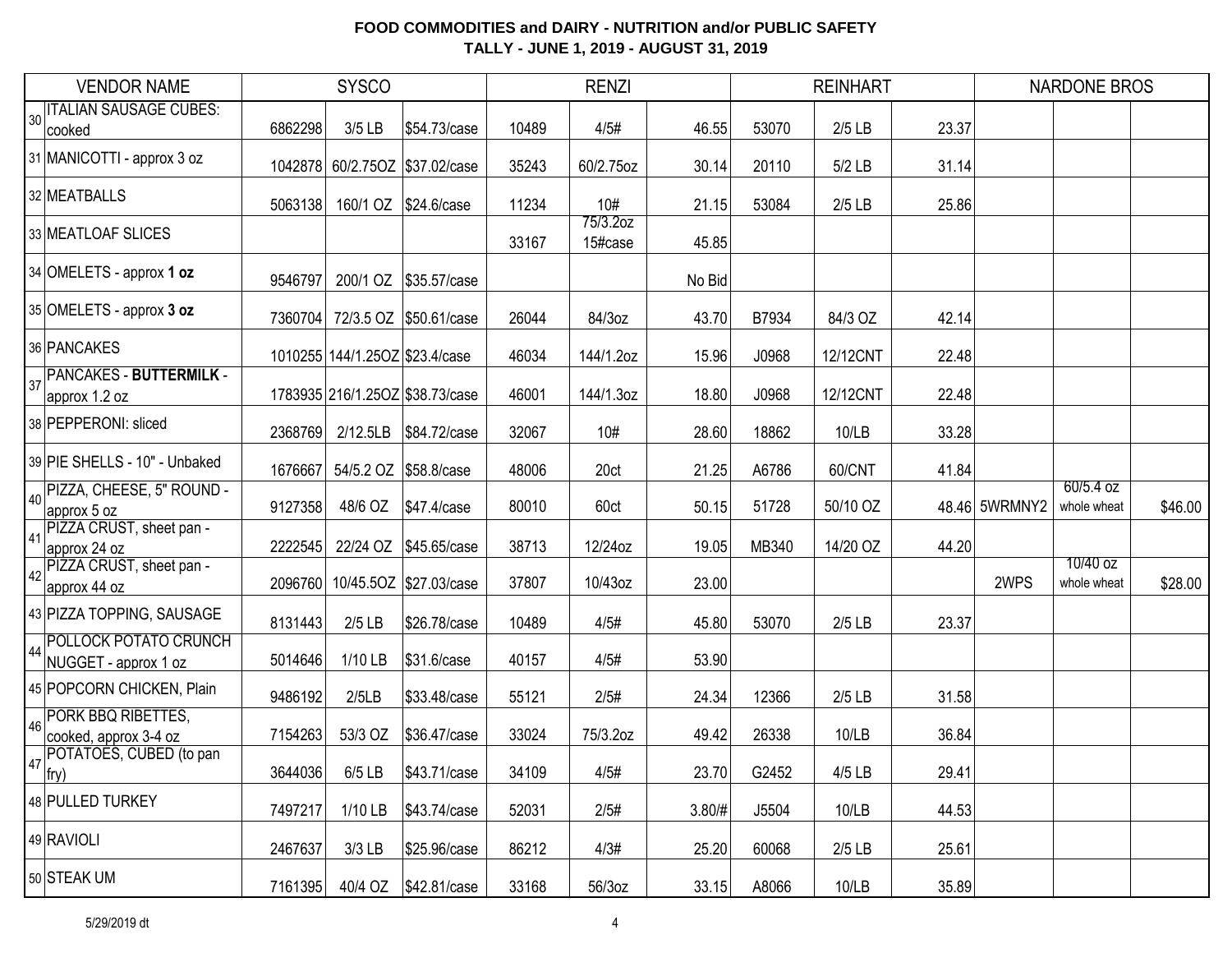|            | <b>VENDOR NAME</b>                      |         | <b>SYSCO</b> |                                 |       | <b>RENZI</b>         |        |              | <b>REINHART</b> |       | <b>NARDONE BROS</b> |  |
|------------|-----------------------------------------|---------|--------------|---------------------------------|-------|----------------------|--------|--------------|-----------------|-------|---------------------|--|
|            | 51 SWEET POTATO FRIES                   | 5020197 | $6/2.5$ LB   | \$31.01/case                    | 34120 | 6/2.5#               | 28.65  | 16420        | 5/3 LB          | 29.45 |                     |  |
| 52         | STUFFED SHELLS - approx 2<br> oz        | 1948512 | 96/20Z       | \$43.63/case                    | 35249 | 2/7.5#               | 40.17  | J3636        | 2/5.46LB        | 37.15 |                     |  |
|            | 53 TATOR TOT - approx 1 oz              | 1050954 | $6/5$ LB     | \$47.67/case                    | 34008 | 8/5#                 | 26.35  | <b>BL642</b> | 6/5 LB          | 24.17 |                     |  |
|            | 54 TURKEY BREAST - raw, frozen          | 4347126 | $2/8 - 10#$  | \$3.62/pound                    | 52036 | $2/11$ #avg          | 2.75/# | 12216        | 2/9.5 UP        | 2.87  |                     |  |
| 55         | UNBREADED FISH FILLETS -<br>approx 4 oz | 8085698 | 4/10 LB      | \$121.8/case                    |       | 40/4oz               | 29.70  | 11238        | 10/LB           | 30.57 |                     |  |
| 56         | UNBREADED VEAL PATTY -<br>approx 4 oz   | 2590222 | $1/10$ LB    | \$40.91/case                    | 16334 | 40/4oz               | 38.40  | 99418        | 10/LB           | 38.79 |                     |  |
|            | 57 VEGGIE BURGER, regular               | 2023125 |              | 48/3.40Z \$57.8/case            | 11100 | 48/3.4oz             | 51.60  | 30064        | 48/3.4OZ        | 52.42 |                     |  |
| 58         | <b>VEGGIE BURGER,</b><br>southwestern   | 9349960 |              | 48/3.4 OZ \$50.89/case          | 11075 | 48/3.4oz             | 50.45  | 80436        | 48/4.25         | 67.73 |                     |  |
|            | 59 WAFFLES                              | 3158494 | 18/8 CT      | \$17.76/case                    | 46009 | 144/1.23oz           | 16.71  | AR818        | <b>144/CNT</b>  | 20.82 |                     |  |
|            | 60 WRAPS - 12"                          | 6291595 | 6/12 CT      | \$24.31/case                    | 60048 | 6/12ct               | 15.45  | 67582        | 8/12 CNT        | 24.69 |                     |  |
|            | <b>FISH</b>                             |         |              |                                 |       |                      |        |              |                 |       |                     |  |
|            | TUNA FISH - 12 oz                       | 8524357 |              | 24/12 OZ \$74.11/case           | 43232 | 24/12oz in<br>water  | 64.09  | B9646        | 24/12 OZ        | 65.05 |                     |  |
|            | 2 TUNA FISH - 66.5 oz                   |         |              | 7519285 6/66.5OZ \$46.06/case   | 64025 | 6/66.5oz in<br>water | 43.27  | 36646        | 6/66.5OZ        | 65.31 |                     |  |
|            | <b>EGGS</b>                             |         |              |                                 |       |                      |        |              |                 |       |                     |  |
|            | 1 EGG PATTIES - 1 oz - frozen           | 9546797 |              | 200/1 OZ \$35.57/case           | 27062 | 144/1oz              | 19.98  | G6244        | 144/1 OZ        | 20.57 |                     |  |
| $\sqrt{2}$ | EGG PATTIES - 1.75 oz -<br>∣frozen      |         |              | 3984396 160/1.5 OZ \$36.05/case | 27092 | 144/1.75oz           | 32.50  | 25380        | 200/CNT         | 45.46 |                     |  |
|            | 3 EGG PATTIES - 2 oz - frozen           | 2738623 | 100/2 OZ     | \$29.14/case                    | 27093 | 100/2oz              | 26.14  | J3444        | 100/2 OZ        | 27.84 |                     |  |
|            |                                         |         |              |                                 |       |                      |        |              |                 |       |                     |  |
|            | 4 FRESH EGGS - 30/doz                   | 4767038 | 1/30 DZ      | \$21.24/case                    | 28028 | 1/30dz               | 21.97  | L3694        | 15/DZ           | 11.29 |                     |  |
|            | 5 PASTEURIZED EGGS - 15/2#              | 2366607 | 15/2 LB      | \$49.38/case                    | 27048 | 15/2#                | 44.15  | A6998        | 15/2 LB         | 45.75 |                     |  |
|            | 6 PEELED HARD COOKED - 25#              | 8847491 | $1/25$ LB    | \$54.46/case                    | 28108 | 1/25#                | 46.39  | 25460        | 12/12CNT        | 30.64 |                     |  |
|            | <b>PASTA &amp; GRAINS</b>               |         |              |                                 |       |                      |        |              |                 |       |                     |  |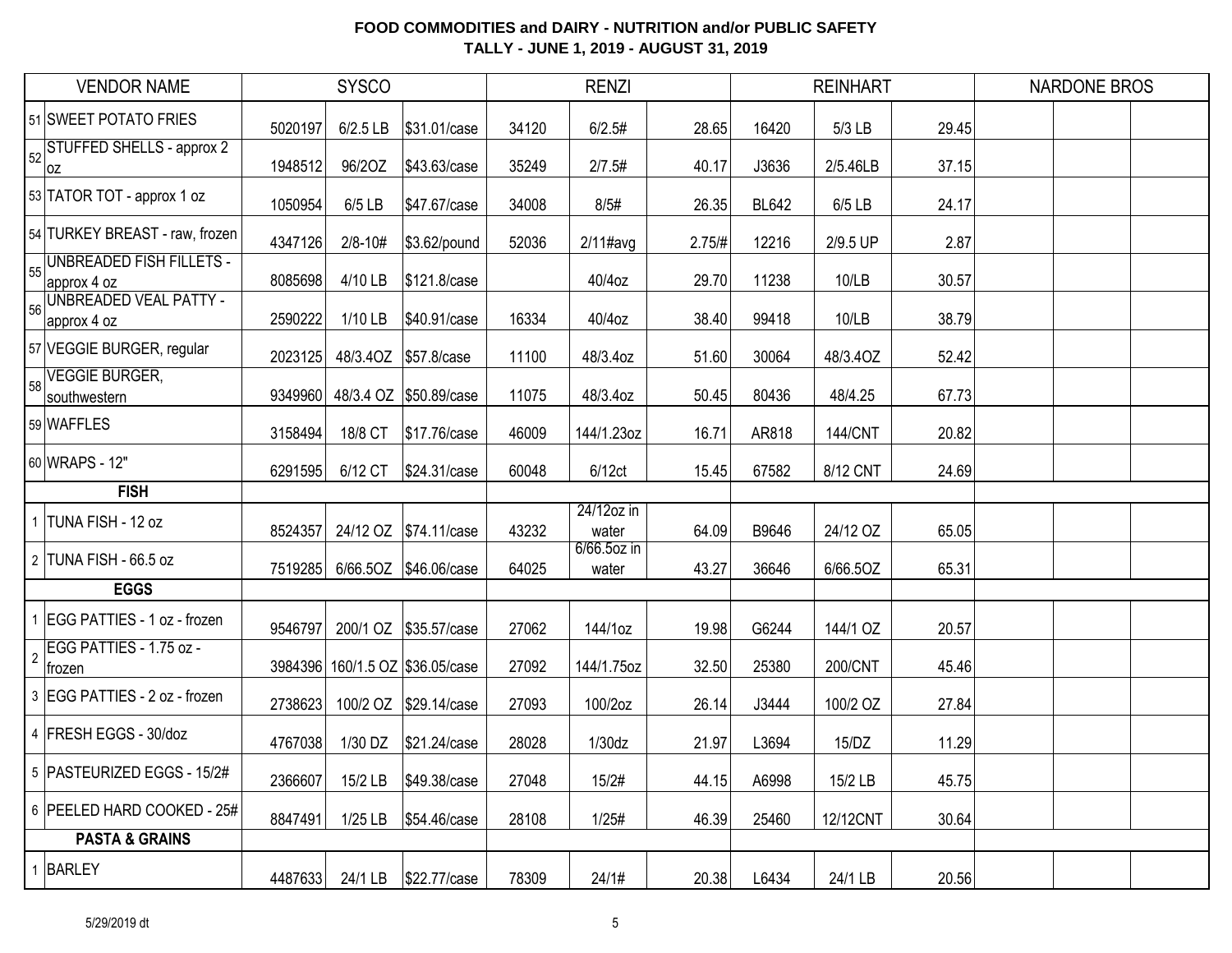|                | <b>VENDOR NAME</b>                | <b>SYSCO</b> |           |                        | <b>RENZI</b> |            |        | <b>REINHART</b> |          | <b>NARDONE BROS</b> |  |  |
|----------------|-----------------------------------|--------------|-----------|------------------------|--------------|------------|--------|-----------------|----------|---------------------|--|--|
| $\overline{2}$ | <b>CASSEROLE ELBOW</b><br>NOODLES | 5204544      | 2/10 LB   | \$23.87/case           | 76884        | 2/10#      | 19.24  | 24806           | 3/10 LB  | 29.94               |  |  |
|                | 3 EGG NOODLES                     | 5204617      | $2/5$ LB  | \$18.42/case           | 84082        | 1/10# Wide | 11.95  | 25486           | $2/5$ LB | 13.83               |  |  |
|                | 4 ELBOW MACARONI                  | 4862702      | 2/10 LB   | \$23.24/case           | 84073        | 20#        | 15.48  | 24806           | 3/10 LB  | 29.94               |  |  |
|                | 5 LASAGNA NOODLES                 | 4933164      | $1/10$ LB | \$16.34/case           | 76879        | 12/1#      | 14.40  | 24612           | 12/1 LB  | 15.25               |  |  |
|                | 6 RICE - par boil - $25#$         | 4671350      | $1/25$ LB | \$16.38/case           | 66014        | 25#        | 12.24  | 25204           | 25/LB    | 14.29               |  |  |
|                | $7$ RICE - par boil - 50#         | 4323366      | 1/50 LB   | \$29.4/case            | 66014        | 25#        | 12.24  |                 |          |                     |  |  |
|                | 8 ROTINI - tricolor               | 5204551      | 2/10 LB   | \$28.2/case            | 76882        | 2/10#      | 23.60  | 28036           | 2/10 LB  | 23.03               |  |  |
|                | 9 ROTINI - plain                  | 5204569      | 2/10 LB   | \$24.34/case           | 84083        | 20#        | 16.25  | 25490           | 2/10 LB  | 20.45               |  |  |
|                | 10 SHELLS - Medium Size           | 5204585      | $2/10$ LB | \$24.19/case           | 76913        | 20#        | 19.27  | 25472           | 2/10 LB  | 20.45               |  |  |
|                | 11 SPAGHETTI                      | 4862983      | 2/10 LB   | \$23.21/case           | 84072        | 20#        | 17.20  | 30312           | 2/10 LB  | 19.86               |  |  |
|                | $12$ ZITI                         | 4862835      | $2/10$ LB | \$26.21/case           | 84074        | 2/10#      | 17.20  | 25868           | 2/10 LB  | 20.45               |  |  |
|                | <b>BAKING PRODUCTS</b>            |              |           |                        |              |            |        |                 |          |                     |  |  |
|                | 1 BAKING COCOA                    | 5792684      | $6/5$ LB  | \$106.97/case          | 92337        | 6/5#       | 72.45  | J7957           |          | 12.11               |  |  |
|                | 2 BAKING POWDER                   | 5517701      | $6/5$ LB  | \$61.08/case           | 68064        | 6/5#       | 39.95  | 22384           | 6/5 LB   | 46.04               |  |  |
|                | 3 BAKING SODA                     | 4950598      |           | 12/24 OZ \$16.33/case  | 68058        | 24/1#      | 15.24  | 22396           | 24/1 LB  | 17.06               |  |  |
|                | 4 CANOLA OIL                      | 7028113      | 4/1 GAL   | \$35.84/case           | 30088        | $6/1$ gal  | 32.17  | J2902           | 6/1 GAL  | 30.07               |  |  |
|                | 5 COCONUT: unsweetened            | 4510921      | $5/2$ LB  | \$26.02/case           |              |            | No Bid |                 |          |                     |  |  |
|                | 6 CORN STARCH                     | 4032991      | 24/1LB    | \$19.57/case           | 91369        | 24/1#      | 16.46  | 19702           | 24/1 LB  | 17.78               |  |  |
|                | 7 CRAISINS                        | 6889125      | 1/10 LB   | \$26.01/case           | 73094        | 5#         | 19.48  | 82696           | 5/LB     | 16.69               |  |  |
|                | 8 FLOUR - 25#                     | 8379270      | 2/25 LB   | \$15.92/case           | 10820        | 2/25#      | 14.93  | 27620           | 25/LB    | 10.67               |  |  |
|                | $9$ FLOUR - 50#                   | 4267274      |           | 1/50 LB   \$17.01/case | 10864        | 50#        | 16.25  | 27636           | 2/25 LB  | 17.28               |  |  |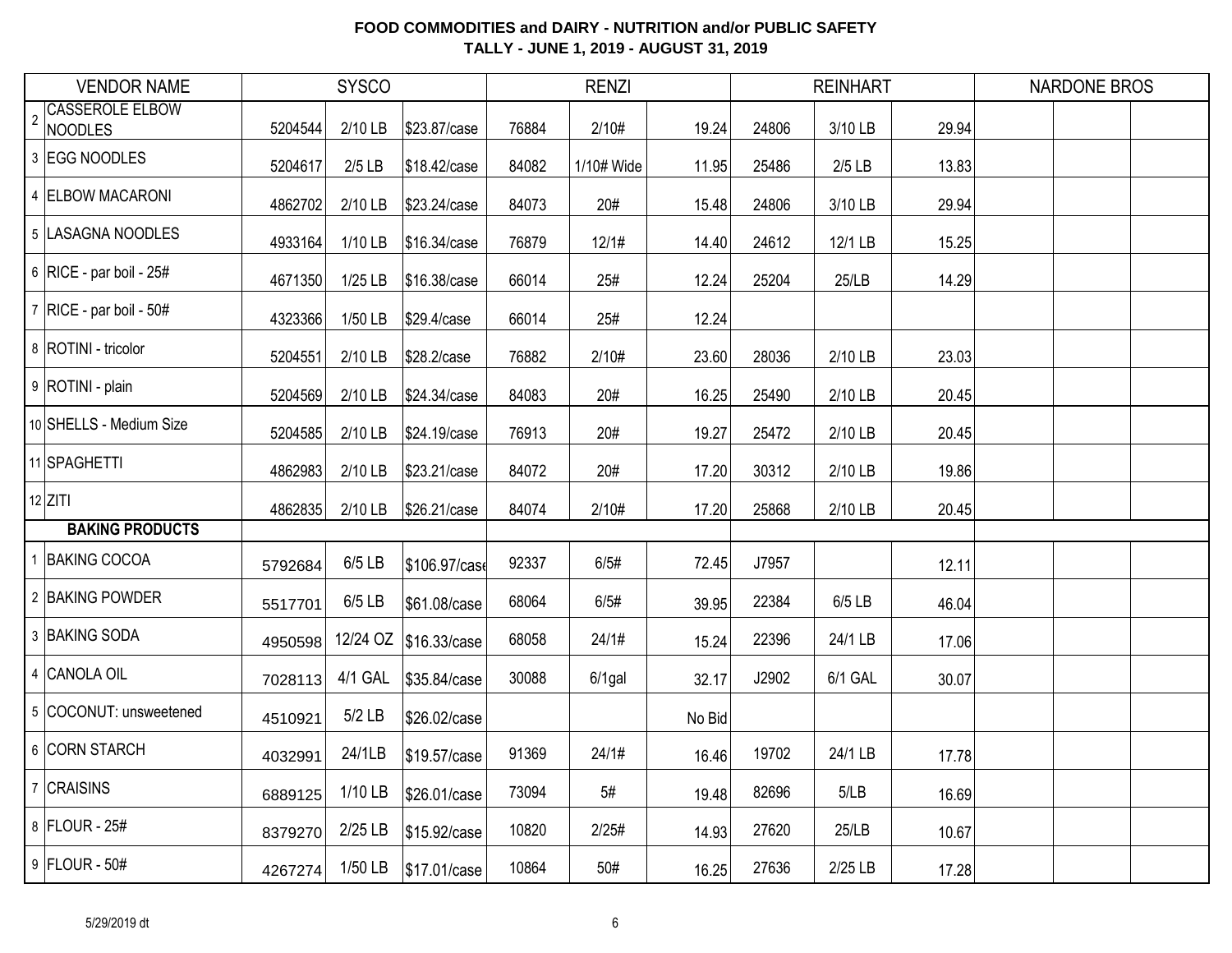|                         | <b>VENDOR NAME</b>                                 |         | <b>SYSCO</b> |                                |                        | <b>RENZI</b>         |       |              | <b>REINHART</b> |       | <b>NARDONE BROS</b> |  |
|-------------------------|----------------------------------------------------|---------|--------------|--------------------------------|------------------------|----------------------|-------|--------------|-----------------|-------|---------------------|--|
|                         | 10 PEANUT BUTTER CHIPS - 25#                       |         |              |                                | 75071 Special<br>Order | 25#                  | 65.75 |              |                 |       |                     |  |
| 11                      | <b>SEMI-SWEET CHOCOLATE</b><br>CHIPS - 25#         | 5335732 | $1/25$ LB    | \$56.91/case                   | 92210                  | 25#                  | 43.26 | 25958        | 25/LB           | 58.42 |                     |  |
|                         | 12 SHORTENING                                      | 4684250 | 1/50 LB      | \$45.13/case                   | 10954                  | 50#                  | 33.34 | MB164        | 50/LB           | 33.24 |                     |  |
|                         | $13$ SUGAR, BROWN - $2#$                           | 5593702 | 12/2 LB      | \$28.41/case                   | 11183                  | 12/2#                | 24.20 | J3166        | 12/2 LB         | 26.77 |                     |  |
|                         | 14 SUGAR, BROWN - 50#                              | 1854926 | 1/50 LB      | \$43.79/case                   | 67009                  | 50#                  | 32.35 | 27692        | 50/LB           | 36.99 |                     |  |
| 15                      | <b>SUGAR, CONFECTIONERY -</b><br>2#                | 5593900 | 12/2 LB      | \$28.36/case                   | 92205                  | 12/2#                | 23.95 | 33218        | 12/2 LB         | 26.77 |                     |  |
| 16 <sub>1</sub>         | SUGAR, CONFECTIONERY -<br>50#                      | 1854918 | $1/50$ LB    | \$43.62/case                   | 67007                  | 50#                  | 32.90 | J3154        | 50/LB           | 36.73 |                     |  |
|                         | 17 SUGAR, GRANULATED - 5#                          | 2926727 | 10/4 LB      | \$34.4/case                    | 96240                  | 8/5#                 | 24.60 | A7648        | 10/4 LB         | 31.06 |                     |  |
|                         | 18 SUGAR, GRANULATED - 50#                         | 4782694 | $1/50$ LB    | \$33.49/case                   | 68395                  | 50#                  | 29.25 | 28182        | 50/LB           | 31.40 |                     |  |
|                         | 19 VANILLA EXTRACT - Gal                           | 5239389 | 6/32 OZ      | \$34.26/case                   | 96205                  | $4/1$ gal            | 31.07 | 26684        | 1/GAL           | 15.69 |                     |  |
|                         | 20 VEGETABLE OIL - Gal                             | 4119061 | 6/1 GAL      | \$40.48/case                   | 30088                  | $6/1$ gal            | 33.06 | J2894        | 6/1 GAL         | 32.33 |                     |  |
|                         | 21 WALNUTS                                         | 4645404 | $3/2$ LB     | \$63.06/case                   | 92353                  | 5# - Halves &<br>Pcs | 35.41 | 23044        | $2/2.5$ LB      | 32.42 |                     |  |
|                         | <b>INDIVIDUAL / BULK CEREALS</b>                   |         |              |                                |                        |                      |       |              |                 |       |                     |  |
|                         | <b>BRAN FLAKES - Individual - 1</b><br>OZ          |         |              | 4044616 96/.8750Z \$42.24/case | 75488                  | 96/1oz               | 24.40 |              |                 |       |                     |  |
|                         | 2 BRAN FLAKES - Bulk - 35 oz                       | 6709414 | 4/35 OZ      | \$14.57/case                   | 92331                  | 4/35oz               | 14.15 | K2994        | 4/28 OZ         | 20.31 |                     |  |
|                         | 3 CHEERIOS - Individual - 1 oz                     | 2177584 | 96/1 OZ      | \$21.39/case                   | 84160                  | 96/1oz               | 19.61 | <b>BA940</b> | 96/1 OZ         | 38.52 |                     |  |
| $\overline{\mathbf{4}}$ | CHEERIOS - Bulk - 29 oz - 35<br>loz                | 6732754 | 4/35 OZ      | \$15.52/case                   | 76254                  | 4/35oz               | 14.35 | K3066        | 4/28 OZ         | 20.69 |                     |  |
| 5                       | <b>CINNAMON TOASTIES -</b><br>Individual - 1 oz    |         |              | 4119723 96/1 OZ \$21.39/case   | 84065                  | 96/1oz               | 19.33 | 33626        | 96/CNT          | 38.43 |                     |  |
| $6\phantom{a}$          | <b>CINNAMON TOASTIES - Bulk -</b><br>32 oz - 35 oz | 4396446 |              | 4/45 OZ \$50.76/case           | 92334                  | $4/35$ oz            | 22.97 |              |                 |       |                     |  |
| $\overline{7}$          | CORN FLAKES - Individual - 1<br>OZ                 |         |              | 4044640 96/3/4 OZ \$41.37/case | 76496                  | 96/1oz               | 19.25 | 12316        | 96/.75OZ        | 26.65 |                     |  |
| 8                       | CORN FLAKES - Bulk - 32 oz -<br>35 oz              | 6709307 |              | 4/35 OZ \$13.94/case           | 76255                  | $4/35$ oz            | 12.99 | K3006        | 4/28 OZ         | 21.52 |                     |  |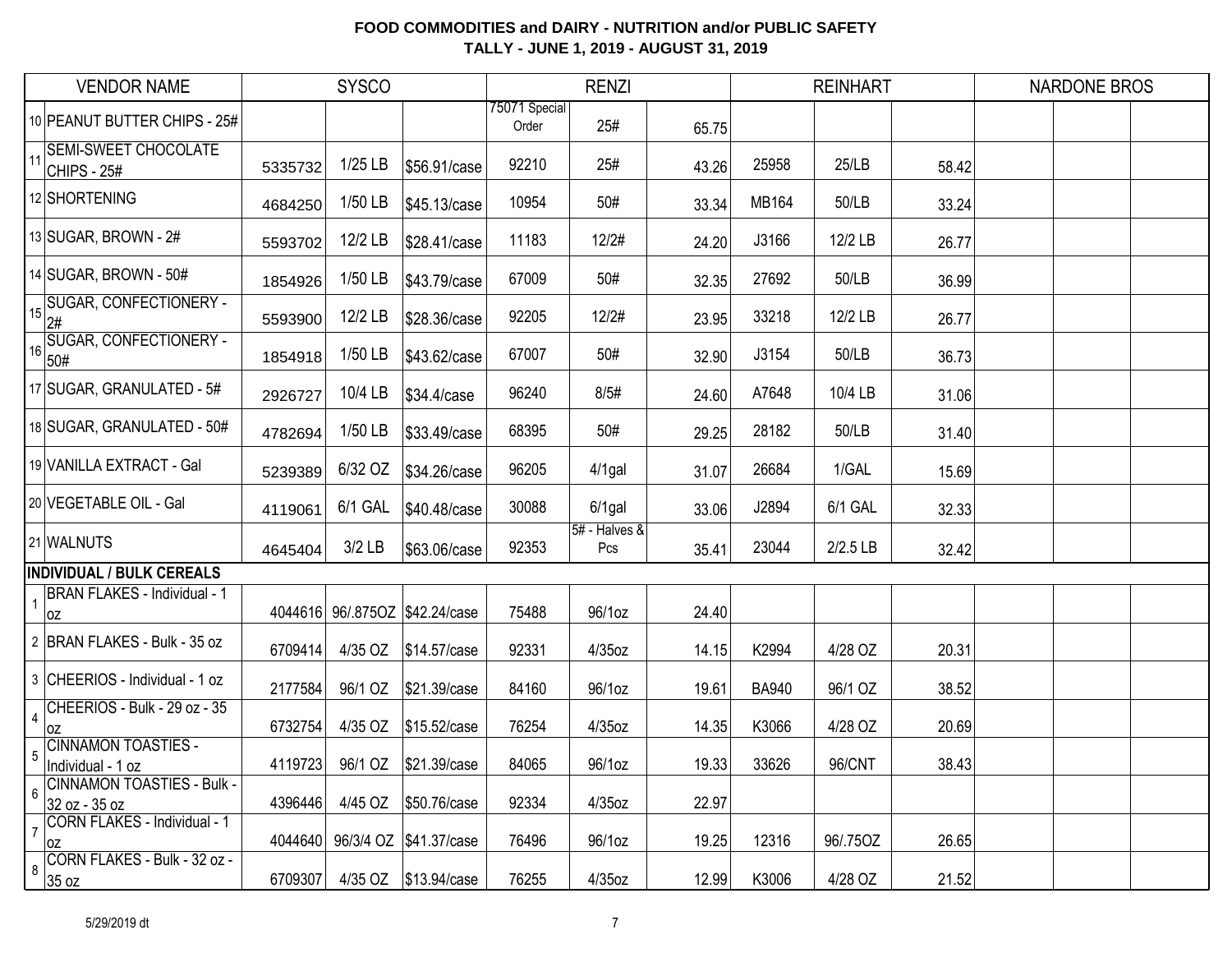|    | <b>VENDOR NAME</b>                               |         | <b>SYSCO</b> |                        |       | <b>RENZI</b> |        |       | <b>REINHART</b> |       | <b>NARDONE BROS</b> |  |
|----|--------------------------------------------------|---------|--------------|------------------------|-------|--------------|--------|-------|-----------------|-------|---------------------|--|
| 9  | <b>CREAM OF WHEAT - Bulk - 28</b>                | 8562639 |              | 12/28 OZ \$33.37/case  | 85523 | 12/28oz      | 26.10  | 25562 | 12/28 OZ        | 43.03 |                     |  |
|    | oz - 35 oz<br><b>CREAM OF WHEAT - Individual</b> |         |              |                        |       |              |        |       |                 |       |                     |  |
| 10 | $-1$ oz                                          |         |              |                        |       |              | No Bid |       |                 |       |                     |  |
| 11 | FROSTED FLAKES - Individual -<br>1 oz            | 4044707 | 96/1 OZ      | \$41.37/case           | 10522 | 96/1oz       | 21.15  | W6354 | 96/1 OZ         | 40.15 |                     |  |
|    | FROSTED FLAKES - Bulk - 35                       |         |              |                        |       |              |        |       |                 |       |                     |  |
| 12 | oz - 45 oz                                       | 6781587 | 4/35 OZ      | \$15.99/case           | 92321 | 4/32oz       | 13.94  | K3022 | 4/28 OZ         | 21.37 |                     |  |
|    | 13 OATMEAL - Individual - 1 oz                   | 8562621 |              | 12/42 OZ \$36.12/case  | 76593 | 48/1oz       | 9.25   | 92336 | 10/12CNT        | 25.02 |                     |  |
|    | 14 QUICK OATS - 35 oz - 45 oz                    | 8562621 |              | 12/42 OZ \$36.12/case  | 85522 | 12/42oz      | 28.75  | C2468 | 12/42 OZ        | 33.25 |                     |  |
|    | 15 RAISIN BRAN - Individual - 1 oz               | 4044624 |              | 96/1.25OZ \$41.37/case | 10519 | 96/1oz       | 19.98  | 12330 | 96/CNT          | 26.65 |                     |  |
|    | 16 RAISIN BRAN - Bulk - 35 oz                    | 6732788 | 4/35 OZ      | \$17.61/case           | 76243 | 4/35oz       | 15.45  | K3058 | 4/28 OZ         | 22.33 |                     |  |
|    | 17 SPECIAL K - Individual - 1 oz                 | 4044699 |              | 96/5/8 OZ \$40.83/case | 84026 | 96/1oz       | 25.78  |       |                 |       |                     |  |
| 18 | RICE CRISPIES - Individual - 1<br>0Z             | 4044681 |              | 96/5/8 OZ \$41.37/case | 10634 | 96/1oz       | 21.14  | 57412 | 70/.88OZ        | 33.24 |                     |  |
| 19 | RICE CRISPIES - Bulk - 32 oz -<br>35 oz          | 6709455 | 4/35 OZ      | \$15.73/case           | 76256 | 4/35oz       | 15.41  | 57412 | 70/.88OZ        | 33.24 |                     |  |
| 20 | SHREDDED WHEAT -<br>Individual - 1 oz - 1.2 oz   | 6199269 |              | 70/1.2 OZ \$40.77/case | 10518 | 96/1oz       | 25.20  |       |                 |       |                     |  |
| 21 | SHREDDED WHEAT - Bulk - 32<br>oz - 35 oz         | 5029087 | 4/56 OZ      | \$54.74/case           | 76253 | 4/35oz       | 25.15  |       |                 |       |                     |  |
| 22 | TOOTIE FRUTIES - Individual -<br>$1$ oz          | 2093431 | 96/1 OZ      | \$41.37/case           | 10520 | 96/1oz       | 21.05  |       |                 |       |                     |  |
| 23 | <b>TOOTIE FRUTIES - Bulk - 35</b><br>0Z          | 6768436 | 4/35 OZ.     | \$17.36/case           | 92336 | 4/35oz       | 16.09  | K3034 | 4/28 OZ         | 22.28 |                     |  |
|    | <b>DESSERT MIXES</b>                             |         |              |                        |       |              |        |       |                 |       |                     |  |
|    | 1 ANGEL FOOD CAKE - 12/1#                        | 5357559 | 6/20OZ       | \$35.9/case            | 17919 | 12/16oz      | 42.21  | 27302 | 12/16 OZ        | 64.88 |                     |  |
|    | 2 APPLE PIE FILLING - #10                        | 6348015 | 6/#10        | \$47.91/case           | 73066 | 6/#10        | 42.73  | J2994 | 6/#10CAN        | 44.47 |                     |  |
|    | 3 BROWNIE MIX - 6/5#                             | 1242439 | 6/5 LB       | \$29.46/case           | 28038 | 6/5#         | 26.65  | J3144 | 6/5 LB          | 27.26 |                     |  |
|    | 4 BROWNIE MIX, Sugar Free                        |         |              |                        |       |              | No Bid |       |                 |       |                     |  |
|    | 5 CAKE MIX, CARROT                               |         |              |                        | 28139 | 6/5#         | 36.49  |       |                 |       |                     |  |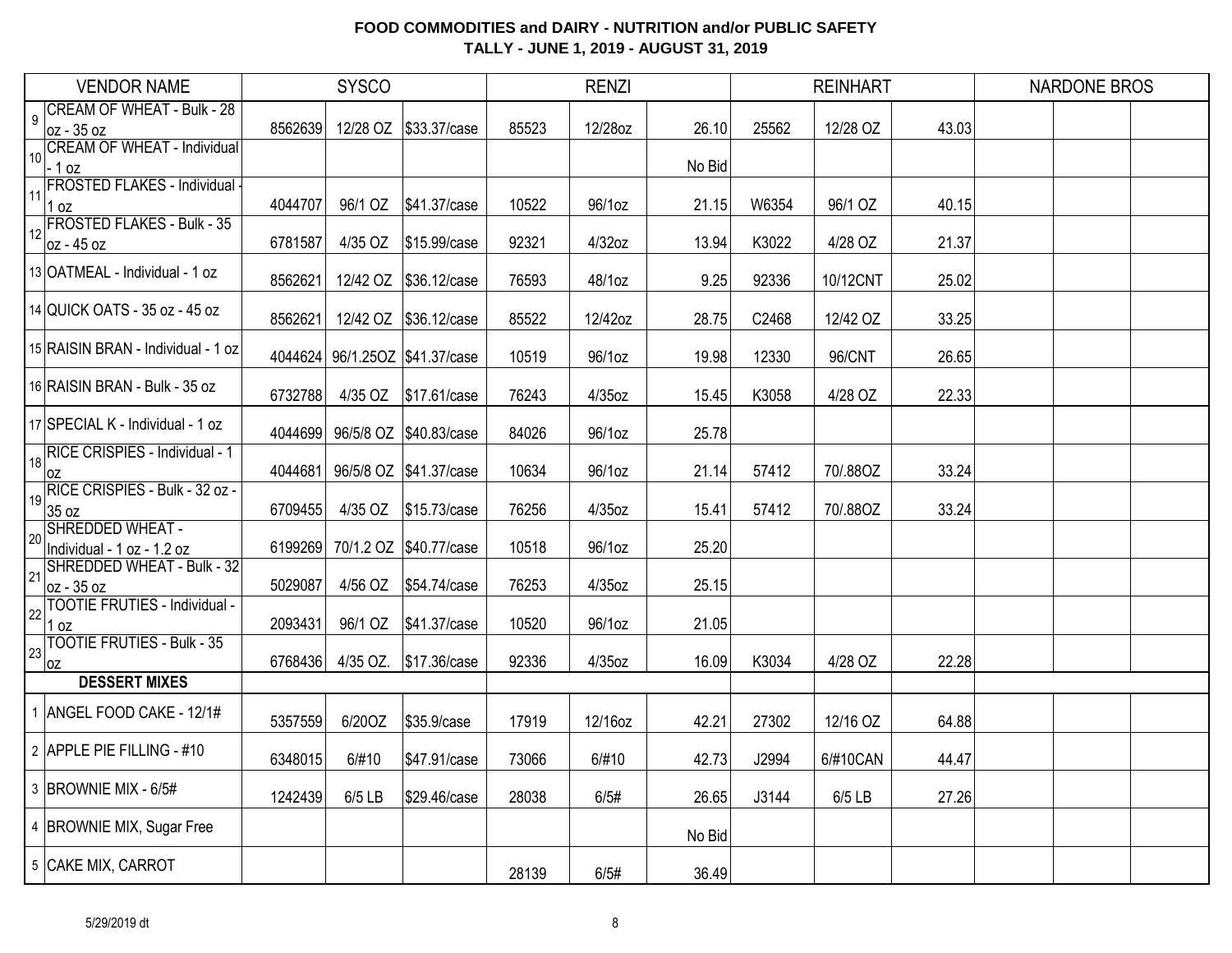|                | <b>VENDOR NAME</b>                           |         | <b>SYSCO</b> |              |                        | <b>RENZI</b> |        |       | <b>REINHART</b> |       | <b>NARDONE BROS</b> |  |
|----------------|----------------------------------------------|---------|--------------|--------------|------------------------|--------------|--------|-------|-----------------|-------|---------------------|--|
| $6\phantom{a}$ | CAKE MIX, CARROT, Sugar                      |         |              |              |                        |              |        |       |                 |       |                     |  |
|                | Free                                         |         |              |              |                        |              | No Bid |       |                 |       |                     |  |
|                | 7 CAKE MIX, CHOCOLATE                        | 1242985 | 6/5 LB       | \$28.98/case | 27955                  | 6/5#         | 26.10  | 29272 | 6/5 LB          | 58.21 |                     |  |
| $\overline{8}$ | CAKE MIX, CHOCOLATE,<br><b>Sugar Free</b>    |         |              |              |                        |              | No Bid |       |                 |       |                     |  |
|                |                                              |         |              |              | 28250                  |              |        |       |                 |       |                     |  |
|                | 9 CAKE MIX, SPICE                            | 6048904 | 6/5LB        | \$67.01/case | Special Order          | 6/5#         | 41.75  |       |                 |       |                     |  |
|                | 10 CAKE MIX, YELLOW                          | 5301627 | 6/5 LB       | \$26.84/case | 27973                  | 6/5#         | 23.70  | G5228 | 6/5 LB          | 24.01 |                     |  |
|                | 11 CAKE MIX, WHITE                           | 5301601 | 6/5 LB       | \$26.87/case | 28221                  | 6/5#         | 23.94  | G5234 | 6/5 LB          | 24.01 |                     |  |
|                | 12 CAKE MIX, WHITE, Sugar Free               |         |              |              |                        |              | No Bid |       |                 |       |                     |  |
|                | 13 CHEESECAKE                                | 1678481 | 6/4 LB       | \$94.39/case | 28216                  | 6/4#         | 59.50  |       |                 |       |                     |  |
|                | 14 GINGERBREAD MIX                           | 6048904 | 6/5LB        | \$67.01/case | 28114 Special<br>Order | 6/5#         | 37.30  |       |                 |       |                     |  |
|                | <b>ICING, READY TO SPREAD:</b>               |         |              |              | 45314                  |              |        |       |                 |       |                     |  |
|                | 15 MUST BE SHELF STABLE:<br>Chocolate - 12 # | 4158929 | 2/11 LB      | \$60.7/case  | Special Order          | 12#          | 22.90  | 72082 | 12/LB           | 25.15 |                     |  |
|                | <b>ICING, READY TO SPREAD:</b>               |         |              |              |                        |              |        |       |                 |       |                     |  |
|                | 16 MUST BE SHELF STABLE:                     |         |              |              |                        |              |        |       |                 |       |                     |  |
|                | Vanilla - 12#<br>ICING, CHOCOLATE, Sugar     | 4046124 | 2/11 LB      | \$55.93/case | 45315                  | 12#          | 21.50  | 38998 | 12/LB           | 22.88 |                     |  |
| 17             | Free                                         |         |              |              |                        |              | No Bid |       |                 |       |                     |  |
|                | 18 ICING, WHITE, Sugar Free                  |         |              |              |                        |              | No Bid |       |                 |       |                     |  |
|                | 19 MUFFIN MIX, BANANA NUT                    | 1681519 | $2/8$ LB     | \$39.59/case | 28014                  | 6/5#         | 52.99  |       |                 |       |                     |  |
|                | 20 MUFFIN MIX, BASIC                         | 1242425 | 6/5 LB       | \$24.46/case | 28231                  | 6/5#         | 25.06  | J7662 | 6/5 LB          | 22.77 |                     |  |
|                | 21 MUFFIN MIX, BLUEBERRY                     | 4664504 | 6/78 OZ      | \$78.02/case | 28424 Special<br>Order | 6/5#         | 25.30  |       |                 |       |                     |  |
|                | 22 MUFFIN MIX, BRAN                          | 4044020 | 6/5 LB       | \$58.05/case | 76608                  | 6/5#         | 51.79  |       |                 |       |                     |  |
|                | 23 MUFFIN MIX, CORN                          | 2748905 | 6/5 LB       | \$34.99/case | 28217                  | 6/5#         | 28.74  | 27468 | 6/5 LB          | 63.75 |                     |  |
|                | 24 MUFFIN MIX, HONEY BRAN                    | 4044020 | 6/5 LB       | \$58.05/case | 28225                  | 6/5#         | 40.95  |       |                 |       |                     |  |
|                | <b>COOKING PRODUCTS</b>                      |         |              |              |                        |              |        |       |                 |       |                     |  |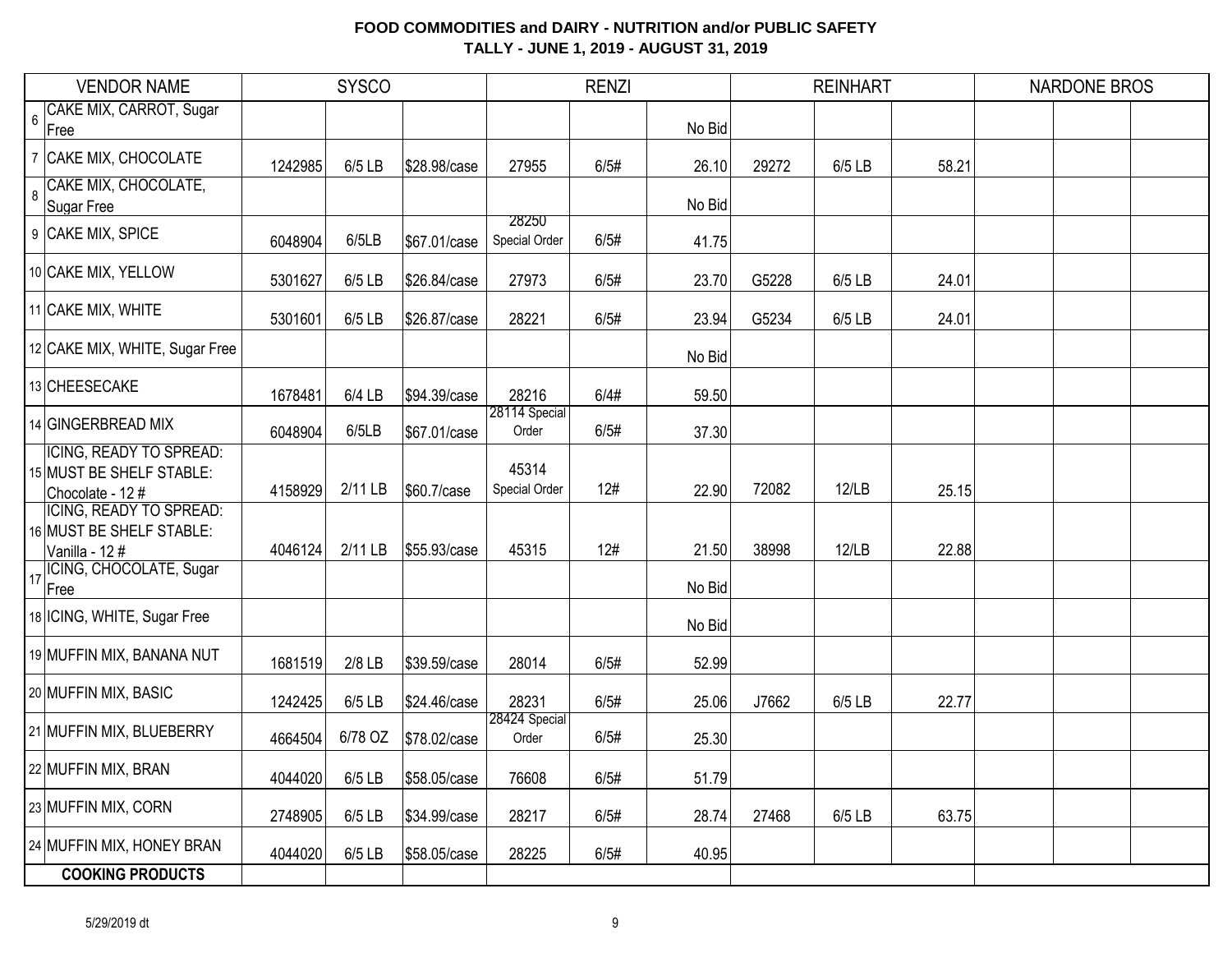|                | <b>VENDOR NAME</b>                                                         |         | <b>SYSCO</b> |                       |                        | <b>RENZI</b>      |        |       | <b>REINHART</b> |        | <b>NARDONE BROS</b> |  |
|----------------|----------------------------------------------------------------------------|---------|--------------|-----------------------|------------------------|-------------------|--------|-------|-----------------|--------|---------------------|--|
|                | 1 BEEF BASE                                                                | 4944203 | $6/1$ LB     | \$37.05/case          | 57728                  | 12/1#             | 22.15  | 22976 | 6/1 LB          | 35.88  |                     |  |
|                | 2 BEEF BASE, LOW SODIUM                                                    | 5814421 | $6/1$ LB     | \$56.89/case          | 57716                  | 12/1#             | 58.20  | J1248 | 6/1 LB          | 45.13  |                     |  |
|                | 3 BEEF BROTH, LOW SODIUM                                                   |         |              |                       |                        |                   | No Bid |       |                 |        |                     |  |
|                | 4 BISQUICK MIX                                                             | 2810392 | $6/5$ LB     | \$27.26/case          | 28237                  | 6/5#              | 24.96  | 10306 | 6/5 LB          | 51.08  |                     |  |
|                | 5 BREAD CRUMBS, ITALIAN                                                    | 5249727 | $2/5$ LB     | \$12.48/case          | 29131                  | 6/5#              | 27.25  | T9558 | 6/5 LB          | 37.64  |                     |  |
|                | 6 CHICKEN BROTH                                                            | 5568241 | 12/49 OZ     | \$30.03/case          | 36580                  | 12/48oz           | 26.06  | 21270 | 12/48 OZ        | 31.26  |                     |  |
|                | <b>CHICKEN BROTH, LOW</b><br>SODIUM                                        |         |              |                       |                        |                   | No Bid |       |                 |        |                     |  |
|                | 8 CHICKEN GRAVY                                                            | 4220364 | 12/#5        | \$48.26/case          | 58109<br>Special Order | 12/50oz           | 33.55  | 22998 | 12/48 OZ        | 44.80  |                     |  |
| $\overline{9}$ | <b>CHICKEN GRAVY, LOW</b><br>SODIUM                                        | 8877219 | 8/22.6 Z     | \$43.26/case          | 28448                  | 8/15oz<br>Poultry | 27.30  |       |                 |        |                     |  |
|                | 10 CHICKEN BASE - 1#                                                       | 4944534 | $6/1$ LB     | \$31.95/case          | 57729                  | 12/1#             | 28.50  | 25124 | 6/1 LB          | 36.60  |                     |  |
|                | 11 CHICKEN BASE - 5#                                                       | 4342770 | $4/5$ LB     | \$151.42/case         | 57759 Special<br>Order | 2/5#              | 49.50  | 22562 | 4/5 LB          | 117.17 |                     |  |
| 12             | CHICKEN BASE, LOW<br>SODIUM                                                | 6213359 | 6/1LB        | \$47.01/case          | 57715                  | 12/1#             | 53.90  | G5244 | 6/1 LB          | 44.68  |                     |  |
|                | 13 CRISPY ONIONS                                                           | 0435671 | 6/24 OZ      | \$37.74/case          | 73125                  | 6/24oz            | 33.24  | W6170 | 6/24 OZ         | 33.74  |                     |  |
|                | 14 FALAFEL                                                                 | 8022297 | $2/5$ LB     | \$26.5/case           |                        |                   | No Bid | H0892 | 100/CNT         | 70.53  |                     |  |
|                | <b>INSTANT BROTH &amp;</b><br>15 SEASONING - BEEF, LOW<br><b>SODIUM</b>    |         |              |                       | 91235                  | 300/4gm           | 34.23  |       |                 |        |                     |  |
|                | <b>INSTANT BROTH &amp;</b><br>16 SEASONING - CHICKEN, LOW<br><b>SODIUM</b> |         |              |                       | 91236                  | 300/4gm           | 34.23  |       |                 |        |                     |  |
|                | 17 MINCED GARLIC, IN LIQUID                                                | 7127293 | 6/32 OZ      | \$33.59/case          | 68103                  | $6/35$ oz         | 32.24  | 76278 | 6/32 OZ         | 39.73  |                     |  |
|                | 18 PANCAKE MIX                                                             | 2810432 | $6/5$ LB     | \$24.16/case          | 28085                  | 6/5#              | 20.23  | 28814 | 6/5 LB          | 29.25  |                     |  |
|                | 19 PORK GRAVY MIX                                                          | 9829748 |              | 6/11.3OZ \$27.36/case | 57709                  | 8/16oz            | 32.50  | 26942 | 8/16 OZ         | 31.84  |                     |  |
|                | 20 PORK GRAVY MIX, LOW<br>SODIUM                                           | 8877714 |              |                       |                        |                   | No Bid |       |                 |        |                     |  |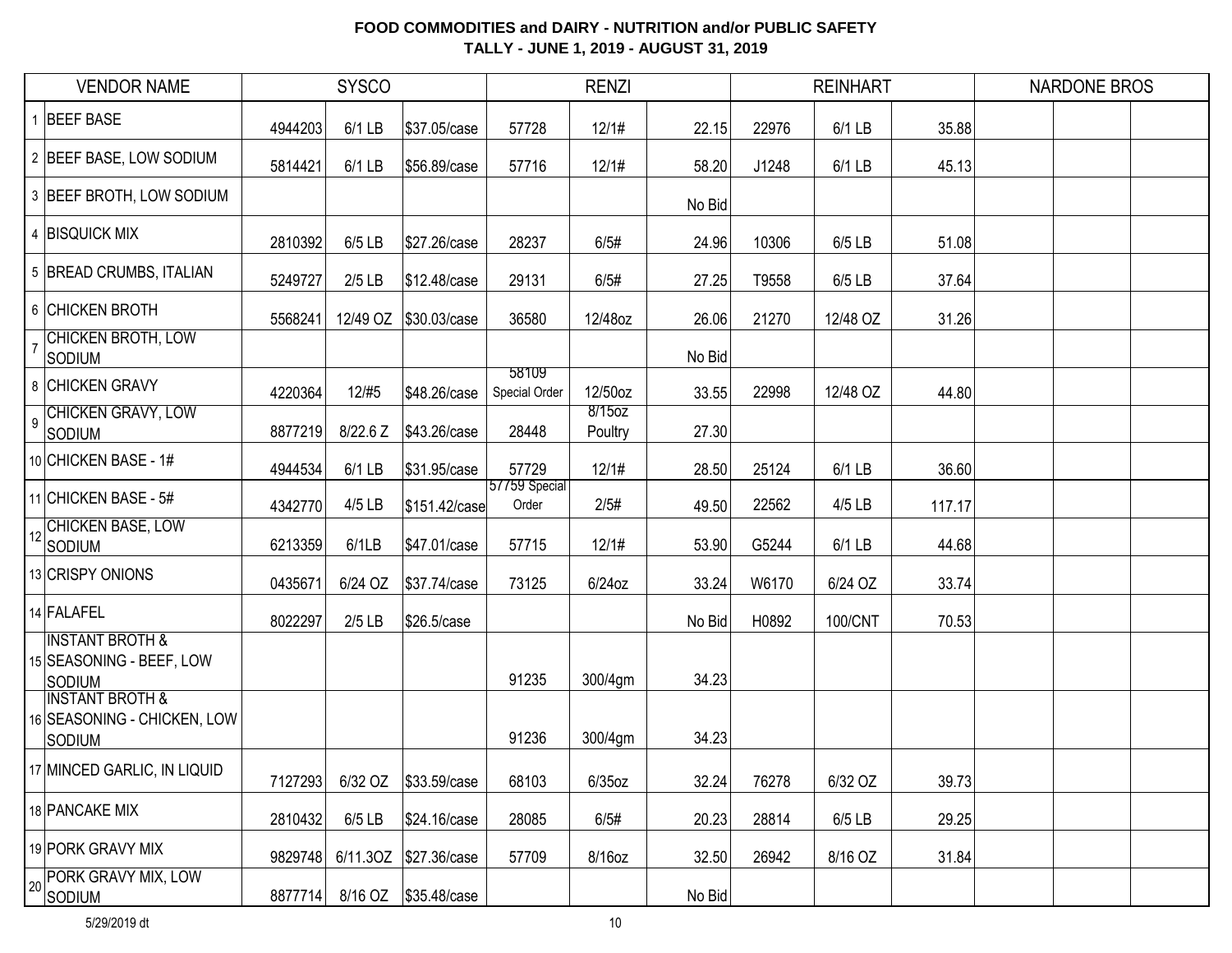|                | <b>VENDOR NAME</b>                                 |         | <b>SYSCO</b> |                                |                        | <b>RENZI</b>      |        |       | <b>REINHART</b> |       | <b>NARDONE BROS</b> |  |
|----------------|----------------------------------------------------|---------|--------------|--------------------------------|------------------------|-------------------|--------|-------|-----------------|-------|---------------------|--|
|                | 21 SOY SAUCE, LOW SODIUM                           | 4897641 | $6/0.5$ GAL  | \$42.29/case                   | 37300 Special<br>Order | $6/0.5$ gal       | 37.65  | 20348 | 6/.5 GAL        | 38.71 |                     |  |
|                | 22 STUFFING MIX, CHICKEN -<br>6/3.5#               | 4396404 | 4/3.56LB     | \$52.24/case                   | 65040                  | $6/55$ oz         | 56.89  | 31438 | 4/57.50Z        | 49.35 |                     |  |
|                | 23 STUFFING MIX, CORNBREAD<br>6/3.5#               | 4492401 | 6/28 OZ      | \$40.38/case                   | 65034                  | 6/28oz            | 34.17  | W7760 | 6/56 OZ         | 66.23 |                     |  |
|                | 24 SWEETENED CONDENSED<br>MILK                     | 9312596 |              | 24/14 OZ \$44.9/case           | 92179 Special<br>Order | $6/0.5$ gal       | 46.48  | 59640 | 24/14 OZ        | 48.52 |                     |  |
|                | 25 TEMPURA BATTER                                  | 4979027 | $6/5$ LB     | \$48.7/case                    | 28130                  | 6/5#              | 49.96  |       |                 |       |                     |  |
| 26             | <b>THICK-IT INSTANT</b><br><b>HEALTHCARE FOOD</b>  |         |              | 0101758 100/6.5GM \$17.26/case | 76723                  | 100/6.5gm         | 15.65  | E2218 | 100/6.5G        | 15.00 |                     |  |
| 27             | <b>THICK-IT INSTANT</b><br>HEALTHCARE FOOD         | 0102194 | 1/25 LB      | \$70.83/case                   | 76732                  | 25#               | 63.45  | 21444 | 25/LB           | 69.98 |                     |  |
|                | 28 TOFU                                            | 0684936 |              | 12/14 OZ \$16.72/case          | 88520                  | 6/4#              | 31.45  | 19828 | 6/14 OZ         | 10.61 |                     |  |
|                | 29 TURKEY GRAVY MIX                                | 7452618 | 8/16 OZ      | \$39.94/case                   | 57698                  | 8/16oz            | 36.50  | 24746 | 8/12 OZ         | 39.29 |                     |  |
|                | 30 TURKEY GRAVY MIX, LOW<br>SODIUM                 | 8877219 | 8/22.6 Z     | \$43.26/case                   | 28448                  | 8/15oz<br>Poultry | 27.30  |       |                 |       |                     |  |
|                | 31 VEGETABLE BASE                                  | 5682935 | 6/1LB        | \$30.62/case                   | 57696 Special<br>Order | 6/1#              | 20.25  | 28138 | 6/1 LB          | 28.96 |                     |  |
|                | 32 VINEGAR                                         | 5868328 | 4/1 GAL      | \$7.57/case                    | 56100                  | $4/1$ gal         | 6.35   | J2626 | 4/1 GAL         | 7.11  |                     |  |
|                | 33 WORCESTERSHIRE SAUCE                            | 1762927 | 4/1 GAL      | \$33.01/case                   | 75181                  | $4/1$ gal         | 24.75  | 10214 | 4/1 GAL         | 39.29 |                     |  |
|                | 34 WORCESTERSHIRE SAUCE,<br>LOW SODIUM             |         |              |                                |                        |                   | No Bid |       |                 |       |                     |  |
|                | <b>SALAD DRESSINGS</b>                             |         |              |                                |                        |                   |        |       |                 |       |                     |  |
|                | <b>SALAD DRESSING Low Fat</b><br>French            |         |              |                                | 56058                  | $4/1$ gal         | 33.23  | 13652 | 4/1 GAL         | 37.71 |                     |  |
| $\overline{2}$ | <b>SALAD DRESSING Low Fat</b><br>Ranch             | 4086575 | 4/1GAL       | \$38.82/case                   | 78427                  | $4/1$ gal         | 39.61  | R3776 | 4/1 GAL         | 39.88 |                     |  |
| 3              | <b>SALAD DRESSING Low Fat</b><br>Golden Italian    | 4488946 | 4/1 GAL      | \$32.46/case                   | 56025                  | $4/1$ gal         | 28.56  | 12910 | 4/1 GAL         | 28.97 |                     |  |
|                | 4 SALAD DRESSING Low Fat<br><b>Thousand Island</b> |         |              |                                | 56147                  | $4/1$ gal         | 34.22  |       |                 |       |                     |  |
|                | 5 SALAD DRESSING Catalina                          |         |              |                                | 67266                  | $4/1$ gal         | 40.39  |       |                 |       |                     |  |
|                | 6 SALAD DRESSING Italian                           | 4003687 | 4/1 GAL      | \$35.33/case                   | 56176                  | $4/1$ gal         | 31.35  | 17188 | 4/1 GAL         | 42.25 |                     |  |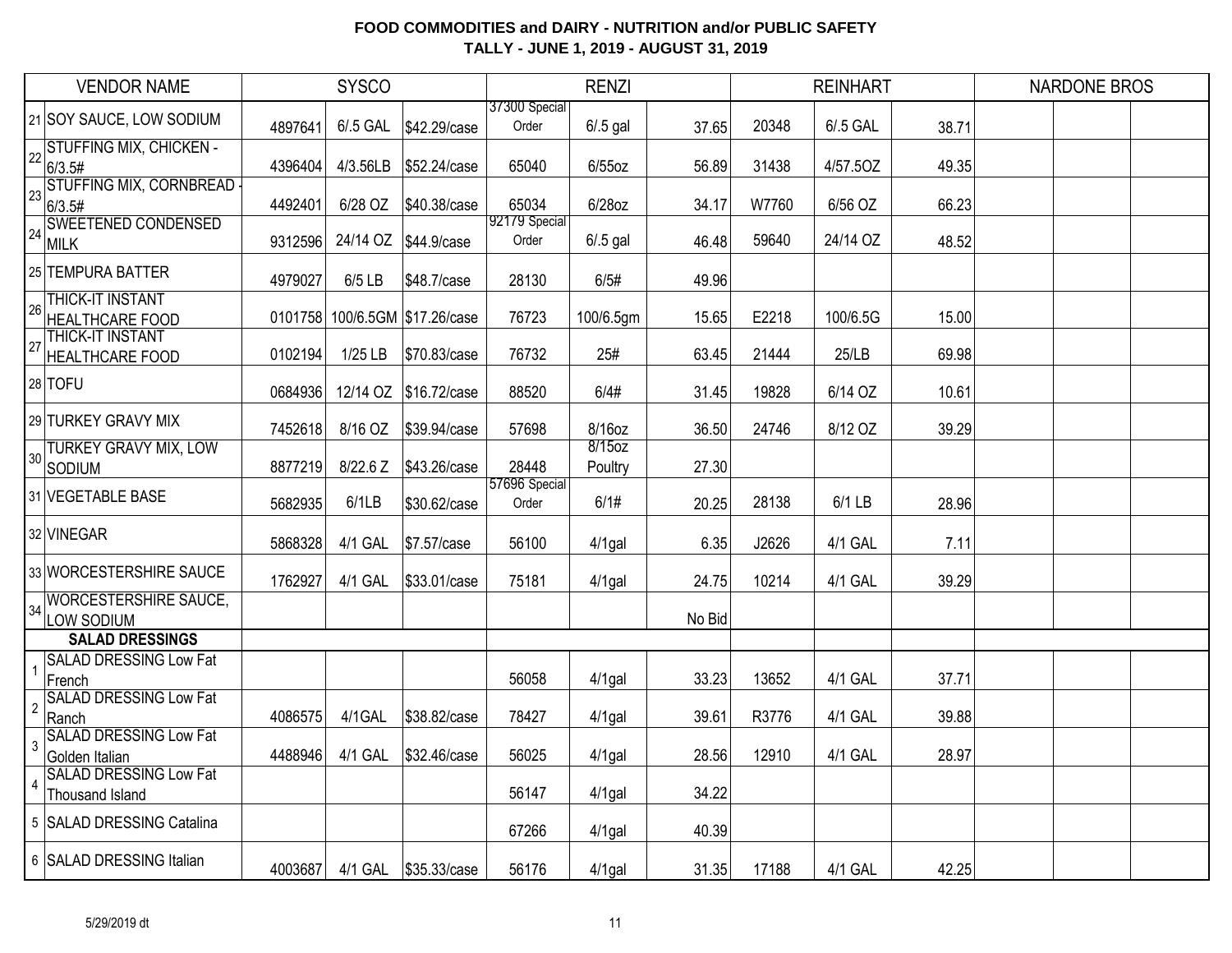|   | <b>VENDOR NAME</b>                             |         | <b>SYSCO</b>                   |                        |                        | <b>RENZI</b> |       |       | <b>REINHART</b> |       | <b>NARDONE BROS</b> |  |
|---|------------------------------------------------|---------|--------------------------------|------------------------|------------------------|--------------|-------|-------|-----------------|-------|---------------------|--|
|   | 7 SALAD DRESSING Ranch                         | 4003679 | 4/1 GAL                        | \$36.3/case            | 56171                  | $4/1$ gal    | 32.40 | 12340 | 4/1 GAL         | 42.24 |                     |  |
| 8 | <b>SALAD DRESSING Thousand</b><br>Island       | 4069431 | 4/1 GAL                        | \$37.6/case            | 56175                  | $4/1$ gal    | 31.19 | 23654 | 4/1 GAL         | 41.57 |                     |  |
|   | <b>SALAD DRESSING POWDER</b><br>MIX, Italian   | 4847323 |                                | 18/7.6 OZ \$49.21/case | 28215                  | 12/7.6oz     | 27.44 | 18934 | 12/7.6OZ        | 50.02 |                     |  |
|   | <b>SPICES</b>                                  |         |                                |                        |                        |              |       |       |                 |       |                     |  |
|   | <b>BASIL LEAVES</b>                            | 8173397 | 3/22 OZ.                       | \$67.44/case           | 68055 Special<br>Order | $3/20$ oz    | 25.84 | 10510 | 12/OZ           | 12.18 |                     |  |
|   | 2 BASIL, CRUSHED                               |         |                                |                        | 68023 Special<br>Order | $6/12$ oz    | 45.90 |       |                 |       |                     |  |
|   | 3 BLACK PEPPER                                 | 5229273 | 6/1 LB                         | \$87.4/case            | 68554 Special<br>Order | 12/16oz      | 70.79 | 24108 | 18/OZ           | 13.43 |                     |  |
|   | 4 CELERY SALT                                  | 5228465 | 6/30 OZ                        | \$45.13/case           | 68122                  | $6/36$ oz    | 31.25 | J2836 | 14/OZ           | 7.57  |                     |  |
|   | 5 CHILI POWDER                                 | 9806498 | 6/20 OZ                        | \$64.31/case           | 69275                  | $6/16$ oz    | 33.65 | 22890 | 17/0Z           | 8.15  |                     |  |
|   | 6 CHIVES, DRIED                                | 5096490 | 6/#10                          | \$29.37/case           | 68086                  | 6/1oz        | 27.98 | 24012 | 1/OZ            | 5.27  |                     |  |
|   | 7 CINNAMON                                     | 6639512 | $6/18$ Z                       | \$68.01/case           | 68090                  | 6/18oz       | 46.89 | 24180 | 15/OZ           | 7.49  |                     |  |
|   | 8 CRUSHED RED PEPPER                           | 9806423 | 6/13 OZ                        | \$54.7/case            | 68269                  | $6/12$ oz    | 27.54 | 24018 | 12/OZ           | 7.67  |                     |  |
|   | 9 DILL WEED                                    | 5228770 | 6/5 OZ                         | \$73.54/case           |                        | 12/4oz       | 42.57 | 10512 | 5/OZ            | 11.08 |                     |  |
|   | 10 GARLIC, GRANULATED                          | 6639165 | 6/26 OZ                        | \$93.05/case           | 68154 Special<br>Order | 12/20oz      | 72.90 | 24210 | 24/OZ           | 12.99 |                     |  |
|   | 11 GARLIC POWDER                               | 9806449 | 6/21 OZ                        | \$74.92/case           | 68157 Special<br>Order | 12/16oz      | 72.90 | 24042 | 21/0Z           | 11.31 |                     |  |
|   | 12 GROUND GINGER                               | 4827832 |                                | 6/12.50Z \$75.68/case  | 68150 Special<br>Order | 12/14oz      | 64.00 | 24054 | 16/OZ           | 14.12 |                     |  |
|   | 13 LEMON PEPPER                                | 9806480 | 6/28 OZ                        | \$76.8/case            | 68296                  | 6/28oz       | 60.99 | 28588 | 28/OZ           | 11.39 |                     |  |
|   | MONTREAL STEAK<br><b>SEASONING</b>             | 6639553 | $6/29$ Z                       | \$69.97/case           | 68343                  | $6/26$ oz    | 48.75 | 28758 | 28/OZ           | 10.31 |                     |  |
|   | <b>MRS. DASH SALT</b><br>SUBSTITUTE - ORIGINAL |         | 1116052 300/0.03OZ \$23.4/case |                        | 93047                  | $3/21$ oz    | 45.63 | 13694 | 19/OZ           | 12.77 |                     |  |
|   | 16 NUTMEG                                      | 5229067 | $6/1$ LB                       | \$105.21/case          | 68186                  | $6/16$ oz    | 90.60 | 24084 | 16/OZ           | 15.94 |                     |  |
|   | 17 ONIONS, dehydrated                          | 5865498 | $6/2$ LB                       | \$60.14/case           | 68241                  | $6/14$ oz    | 34.05 | T8326 | 14/OZ           | 6.25  |                     |  |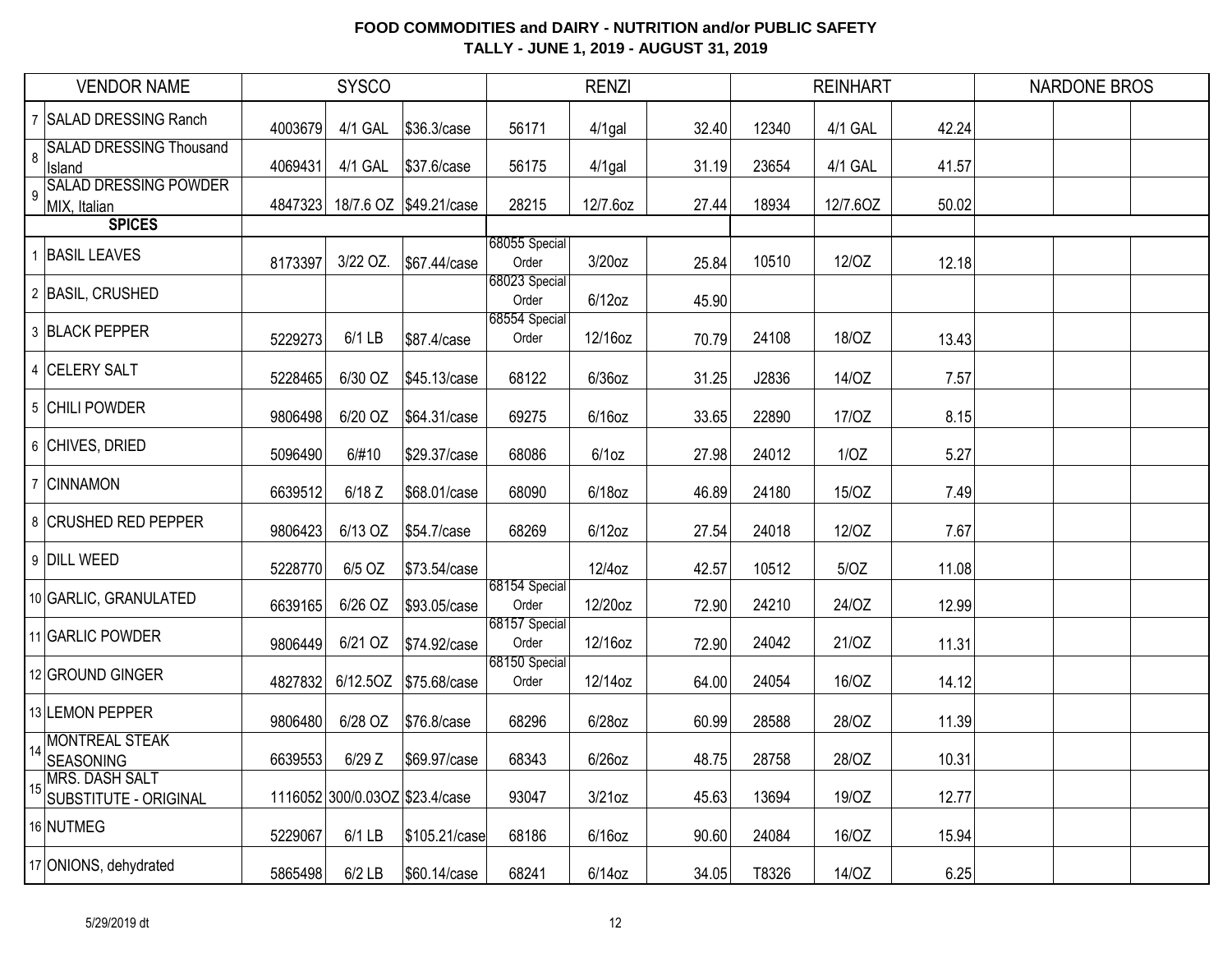| <b>VENDOR NAME</b>                                       |         | <b>SYSCO</b>                  |                                |                      | <b>RENZI</b> |        |       | <b>REINHART</b> |       | <b>NARDONE BROS</b> |  |
|----------------------------------------------------------|---------|-------------------------------|--------------------------------|----------------------|--------------|--------|-------|-----------------|-------|---------------------|--|
| 18 ONION POWDER                                          | 5229125 | 6/20 OZ                       | \$46.52/case                   | 68191                | 6/20oz       | 34.97  | 24400 | 20/OZ           | 6.72  |                     |  |
| 19 OREGANO                                               | 5264320 | $3/1.5$ LB                    | \$76.87/case                   | Special Order<br>New | 24oz         | 55.63  | 24252 | 24/OZ           | 23.31 |                     |  |
| 20 PAPRIKA                                               | 5229174 | 6/18 OZ                       | \$56.35/case                   | 69335                | $6/16$ oz    | 34.17  | 24186 | 18/OZ           | 9.92  |                     |  |
| 21 PARSLEY FLAKES                                        | 5229265 | 3/10 OZ                       | \$41.28/case                   | 68152                | $6/16$ oz    | 46.18  | 24198 | 11/OZ           | 13.37 |                     |  |
| 22 POULTRY SEASONING                                     | 5229562 | 6/12 OZ                       | \$75.93/case                   | 69268                | $6/12$ oz    | 50.94  | 24132 | 10/OZ           | 9.42  |                     |  |
| 23 TACO SEASONING                                        | 0822611 | $1/5$ LB                      | \$16.21/case                   | 56683                | 5#           | 13.59  | 28252 | 6/9 OZ          | 21.65 |                     |  |
| <b>SOUP</b>                                              |         |                               |                                |                      |              |        |       |                 |       |                     |  |
| CHICKEN NOODLE LO-SO -<br>7.5 oz                         |         |                               | 4104469 24/7.25OZ \$20.91/case | 76569                | 24/7.25oz    | 21.20  | 22576 | 24/7.25         | 21.73 |                     |  |
| CHICKEN NOODLE LO-SO -<br>$\overline{2}$<br>50 oz        | 4104444 |                               | 12/50 OZ \$70.23/case          | 11892                | 12/50oz      | 41.45  |       |                 |       |                     |  |
| 3 CREAM OF CELERY - 7.5 oz                               |         |                               |                                |                      |              | No Bid |       |                 |       |                     |  |
| CREAM OF CELERY,<br>CONDENSED - 50 oz                    | 4040317 |                               | 12/50 OZ \$44.08/case          | 76592                | 12/50oz      | 38.09  |       |                 |       |                     |  |
| 5 CREAM OF CHICKEN - 7.5 oz                              |         |                               |                                | 36699                | 24/7.25oz    | 20.98  |       |                 |       |                     |  |
| CREAM OF CHICKEN, LO-SO -<br>$6\phantom{a}$<br>7.5 oz    |         |                               |                                |                      |              | No Bid |       |                 |       |                     |  |
| <b>CREAM OF MUSHROOM - 7.5</b><br>$\overline{7}$<br>loz  |         |                               | 4013041 24/7.25OZ \$19.71/case | 36670                | 24/7.25oz    | 19.30  |       |                 |       |                     |  |
| <b>CREAM OF MUSHROOM - 50</b><br>$\boldsymbol{9}$<br>loz | 4040382 |                               | 12/50 OZ \$46.99/case          | 11899                | 12/50oz      | 50.09  | 11290 | 12/#5CAN        | 44.91 |                     |  |
| <b>CREAM OF MUSHROOM LO-</b><br>10 <sup>1</sup><br>SO#5  |         |                               |                                | 36671                | 24/7.25oz    | 18.78  |       |                 |       |                     |  |
| 11 TOMATO - 7.5 oz                                       |         | 4040481 24/7.25OZ \$19.1/case |                                | 76590                | 24/7.25oz    | 17.66  |       |                 |       |                     |  |
| TOMATO, CONDENSED - 50<br>12<br> OZ                      | 4040390 |                               | 12/50 OZ \$35.69/case          | 11890                | 12/50oz      | 31.10  | 11132 | 12/#5CAN        | 36.17 |                     |  |
| 13 TOMATO LO-SO - #5                                     | 4146445 |                               | 12/50 OZ \$45.31/case          |                      |              | No Bid |       |                 |       |                     |  |
| 14 TOMATO LO-SO - 7.5 oz                                 |         |                               | 4013066 24/7.25OZ \$19.37/case | 36994                | 24/7.25oz    | 17.73  | 29300 | 24/7.50Z        | 20.46 |                     |  |
| 15 VEGETABLE LO-SO - 7.5 oz                              |         |                               | 4013108 24/7.25OZ \$19.91/case | 36997                | 24/7.25oz    | 19.29  |       |                 |       |                     |  |
| <b>FROZEN DESSERTS</b>                                   |         |                               |                                |                      |              |        |       |                 |       |                     |  |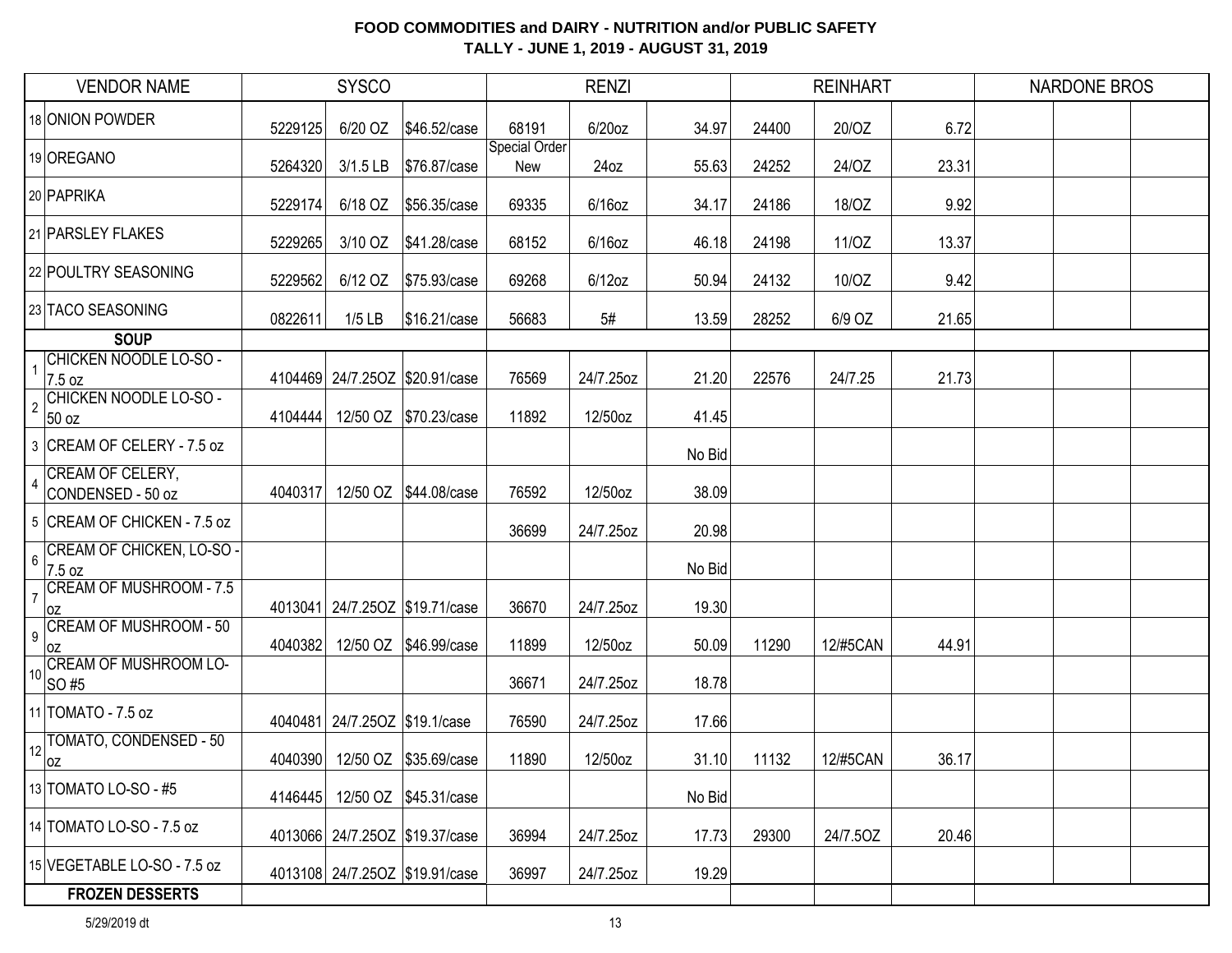|    | <b>VENDOR NAME</b>                                   |         | <b>SYSCO</b> |              |       | <b>RENZI</b> |        |       | <b>REINHART</b> |       | <b>NARDONE BROS</b> |  |
|----|------------------------------------------------------|---------|--------------|--------------|-------|--------------|--------|-------|-----------------|-------|---------------------|--|
|    | <b>APPLE PIE RAW</b>                                 | 1972744 | 6/46 OZ      | \$32.94/case | 48034 | 6/46oz       | 30.97  | H8706 | 6/44 OZ         | 38.18 |                     |  |
|    | 2 APPLE PIE BAKED                                    | 9787748 | 6/48 OZ      | \$48.41/case | 48336 | 6/10"        | 39.20  |       |                 |       |                     |  |
|    | 3 APPLE PIE SUGAR FREE                               | 6122085 | 6/10IN       | \$48.54/case |       |              | No Bid | D6966 | 6/38 OZ         | 37.17 |                     |  |
|    | 4 BERRY MEDLEY                                       | 1410976 | $2/5$ LB     | \$40.26/case | 45264 | 2/5#         | 25.20  | G2056 | 10/LB           | 24.76 |                     |  |
|    | 5 BLUEBERRY PIE RAW                                  | 1972728 | 6/46 OZ      | \$45.33/case | 48092 | 6/46oz       | 41.90  | R2520 | 6/42 OZ         | 44.33 |                     |  |
| 6  | <b>BLUEBERRY PIE, DIET</b><br><b>SUGAR FREE</b>      |         |              |              |       |              | No Bid |       |                 |       |                     |  |
|    | 7 BOSTON CREAM PIE                                   | 1972090 | 6/33 OZ      | \$42.62/case | 48025 | $6/33$ oz    | 39.07  | B5370 | 6/33 OZ         | 38.68 |                     |  |
|    | 8 CARROT CAKE premade                                | 1285113 | 4/59 OZ      | \$55.77/case | 48042 | 4/96oz       | 68.94  | 21572 | 2/114 OZ        | 71.52 |                     |  |
|    | 9 CHERRY PIE RAW                                     | 1972702 | 6/46 OZ      | \$45.75/case | 48030 | 6/46oz       | 40.34  | E9240 | 6/42 OZ         | 40.74 |                     |  |
| 10 | <b>CHERRY PIE, DIET SUGAR</b><br>FREE                |         |              |              |       |              | No Bid |       |                 |       |                     |  |
|    | 11 CREAM PIE: Banana Cream                           | 9788936 | 6/27 OZ      | \$35.56/case | 48176 | 6/27oz       | 33.07  |       |                 |       |                     |  |
|    | 12 CREAM PIE: Chocolate                              | 1074806 | 6/27 OZ      | \$34.64/case | 48089 | 6/10"        | 32.95  | 63708 | 4/38 OZ         | 36.59 |                     |  |
|    | 13 CREAM PIE: Coconut Cream                          | 9809294 | 6/27 OZ      | \$34.15/case | 48024 | $6/27$ oz    | 32.91  | 71612 | 4/43 OZ         | 35.60 |                     |  |
|    | 14 FRUIT OF THE FOREST PIE                           | 9785601 | 6/48 OZ      | \$55.76/case | 48040 | 6/10"        | 51.80  |       |                 |       |                     |  |
| 15 | ICE CREAM, CHOCOLATE -<br>approx 4 oz                | 3412424 | 48/4 OZ      | \$16.03/case | 71012 | 24/4oz       | 7.04   | A5094 | 2/24 CNT        | 15.81 |                     |  |
| 16 | <b>ICE CREAM, STRAWBERRY -</b><br>approx 4 oz        | 3412394 | 48/4 OZ      | \$16.02/case | 71013 | 24/4oz       | 7.04   | A5120 | 2/24 CNT        | 15.81 |                     |  |
| 17 | ICE CREAM, VANILLA - approx<br>$4$ oz                | 3412410 | 48/4 OZ      | \$16.02/case | 71011 | 24/4oz       | 7.04   | 98228 | 2/24 CNT        | 14.73 |                     |  |
| 18 | <b>ICE CREAM, VANILLA -</b><br>LACTOSE - approx 4 oz | 1819242 | 24/4 OZ      | \$9.3/case   |       |              | No Bid |       |                 |       |                     |  |
| 19 | <b>ICE CREAM, NSA</b><br>CHOCOLATE - approx 4 oz     | 3581662 | 48/40Z       | \$22.28/case | 71002 | 24/4oz NSA   | 7.38   |       |                 |       |                     |  |
| 20 | <b>ICE CREAM, NSA VANILLA -</b><br>approx 4 oz       | 3581699 | 48/4 OZ      | \$22.28/case | 71009 | 24/4oz SF    | 7.38   | G0622 | 48/CNT          | 21.85 |                     |  |
|    | 21 LEMON PIE                                         | 9788522 | 6/36 OZ      | \$41.48/case | 48141 | 6/36oz       | 37.05  | 62372 | 6/36 OZ         | 37.75 |                     |  |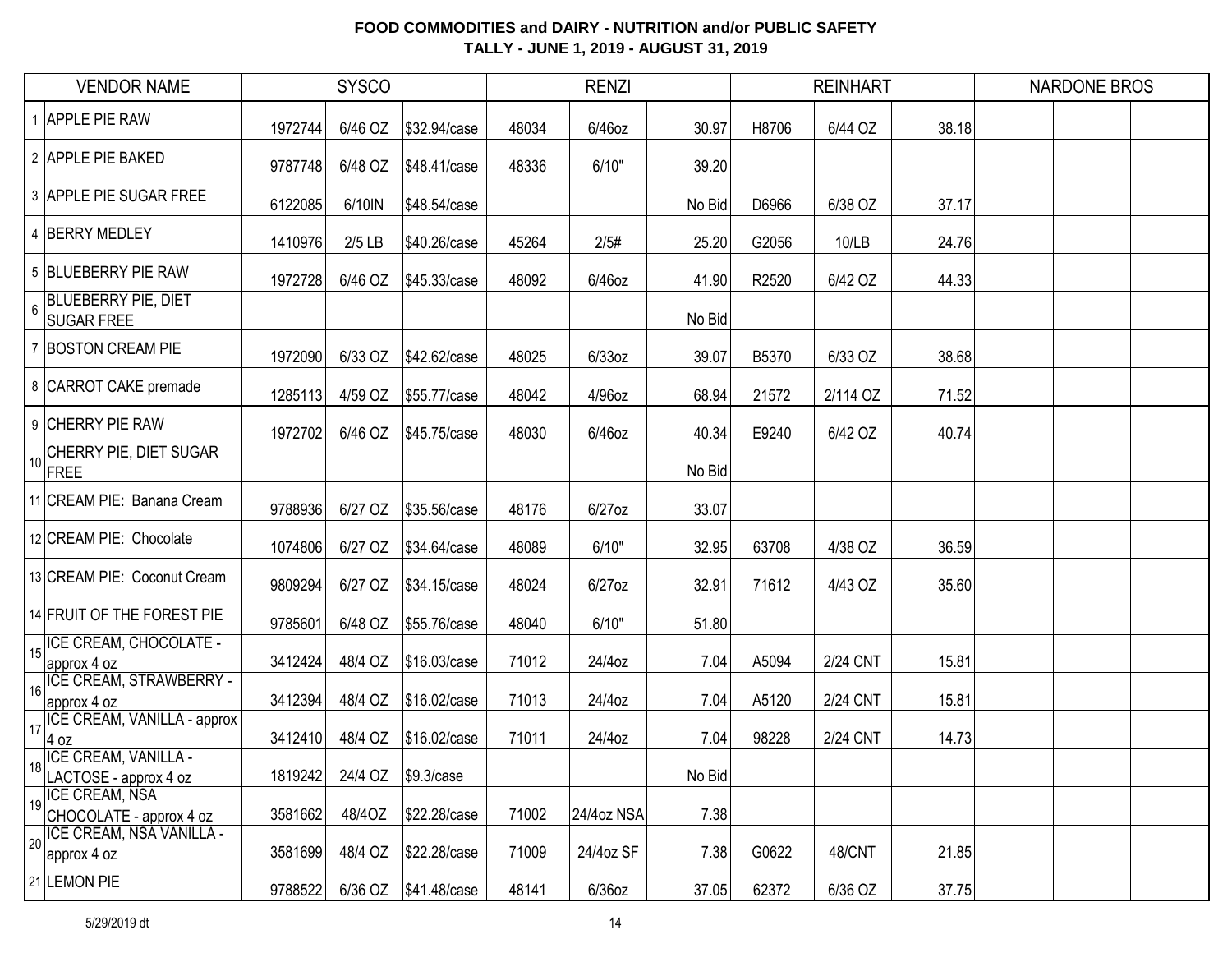| <b>VENDOR NAME</b>                                                        |         | <b>SYSCO</b> |                                |       | <b>RENZI</b> |        |       | <b>REINHART</b> |       | <b>NARDONE BROS</b> |  |
|---------------------------------------------------------------------------|---------|--------------|--------------------------------|-------|--------------|--------|-------|-----------------|-------|---------------------|--|
| 22 STRAWBERRY RHUBARB PIE                                                 | 9785312 | 6/46 OZ      | \$41.39/case                   | 48028 | 6/48oz       | 50.00  | R2478 | 6/43 OZ         | 39.66 |                     |  |
| 23 WHIP TOPPING                                                           | 1060375 |              | 12/32 OZ \$42.3/case           | 91000 | 12/32oz      | 32.97  | 26700 | 12/16 OZ        | 39.86 |                     |  |
| <b>JUICES / DRINK MIXES</b>                                               |         |              |                                |       |              |        |       |                 |       |                     |  |
| $1$ APPLE - 46 oz                                                         | 6050140 |              | 12/46 OZ \$38.1/case           | 47050 | 12/46oz      | 23.03  | 14812 | 8/64 OZ         | 24.08 |                     |  |
| 2 CRANBERRY - 46 oz                                                       | 7032160 | 8/46 OZ      | \$23.76/case                   | 47052 | 12/46oz      | 27.29  | 14814 | 8/64 OZ         | 22.67 |                     |  |
| 3 GRAPE JUICE - 46 oz                                                     | 6050132 | 12/46OZ      | \$36.31/case                   | 47051 | 12/46oz      | 30.64  | K3544 | 12/46 OZ        | 33.82 |                     |  |
| 4 ORANGE - 64 oz                                                          | 6050124 |              | 12/46 OZ \$36.32/case          | 47057 | 12/46oz      | 31.48  | 14780 | 12/46 OZ        | 34.94 |                     |  |
| 5 PINEAPPLE - 46 oz                                                       | 6050140 |              | 12/46 OZ \$38.1/case           | 47058 | 12/46oz      | 34.46  | 14790 | 12/46 OZ        | 37.03 |                     |  |
| 6   TOMATO - 46 oz                                                        | 4081584 |              | 12/46 OZ \$23.33/case          | 47060 | 12/46oz      | 19.05  | 13272 | 12/46 OZ        | 20.18 |                     |  |
| 7 APPLE EZO - 5.5 oz                                                      |         |              | 4164034 48/5.5 OZ \$22.31/case | 47046 | 48/5.5oz     | 20.02  | C9180 | 48/5.50Z        | 21.83 |                     |  |
| 8 CRANBERRY EZO - 5.5 oz                                                  |         |              | 4036315 48/5.5 OZ \$20.89/case | 47068 | 48/5.5oz     | 22.24  | 14840 | 48/5.5OZ        | 20.06 |                     |  |
| 9 GRAPE EZO - 5.5 oz                                                      | 4164497 |              | 48/5.5 OZ \$23.59/case         |       |              | No Bid |       |                 |       |                     |  |
| 10 GRAPEFRUIT EZO - 5.5 oz                                                | 4164497 |              | 48/5.5 OZ \$23.59/case         | 47047 | 48/5.5oz     | 28.00  | C9178 | 48/5.50Z        | 29.95 |                     |  |
| 11 ORANGE JUICE EZO - 5.5 oz                                              | 4164018 |              | 48/5.5 OZ \$22.92/case         | 47049 | 48/5.5oz     | 23.05  | C9182 | 48/5.50Z        | 24.97 |                     |  |
| 12 ORANGE/PINEAPPLE EZO -<br>5.5 oz                                       |         |              |                                |       |              | No Bid |       |                 |       |                     |  |
| 13 PINEAPPLE EZO - 5.5 oz                                                 | 4121950 |              |                                | 47048 | 48/5.5oz     | 22.15  | P3392 | 48/5.5OZ        | 26.16 |                     |  |
| 14 PRUNE EZO - 4 oz                                                       | 9857319 | 96/4 OZ      | \$42.24/case                   | 47375 | 96/4oz       | 23.70  | C4130 | 96/4 OZ         | 20.89 |                     |  |
| 15 PRUNE EZO - 5.5 oz                                                     |         |              |                                |       |              | No Bid |       |                 |       |                     |  |
| 16 TOMATO EZO - 5.5 oz                                                    | 0533683 |              | 48/5.5 OZ \$18.47/case         | 47325 | 48/5.5oz     | 16.90  | 14872 | 48/5.5OZ        | 21.23 |                     |  |
| $\left  \frac{1}{17} \right  \sqrt{18}$ EZO LO SO - 5.5 oz, low<br>sodium | 5142187 |              | 48/5.5 OZ \$25.72/case         | 47331 | 48/5.5oz     | 23.79  | 54738 | 8/6 CNT         | 25.77 |                     |  |
| 18 NO SUGAR ADDED - APPLE -<br>18 5.5 oz                                  |         |              |                                |       |              | No Bid |       |                 |       |                     |  |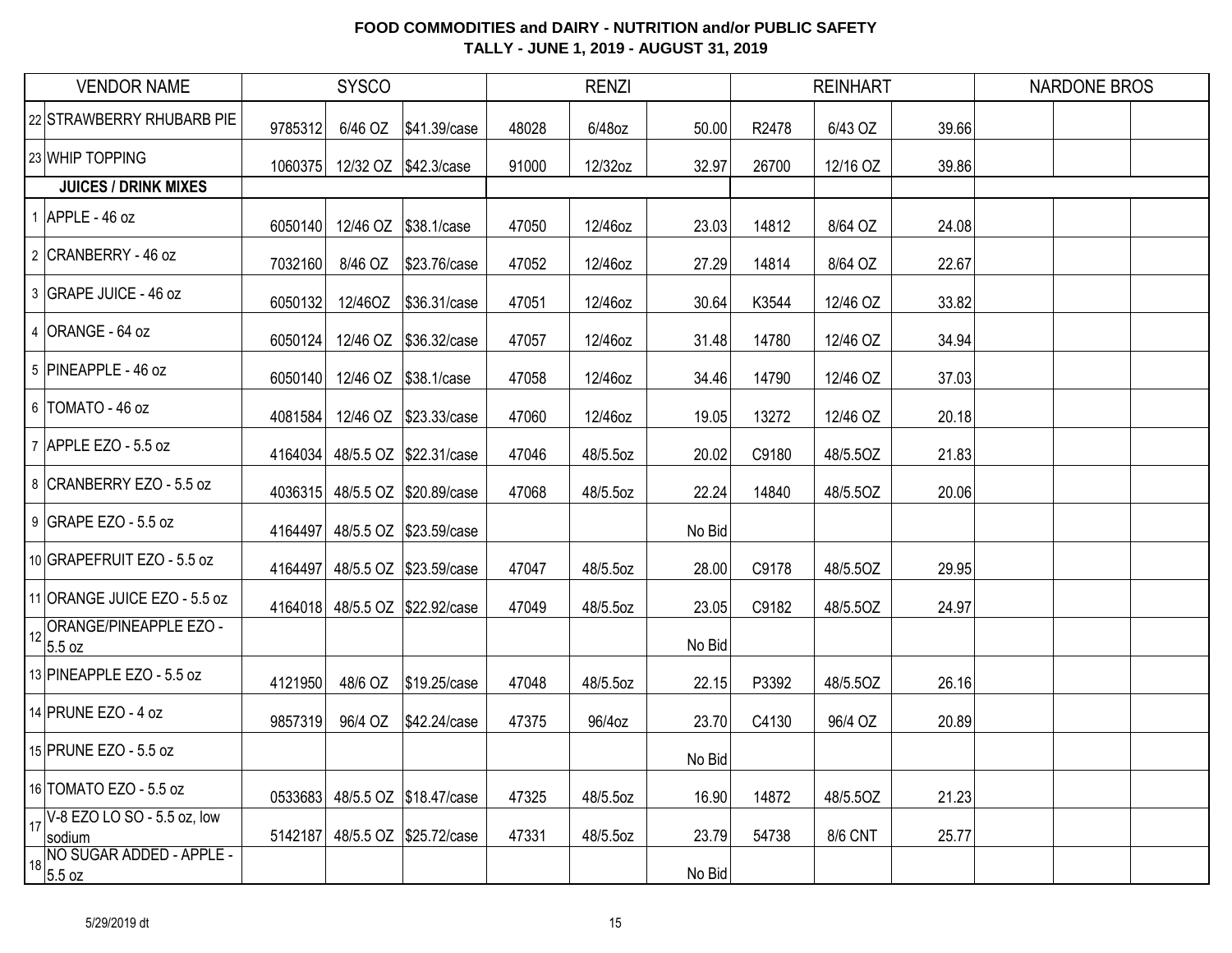|                | <b>VENDOR NAME</b>                                    |         | <b>SYSCO</b> |                                 |       | <b>RENZI</b> |        |       | <b>REINHART</b> |        | <b>NARDONE BROS</b> |  |
|----------------|-------------------------------------------------------|---------|--------------|---------------------------------|-------|--------------|--------|-------|-----------------|--------|---------------------|--|
| 19             | NO SUGAR ADDED - GRAPE -                              |         |              |                                 |       |              |        |       |                 |        |                     |  |
|                | $5.5 \text{ oz}$                                      |         |              |                                 |       |              | No Bid |       |                 |        |                     |  |
| 20             | NO SUGAR ADDED - ORANGE                               |         |              |                                 |       |              |        |       |                 |        |                     |  |
|                | $-5.5 oz$                                             |         |              |                                 |       |              | No Bid |       |                 |        |                     |  |
| 21             | NO SUGAR ADDED -                                      |         |              |                                 |       |              |        |       |                 |        |                     |  |
|                | PINEAPPLE - 5.5 oz<br><b>GRAPE DRINK MIX - POWDER</b> |         |              |                                 |       |              | No Bid |       |                 |        |                     |  |
| 22             | $-21 - 24$ oz                                         |         |              |                                 | 27529 | 12/24oz      | 16.80  |       |                 |        |                     |  |
|                | <b>ORANGE DRINK MIX -</b>                             |         |              |                                 |       |              |        |       |                 |        |                     |  |
| 23             | POWDER - 21-24 oz                                     | 4138608 |              | 12/24 OZ \$29.28/case           | 27530 | 12/24oz      | 16.80  | 11470 | 12/24 OZ        | 27.20  |                     |  |
|                | <b>LEMONADE DRINK MIX -</b>                           |         |              |                                 |       |              |        |       |                 |        |                     |  |
| 24             | POWDER - 21-24 oz                                     |         |              | 6851562 12/21.6OZ \$19.39/case  | 27527 | 12/24oz      | 16.80  | 14522 | 12/24 OZ        | 27.20  |                     |  |
|                | PINK LEMONADE DRINK MIX -                             |         |              |                                 |       |              |        |       |                 |        |                     |  |
| 25             | POWDER - 21-24 oz                                     |         |              |                                 | 27532 | 12/24oz      | 16.80  | 20492 | 12/24 OZ        | 27.20  |                     |  |
| 26             | <b>ICE TEA DRINK MIX -</b>                            |         |              |                                 |       |              |        |       |                 |        |                     |  |
|                | POWDER - 21 - 24 oz                                   | 9742602 | 12/23.4      | \$20.67/case                    | 27533 | 12/24oz      | 16.90  | C2178 | 24/10.6         | 42.94  |                     |  |
|                | <b>BULK PRODUCTS</b>                                  |         |              |                                 |       |              |        |       |                 |        |                     |  |
|                | 1 AU GRATIN POTATOES - #10                            |         |              |                                 |       |              |        |       |                 |        |                     |  |
|                |                                                       | 4703567 | 6/2.25LB     | \$60.09/case                    | 34161 | 12/20.35oz   | 53.41  | N8382 | 6/2.54LB        | 55.13  |                     |  |
| $\overline{2}$ | <b>BAKED BEANS (Gramma</b>                            |         |              |                                 |       |              |        |       |                 |        |                     |  |
|                | Brown) - #10                                          | 5112107 | 6/#10        | \$27.76/case                    | 66045 | 6/#10        | 44.10  | A6880 | 6/#10CAN        | 44.53  |                     |  |
|                | 3 BEEF STEW - 10#                                     |         |              |                                 |       |              |        |       |                 |        |                     |  |
|                |                                                       | 4067039 | 6/#10        | \$98/case                       | 66062 | 6/#10        | 43.07  | C6898 | 4/4 LB          | 48.22  |                     |  |
|                | 4 BEETS, SLICED - #10                                 | 0173740 | 6/#10        | \$21.97/case                    | 62065 | 6/#10        | 21.68  | 10930 | 6/#10CAN        | 23.27  |                     |  |
|                |                                                       |         |              |                                 |       |              |        |       |                 |        |                     |  |
|                | 5   BEETS, DICED - #10                                | 4109328 | 6/#10        | \$21.41/case                    | 62067 | 6/#10        | 23.52  | 10922 | 6/#10CAN        | 26.16  |                     |  |
|                |                                                       |         |              |                                 |       |              |        |       |                 |        |                     |  |
|                | 6 BLACK OLIVES - #10                                  | 3590999 | 6/#10        | \$58.78/case                    | 59012 | 6/#10        | 35.20  | 32088 | 6/#10CAN        | 47.98  |                     |  |
|                | <b>BROWN GRAVY, LOW</b>                               |         |              |                                 |       | 8/16oz Dry   |        |       |                 |        |                     |  |
|                | SODIUM - #5                                           | 8877714 | 8/16 OZ      | \$35.48/case                    | 57727 | Mix          | 31.65  |       |                 |        |                     |  |
| 8              | <b>CANNONBALL BBQ SAUCE -</b>                         |         |              |                                 |       |              |        |       |                 |        |                     |  |
|                | gal                                                   | 5754890 | 4/1 GAL      | \$48.76/case                    | 57212 | $4/1$ gal    | 21.25  | 24908 | 4/1 GAL         | 43.75  |                     |  |
| 9              | <b>CHEDDAR CHEESE SAUCE -</b>                         |         |              |                                 |       |              |        |       |                 |        |                     |  |
|                | #10                                                   | 1940725 | 6/#10        | \$39.81/case                    | 63027 | 6/#10        | 33.23  | V2108 | 6/#10CAN        | 44.27  |                     |  |
|                | 10 CHILI SAUCE - #10                                  |         |              |                                 |       |              |        |       |                 |        |                     |  |
|                |                                                       | 4093886 | 6/#10        | \$41.64/case                    | 57131 | 6/#10        | 28.04  | 11222 | 6/#10CAN        | 28.27  |                     |  |
|                | 11 COFFEE - 14 - 16 oz                                |         |              |                                 |       |              |        |       |                 |        |                     |  |
|                | COFFEE, PILLOW PACK - 2.5                             | 4036976 | 24/14 OZ     | \$151.29/case                   | 71105 | 24/14oz      | 112.80 |       |                 |        |                     |  |
| 12             |                                                       |         |              | 4037008 96/2.5 OZ \$109.03/case | 71021 | 84/2oz       | 58.79  | 10948 | 128/2 OZ        | 100.25 |                     |  |
|                | 0Z                                                    |         |              |                                 |       |              |        |       |                 |        |                     |  |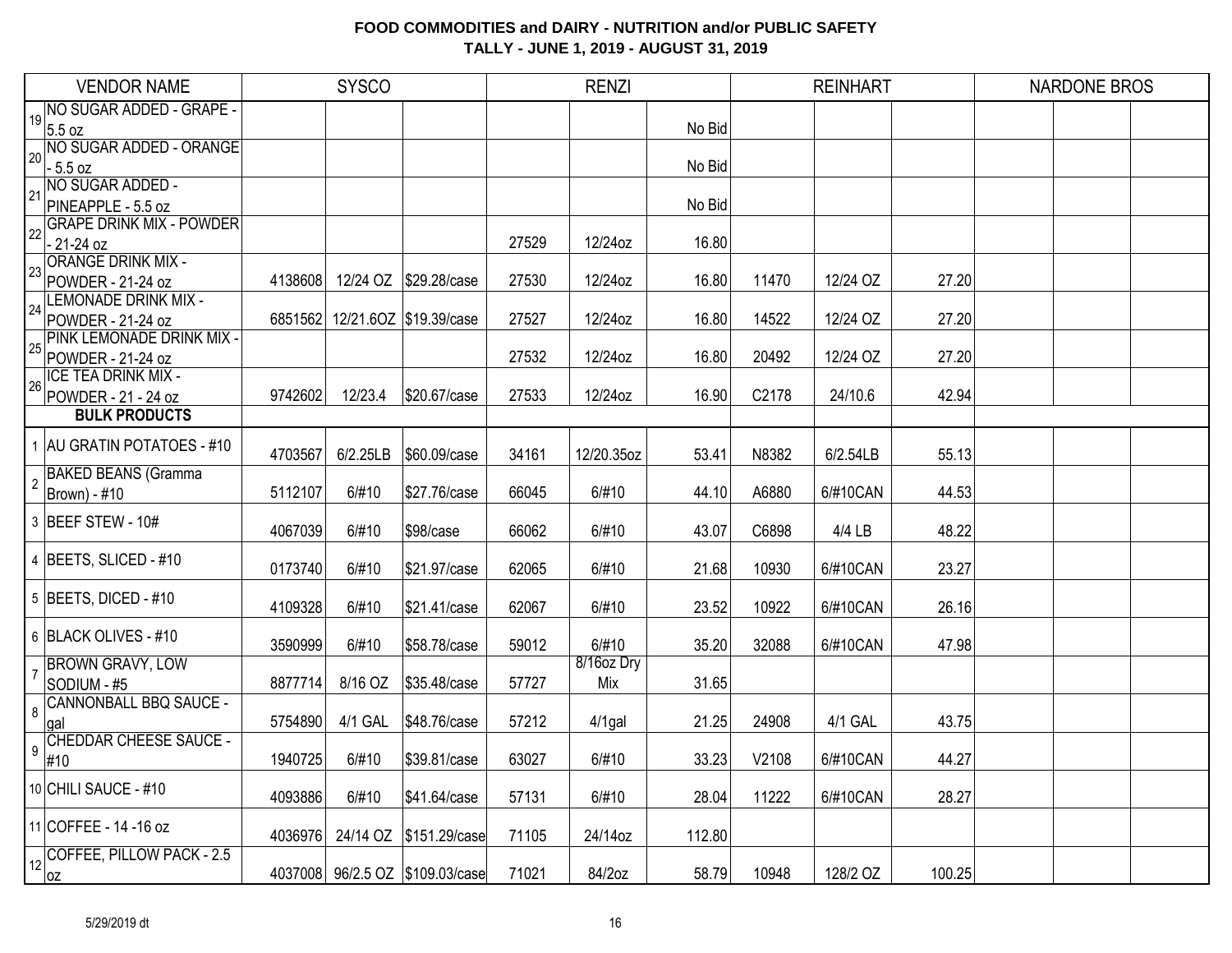| <b>VENDOR NAME</b>                               |         | <b>SYSCO</b> |                                |       | <b>RENZI</b>    |        |       | <b>REINHART</b> |       | <b>NARDONE BROS</b> |  |
|--------------------------------------------------|---------|--------------|--------------------------------|-------|-----------------|--------|-------|-----------------|-------|---------------------|--|
| 13 COFFEE, PILLOW PACK - 14<br> OZ               | 4036976 |              | 24/14 OZ \$151.29/case         | 71105 | 24/14oz         | 112.00 |       |                 |       |                     |  |
| 14 COFFEE, DECAF - 14 - 16 oz                    | 6958045 |              | 18/14 OZ \$80.22/case          | 70988 | 24/12oz         | 92.00  |       |                 |       |                     |  |
| COFFEE, DECAF, PILLOW<br>15<br>PACK - 2.5 oz     |         |              | 0762371 42/2.250Z \$73.21/case | 71021 | 84/2oz          | 58.82  | 10462 | 64/2 OZ         | 61.73 |                     |  |
| COFFEE, DECAF, PILLOW<br>16<br>PACK - 14 oz      | 6958045 |              | 18/14 OZ \$80.22/case          | 70988 | 24/12oz         | 92.00  |       |                 |       |                     |  |
| 17 COLESLAW DRESSING - Gal                       | 4002499 | 4/1 GAL      | \$40.47/case                   | 56090 | $4/1$ gal       | 38.49  | 23844 | 4/1 GAL         | 38.74 |                     |  |
| 18 CREAM STYLE CORN - #10                        | 0582106 | 6/#10        | \$25.89/case                   | 62035 | 6/#10           | 24.24  | 10816 | 6/#10CAN        | 28.55 |                     |  |
| 19 GARBANZO BEANS (CHIC<br>$ PEAS  - #10$        | 4062337 | 6/#10        | \$26.32/case                   | 62059 | 6/#10           | 20.10  | 81692 | 6/#10CAN        | 23.42 |                     |  |
| 20 GRAPE JELLY - #10                             | 4184461 | 6/#10        | \$61.05/case                   | 91435 | 6/132oz         | 43.00  | M3894 | 6/#10CAN        | 57.15 |                     |  |
| 21 GRAPE JELLY - 132 oz                          | 4184453 | 6/4 LB       | \$32.93/case                   | 91435 | 6/132oz         | 43.00  | M3895 | 1/#10CAN        | 10.03 |                     |  |
| $ 22 $ GREEN BEANS - #10                         | 4986998 | 6/#10        | \$21.06/case                   | 60093 | 6/#10           | 22.77  | 24696 | 6/#10CAN        | 24.28 |                     |  |
| 23 GREEN BEANS, 14 -16 oz                        |         |              |                                | 45244 | 12/2#           | 20.05  |       |                 |       |                     |  |
| 24 GREEN PEPPERS - #10                           |         |              |                                | 60095 | 6/#10           | 28.75  |       |                 |       |                     |  |
| 25 HOT SAUCE, MONARCH or<br>equal - gal          | 5146154 | 4/1 GAL      | \$23.95/case                   | 61004 | $4/1$ gal       | 21.17  | 10474 | 4/1 GAL         | 32.64 |                     |  |
| 26 JALAPENOS - #10                               | 5882758 | 6/#10        | \$36.85/case                   | 63065 | 6/#10<br>Sliced | 22.66  | 15118 | 4/1 GAL         | 32.69 |                     |  |
| 27 KETCHUP - #10                                 | 5686266 | 6/#10        | \$25.35/case                   | 57081 | 6/#10           | 23.47  | 12050 | 6/#10CAN        | 26.66 |                     |  |
| 28 KETCHUP, 12 - 14 oz bottle                    | 4560934 | 36/14OZ      | \$36.83/case                   | 28179 | 20/16oz         | 27.60  | 12040 | 24/14 OZ        | 24.87 |                     |  |
| 29 KIDNEY BEANS - #10                            | 4014973 | 6/#10        | \$26.05/case                   | 62000 | 6/#10           | 23.40  | C1646 | 6/#10CAN        | 24.88 |                     |  |
| 30 KIDNEY BEANS, 14 - 16 oz                      |         |              |                                |       |                 | No Bid |       |                 |       |                     |  |
| 31 MASHED POTATOES - #10                         | 7955868 | 6/5.44#      | \$45.99/case                   | 34141 | 6/#10           | 39.14  | M6588 | 6/6 LB          | 51.60 |                     |  |
| 32 MAYONNAISE, REGULAR -<br>Gal                  | 4002432 | 4/1 GAL      | \$24.01/case                   | 56205 | $4/1$ gal       | 22.65  | 23970 | 4/1 GAL         | 25.56 |                     |  |
| MAYONNAISE, LOW FAT -<br>33<br><sup>'</sup>  Gal | 6912735 | 4/1 GAL      | \$38.52/case                   | 56024 | $4/1$ gal       | 33.31  | B6232 | 4/1 GAL         | 49.12 |                     |  |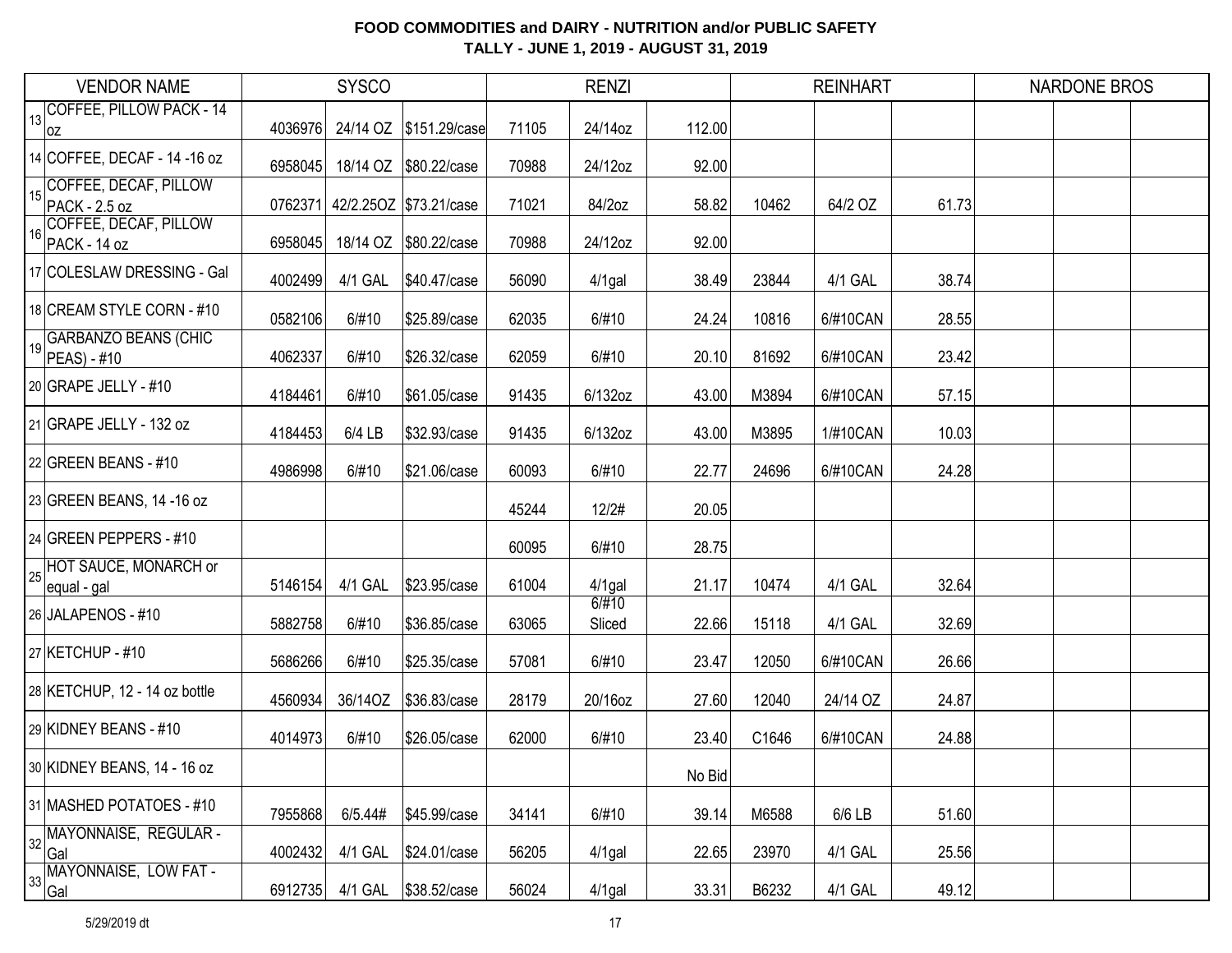| <b>VENDOR NAME</b>                                              |         | <b>SYSCO</b>   |                       |       | <b>RENZI</b>          |       |       | <b>REINHART</b> |       | <b>NARDONE BROS</b> |
|-----------------------------------------------------------------|---------|----------------|-----------------------|-------|-----------------------|-------|-------|-----------------|-------|---------------------|
| 34 MUSHROOMS - #10                                              | 5072137 | 6/#10          | \$52/case             | 68024 | 6/#10                 | 39.60 | 11082 | 6/#10CAN        | 46.39 |                     |
| 35 MUSTARD - 12 oz bottle                                       | 4736070 |                | 12/12 OZ \$18.84/case | 57927 | 12/12oz               | 17.75 | H9822 | 16/13 OZ        | 20.11 |                     |
| 36 MUSTARD - Gal                                                | 4006797 | 4/1 GAL        | \$20.34/case          | 30058 | $4/1$ gal             | 12.40 | L4824 | 4/1 GAL         | 11.60 |                     |
| 37 NORTHERN BEAN - 10#                                          | 4062360 | 6/#10          | \$24.43/case          | 95412 | 6/#10                 | 22.87 | 16982 | 6/#10CAN        | 30.65 |                     |
| 38 PEANUT BUTTER - 5#                                           | 4009189 | 6/5 LB         | \$63.61/case          | 92542 | 6/5#                  | 40.55 | 31766 | 6/5 LB          | 53.37 |                     |
| PEPPERS, RED & GREEN -<br>39<br>10#                             | 4189247 | 6/#10          | \$44.09/case          | 60095 | 6/#10                 | 29.50 | C1682 | 6/#10CAN        | 40.42 |                     |
| 40 PICKLES, DILL - gal                                          | 7469893 | 4/1 GAL        | \$27.72/case          | 61040 | $2/1$ gal             | 24.14 | J2546 | 4/1 GAL         | 33.33 |                     |
| 41 PICKLES, DILL - 5 gal                                        | 7158815 | <b>1/5 GAL</b> | \$26.08/case          | 60125 | $1/5$ gal             | 28.25 | D7260 | 5/GAL           | 30.21 |                     |
| 42 PINTO BEANS - #10                                            | 3362274 | 6/#10          | \$22.83/case          | 62075 | 6/#10                 | 20.96 | E4836 | 6/#10CAN        | 21.68 |                     |
| 43 PIZZA SAUCE Grade A - #10                                    | 5102660 | 6/#10          | \$36.24/case          | 57051 | 6/#10                 | 24.19 | 12084 | 6/#10CAN        | 25.82 |                     |
| 44 POTATOES, DICED - 10#                                        | 4108866 | 6/#10          | \$30.59/case          | 62084 | 6/#10                 | 24.40 | 10854 | 6/#10CAN        | 24.77 |                     |
| A <sub>45</sub> POTATOES, DICED, FRESH<br>VAC PACKED - 10#      | 3009406 | 2/10LB         | \$19.15/case          | 26026 | 2/10#                 | 16.35 | 24086 | 2/10 LB         | 18.56 |                     |
| <b>POTATO PEARL Vitamin C</b><br>46<br>Enriched - 5#            | 4675138 | 6/3.55LB       | \$56.59/case          | 34141 | 6/#10                 | 37.58 | M6588 | 6/6 LB          | 51.60 |                     |
| POTATO - SCALLOPED -<br>47<br>20.35 oz                          | 7489378 | 6/2.25LB       | \$60.12/case          | 34165 | 12/20.35oz            | 54.30 | N8360 | 6/2.54LB        | 55.13 |                     |
| 48 PUMPKIN - #10                                                | 4111498 | 6/#10          | \$47.51/case          | 62083 | 6/#10                 | 38.15 | 19134 | 6/#10CAN        | 45.19 |                     |
| 49 RAISINS - 30#                                                | 3386712 | 1/30 LB        | \$65.92/case          | 92345 | 1/30#                 | 57.24 | 14588 | 30/LB           | 63.12 |                     |
| 50 RAVIOLI - #10                                                | 4364568 | 6/#10          | \$34.61/case          | 66065 | 6/#10                 | 32.95 | 28196 | 6/#10CAN        | 39.88 |                     |
| 51 RED PEPPERS - #10                                            |         |                |                       | 58997 | 6/#10                 | 30.79 | 65698 | 6/#10CAN        | 47.89 |                     |
| $\left  \frac{1}{52} \right $ REFRIED BEANS - #10 or 115<br>loz | 4673984 | 6/10 LB        | \$42.02/case          | 62013 | 6/112oz               | 38.49 | 19354 | 6/#10CAN        | 45.64 |                     |
| <b>REFRIED BEANS,</b><br>53<br>VEGETARIAN - #10                 | 5882311 | 6/#10          | \$30.98/case          | 92603 | 6/115oz<br>Vegetarian | 33.76 | 19354 | 6/#10CAN        | 45.64 |                     |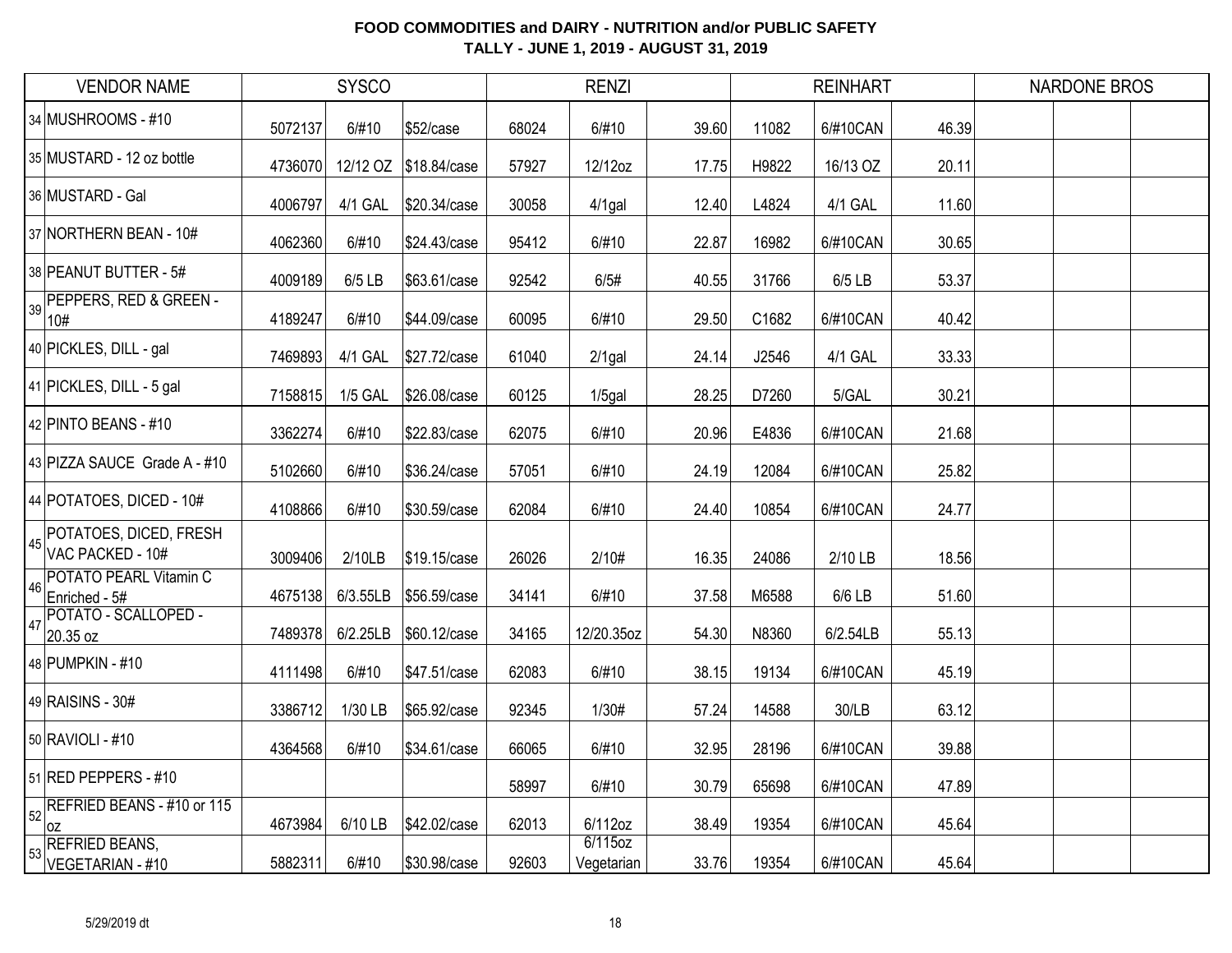|    | <b>VENDOR NAME</b>                                |         | <b>SYSCO</b> |              |       | <b>RENZI</b>    |        |       | <b>REINHART</b> |       | <b>NARDONE BROS</b> |  |
|----|---------------------------------------------------|---------|--------------|--------------|-------|-----------------|--------|-------|-----------------|-------|---------------------|--|
|    | 54 SALSA - #10                                    | 9953068 | 6/# 10       | \$33.08/case | 57061 | 6/#10           | 30.00  | 12070 | 6/#10CAN        | 31.78 |                     |  |
|    | 55 SAUERKRAUT - #10                               | 4189171 | 6/#10        | \$36.77/case | 62082 | 6/#10           | 24.15  | 10870 | 6/#10CAN        | 26.16 |                     |  |
|    | 56 SPAGHETTI SAUCE - #10                          | 4189361 | 6/#10        | \$27.12/case | 57336 | 6/#10           | 23.79  | 12146 | 6/#10CAN        | 45.01 |                     |  |
| 57 | SPAGHETTI SAUCE, LOW<br>SODIUM - #10              | 7025053 | 6/#10        | \$27.44/case |       | 6/#10           | 22.20  | 17454 | 6/#10CAN        | 26.24 |                     |  |
| 58 | STEWED TOMATO, Grade A -<br>#10                   | 4485272 | 6/#10        | \$36.25/case | 56970 | 6/#10           | 24.25  | 10664 | 6/#10CAN        | 24.44 |                     |  |
| 59 | <b>STEWED TOMATO, LOW</b><br>SODIUM Grade A - #10 |         |              |              |       |                 | No Bid |       |                 |       |                     |  |
| 60 | <b>STRAWBERRY PRESERVES -</b><br>4#               | 4184628 | $6/4$ LB     | \$44.82/case | 91424 | 6/4#            | 41.36  | 81234 | 6/4 LB          | 55.15 |                     |  |
|    | 61 STRAWBERRY TOPPING - 5#                        | 4925129 | 6/#5         | \$47.91/case | 75105 | 6/#5            | 45.13  | 31468 | 6/58 OZ         | 43.77 |                     |  |
| 62 | <b>SWEET POTATOES, syrup</b><br>Grade A - #10     | 4114625 | 6/#10        | \$34.51/case | 92369 | 6/#10           | 31.15  | 19086 | 6/#10CAN        | 46.32 |                     |  |
|    | 63 TEA BAGS, Regular                              | 4202214 | 10/100 CT    | \$30.95/case | 71451 | 10/100ct        | 26.70  | B2656 | 10/100          | 27.12 |                     |  |
|    | 64 TOMATOES, CRUSHED - #10                        | 4185930 | 6/#10        | \$26.34/case | 57016 | 6/#10           | 22.64  | 11214 | 6/#10CAN        | 25.68 |                     |  |
| 65 | <b>TOMATO PASTE, Grade A -</b><br>#10             | 4030664 | 6/#10        | \$42.9/case  | 59085 | 6/#10           | 27.23  | J3034 | 6/#10CAN        | 24.69 |                     |  |
| 66 | <b>TOMATO PASTE, LOW</b><br>SODIUM Grade A - #10  |         |              |              |       |                 | No Bid |       |                 |       |                     |  |
| 67 | TOMATO SAUCE, Grade A -<br>#10                    | 4978884 | 6/#10        | \$26.03/case | 57055 | 6/#10           | 22.40  | 10640 | 6/#10CAN        | 23.40 |                     |  |
| 68 | <b>TOMATO SAUCE, LOW</b><br>SODIUM Grade A - #10  |         |              |              |       | 6/#10           | 22.20  |       |                 |       |                     |  |
|    | 69 WAX BEANS - 14 - 16 oz                         |         |              |              | 45338 | 12/2#<br>Frozen | 21.24  |       |                 |       |                     |  |
|    | 70 WAX BEANS - #10                                |         |              |              | 62022 | 6/#10           | 25.65  | 10798 | 6/#10CAN        | 26.41 |                     |  |
|    | 71 VEGETARIAN BEAN - #10                          | 4110177 | 6/#10        | \$25.43/case | 60097 | 6/#10           | 23.19  | 66446 | 6/#10CAN        | 24.29 |                     |  |
|    | 72 3-BEAN SALAD - #10                             | 4000782 | 6/#10        | \$36.44/case |       |                 | No Bid | 56124 | 6/#10CAN        | 32.65 |                     |  |
|    | 73 4-BEAN SALAD - #10                             | 4097598 | 6/#10        | \$38.07/case | 10974 | 6/#10           | 32.90  | 56110 | 6/#10CAN        | 33.92 |                     |  |
|    | <b>INDIVIDUAL SERVING ITEMS</b>                   |         |              |              |       |                 |        |       |                 |       |                     |  |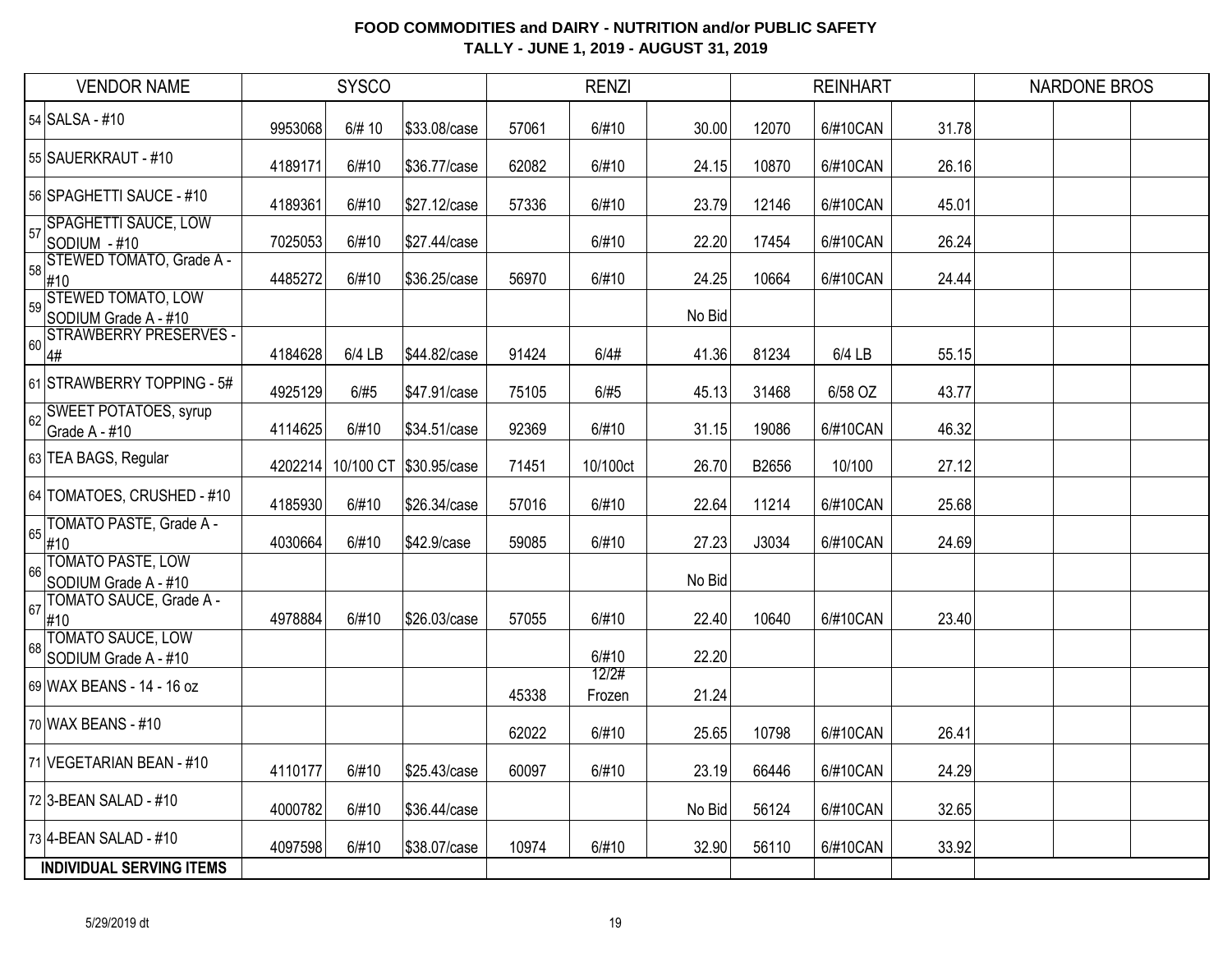|                | <b>VENDOR NAME</b>                                |         | <b>SYSCO</b> |                                  |                        | <b>RENZI</b> |       |              | <b>REINHART</b> |        | <b>NARDONE BROS</b> |  |
|----------------|---------------------------------------------------|---------|--------------|----------------------------------|------------------------|--------------|-------|--------------|-----------------|--------|---------------------|--|
|                | CHIPS - Corn                                      | 6743437 | 64/2 OZ      | \$31.83/case                     | 77540                  | 104/1oz      | 31.05 | J1804        | 64/2 OZ         | 29.80  |                     |  |
| $\overline{2}$ | <b>HOT CHOCOLATE, SUGAR</b><br><b>FREE PACKET</b> | 4250775 | 6/24 CT      | \$40.63/case                     | 48229                  | 6/40ct       | 36.75 | 13922        | 6/24 CNT        | 37.86  |                     |  |
|                | 3 ORANGE JUICE - 4 oz                             | 9856899 | 96/4 OZ      | \$31.81/case                     | 47000                  | 72/4oz       | 12.97 | B4226        | 96/4 OZ         | 18.37  |                     |  |
|                | 4   POTATO CHIP - regular - 1 oz                  | 5511175 |              | 104/1 OZ \$36.12/case            | 77542                  | 104/1 oz     | 33.43 | 19264        | 120/.5OZ        | 18.26  |                     |  |
|                | 5 POTATO CHIP - BBQ - 1 oz                        | 5511134 |              | 104/1 OZ \\$36.12/case           | 77541                  | 104/1oz      | 31.10 | J1808        | 64/1.5OZ        | 29.80  |                     |  |
| $6\phantom{a}$ | POTATO CHIP - Sour Cream &<br>Onion - 1 oz        | 5511183 |              | 104/1 OZ \$36.12/case            | 77543                  | 104/1oz      | 31.10 | 74060        | 104/1 OZ        | 33.12  |                     |  |
|                | 7 PRETZELS - 1 oz                                 | 8083164 | 88/1 OZ      | \$30.56/case                     | 77532                  | 88/1oz       | 27.04 | 38600        | 104/.7OZ        | 33.82  |                     |  |
|                | 8 TORTILLA CHIPS - 2 oz                           |         |              |                                  | 78574<br>Scoops        | 72/.875oz    | 22.69 |              |                 |        |                     |  |
|                | 9 PC APPLESAUCE                                   | 2603005 | 72/4 OZ      | \$23.82/case                     | 64153                  | 96/4.5oz     | 21.40 | 10388        | 72/3.90Z        | 25.54  |                     |  |
|                | 10 PC BBQ SAUCE                                   | 3713567 | 100/1 OZ     | \$9.97/case                      | 66218                  | 100/1oz      | 8.99  | 19012        | 100/1 OZ        | 13.13  |                     |  |
|                | 11 PC BUTTER cups                                 | 4136404 | 1/8LB        | \$30.9/case                      | 25313                  | 720/5gm      | 30.00 | G1358        | 8/LB            | 27.25  |                     |  |
|                | 12 PC COFFEE                                      |         |              | 4659876 192/1.25OZ \$103.22/case | 71220                  | 84/1.75oz    | 48.50 | 10948        | 128/2 OZ        | 100.25 |                     |  |
|                | 13 PC COFFEE, DECAF                               | 5259346 |              | 5/100 CT \$55.43/case            | 71217                  | 84/1.75oz    | 49.94 | 10462        | 64/2 OZ         | 61.73  |                     |  |
|                | 14 PC CREAM CHEESE                                | 4507432 |              | 100/1 OZ \$19.54/case            | 25001                  | 100/1oz      | 17.56 | <b>BW730</b> | 100/1 OZ        | 19.28  |                     |  |
|                | 15 PC DIET CRANBERRY SAUCE                        |         |              | 9278136 200/.5 OZ \$24.15/case   | 64053 Special<br>Order | 200/.5oz     | 24.30 |              |                 |        |                     |  |
|                | 16 PC HALF & HALF                                 |         |              | 9095035 390/3/8 OZ \$15.29/case  | 67174                  | 400 - 3/8oz  | 13.14 | J9342        | 400/CNT         | 13.25  |                     |  |
|                | 17 PC JELLY - diet                                |         |              | 6937445 200/3/8 OZ \$14.71/case  | 66222                  | 200/12gm     | 14.40 |              |                 |        |                     |  |
|                | 18 PC JELLY - regular                             |         |              | 5258835 400/10 GM \$21.76/case   | 66572                  | 200/10gm     | 12.48 | 18394        | 200/.5OZ        | 12.92  |                     |  |
|                | 19 PC KETCHUP                                     |         |              | 4029500 1000/9 GM \$17.66/case   | 66238                  | 1000/9gm     | 16.25 | 15354        | 1000/9GM        | 20.02  |                     |  |
|                | 20 PC MAPLE SYRUP, Sugar Free                     |         |              | 5932280 100/1.1 OZ \$15.49/case  | 66235                  | 100/1oz      | 9.05  | 10772        | 100/CNT         | 14.08  |                     |  |
|                | 21 PC MARGARINE cups                              |         |              | 4546949 900/5 GM \$21.58/case    | 82112                  | 900/5gm      | 20.89 | 11718        | 900/5 GM        | 23.94  |                     |  |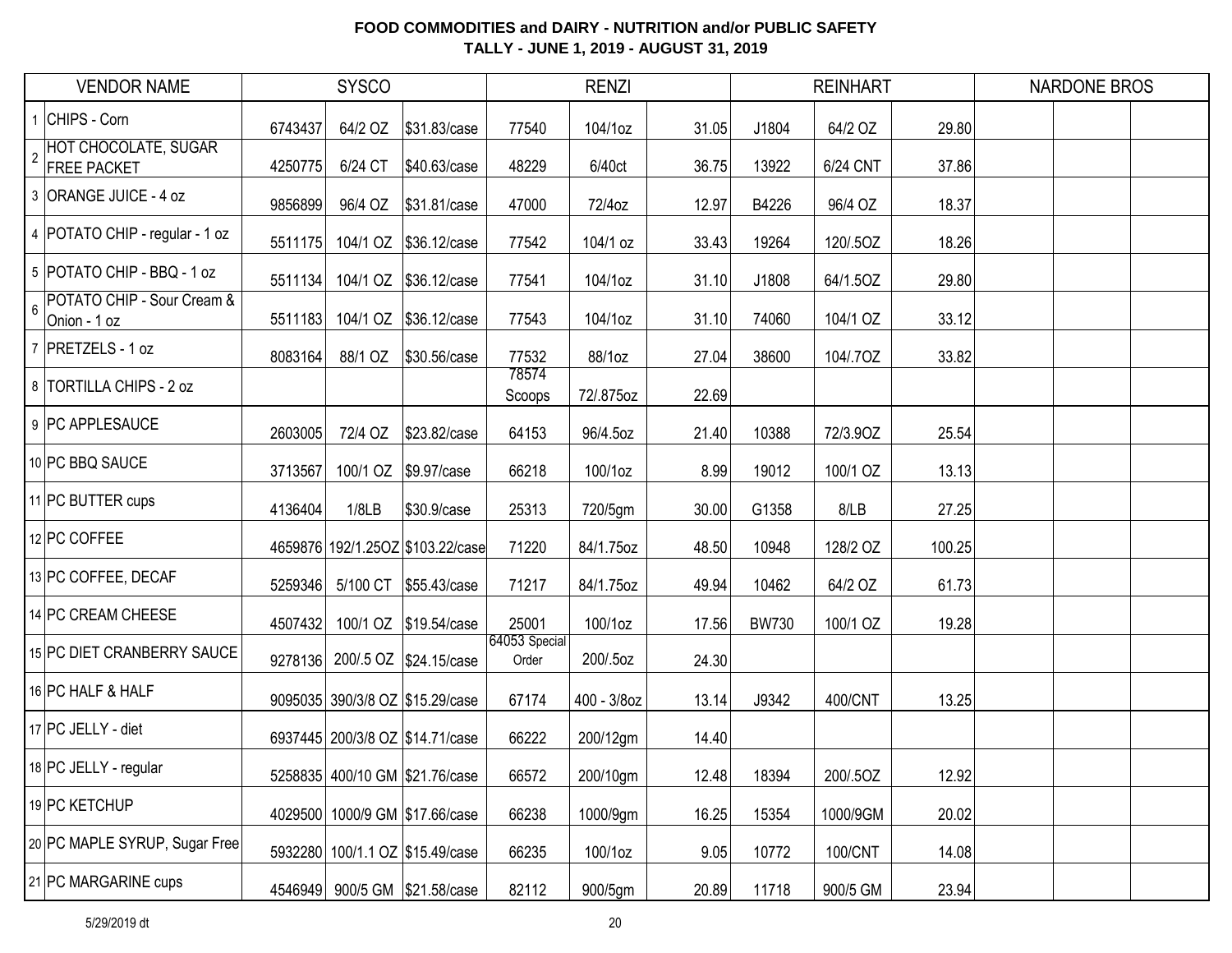| <b>VENDOR NAME</b>                                                        |         | <b>SYSCO</b>                   |                                 |       | <b>RENZI</b> |        |       | <b>REINHART</b> |       | <b>NARDONE BROS</b> |  |
|---------------------------------------------------------------------------|---------|--------------------------------|---------------------------------|-------|--------------|--------|-------|-----------------|-------|---------------------|--|
| 22 PC MAYONAISE                                                           |         |                                | 4219218 500/12 GM \$40.35/case  | 66585 | 500/9gm      | 16.35  | 15270 | 200/12GM        | 14.81 |                     |  |
| 23 PC MUSTARD                                                             | 1608850 | 1000/5.5<br>GM                 | \$18.68/case                    | 66223 | 500/4.5gm    | 7.21   | 14798 | 500/4.5G        | 9.72  |                     |  |
| 24 PC PANCAKE SYRUP                                                       |         |                                | 3911504 200/1.5 OZ \$28.03/case | 66229 | 100/1.5oz    | 9.00   | 10670 | 100/CNT         | 11.87 |                     |  |
| <b>PC PANCAKE SYRUP, Sugar</b><br>Free                                    |         |                                | 5932280 100/1.1 OZ \$15.49/case | 66235 | 100/1oz      | 9.15   | 10772 | 100/CNT         | 14.08 |                     |  |
| 26 PC PEANUT BUTTER                                                       |         |                                | 4046355 200/.75 OZ \$42.13/case | 66527 | 200/.5oz     | 20.97  | 14806 | 200/CNT         | 30.46 |                     |  |
| 27 PC RELISH                                                              | 4667093 |                                | 500/9 GM \$24.43/case           | 66219 | 200/9gm      | 6.85   | 11698 | 200/9 GM        | 14.04 |                     |  |
| <b>PC SALAD DRESSING (Italian</b><br>lf)                                  |         |                                | 5954250 60/1.5 OZ \$13.42/case  | 66225 | 200/12gm     | 14.50  | B7040 | 60/1.5OZ        | 12.16 |                     |  |
| 29 PC SALT SUBSTITUTE                                                     |         | 1116052 300/0.03OZ \$23.4/case |                                 | 67012 | 2000/1gm     | No Bid |       |                 |       |                     |  |
| 30 PC SPLENDA                                                             |         |                                | 5817251 2000/1 GM \$27.89/case  | 67002 | 2000ct       | 24.54  | 43502 | 2000/CNT        | 29.79 |                     |  |
| 31 PC SUGAR                                                               | 4000899 | 2000/1/100<br>Z                | \$14.67/case                    | 67001 | 2000ct       | 11.45  | CA366 | 2000/CNT        | 13.66 |                     |  |
| 32 PC SOUR CREAM cups                                                     | 1824465 |                                | 100/1 OZ \$18.06/case           | 25446 | 100/1oz      | 14.47  | 27792 | 100/1 OZ        | 14.27 |                     |  |
| 33 PC SWEET & SOUR                                                        | 3132065 |                                | 200/1 OZ \$21.43/case           | 66236 | 100/1oz      | 10.15  | 12984 | 100/1 OZ        | 15.60 |                     |  |
| <b>FRUITS &amp; VEGETABLES, FRESH</b>                                     |         |                                |                                 |       |              |        |       |                 |       |                     |  |
| 1 APPLES, fresh                                                           | 1408061 | 1/125 CT                       | \$46.64/case                    | 88025 | 40# - 120ct  | 19.90  | ER896 | <b>138/CNT</b>  | 24.74 |                     |  |
| APPLES: sliced, juice or water<br>$\overline{2}$<br>packed, Grade A - #10 | 1467968 | 6/#10                          | \$47.35/case                    | 10251 | 6/#10        | 35.10  | L6200 | 6/#10CAN        | 36.13 |                     |  |
| <b>APPLESAUCE Unsweetened,</b><br>Grade A - #10                           | 7302151 | 6/#10                          | \$24.93/case                    | 65045 | 6/#10        | 23.56  | J2962 | 6/#10CAN        | 22.09 |                     |  |
| 4 APRICOTS - Grade A - #10                                                | 0029078 | 6/#10                          | \$33.66/case                    | 11266 | 6/#10        | 32.19  | N/A   |                 |       |                     |  |
| 5 BANANAS, fresh - 150 ct                                                 |         |                                | 1007384 1/150 CT \$23.96/case   | 88036 | 150ct        | 21.75  | R1324 | 40/LB           | 27.75 |                     |  |
| <b>FROZEN BERRY MEDLEY -</b><br>$6\phantom{a}$<br>20#                     |         |                                |                                 | 45264 | 2/5#         | 25.50  | G2056 | 10/LB           | 24.76 |                     |  |
| 7 CABBAGE, fresh                                                          | 1007970 | 1/50 LB                        | \$26.23/case                    | 88088 | 1/50#        | 18.55  | 75006 | 50/LB           | 18.42 |                     |  |
| 8 CANTELOPE, fresh                                                        | 1164375 | $1/6$ CT                       | \$24.53/case                    | 88039 | 12-15ct      | 29.15  | 75104 | 35/LB           | 26.40 |                     |  |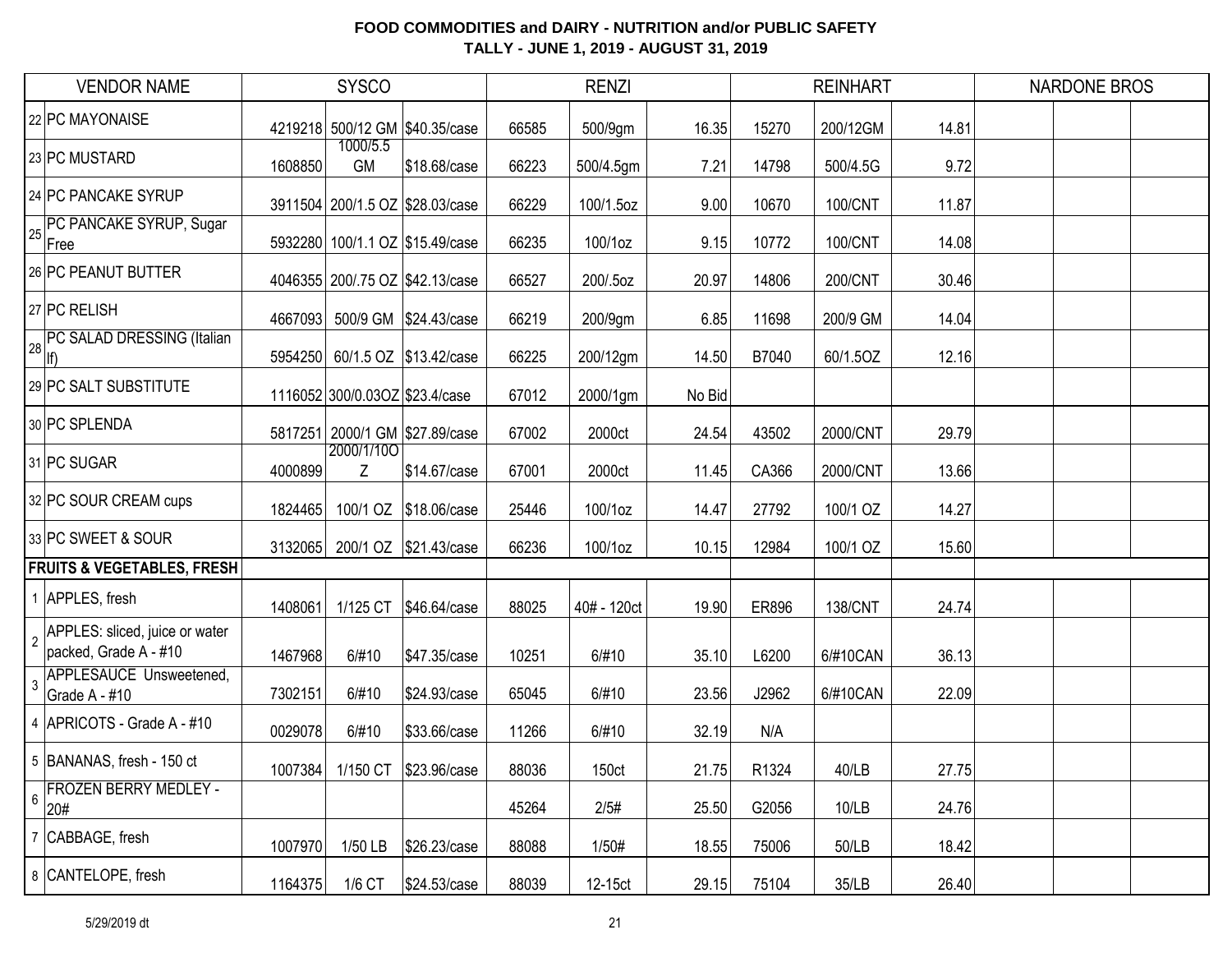|    | <b>VENDOR NAME</b>                                                              |         | <b>SYSCO</b> |                          |       | <b>RENZI</b> |           |              | <b>REINHART</b> |       | <b>NARDONE BROS</b> |  |
|----|---------------------------------------------------------------------------------|---------|--------------|--------------------------|-------|--------------|-----------|--------------|-----------------|-------|---------------------|--|
| 9  | CELERY. Bunch                                                                   | 9355264 | 1/6 CT       | \$28.36/case             | 88308 | 1ct          | 4.20 each | 11990        | 3/CNT           | 13.22 |                     |  |
|    | 10 COLE SLAW MIX - 4/5# bags                                                    | 1568369 | $2/7$ LB     | \$24.2/case              | 88139 | 4/5#         | 22.47     | G1212        | 4/5 LB          | 19.32 |                     |  |
| 11 | <b>CRANBERRY SAUCE Whole,</b><br>Grade A - #10                                  | 5729983 | 6/#10        | \$52.14/case             | 64049 | 6/101oz      | 41.25     | 73746        | 6/101 OZ        | 42.22 |                     |  |
| 12 | <b>CRANBERRY SAUCE, Jellied,</b><br>Grade A - #10                               | 4608907 | 6/101 OZ     | \$40.75/case             | 47037 | 6/101oz      | 40.80     | 12798        | 6/#10CAN        | 42.92 |                     |  |
| 13 | CUCUMBERS, fresh - 24-30<br>case                                                | 9908421 | 1/10 LB      | \$10.34/case             | 88110 | 15#          | 13.33     | 67732        | 45/LB           | 26.63 |                     |  |
|    | <b>CRUSHED PINEAPPLE: fancy,</b><br>14 juice Hawaiian Coarse, Grade A<br>$-#10$ | 8921201 | 6/# 10       | \$24.34/case             | 64045 | 6/#10        | 21.40     | 11062        | 6/#10CAN        | 31.00 |                     |  |
|    | <b>FROZEN STRAWBERRIES,</b><br>15 UNSWEETENED - Grade A -<br>6/5#               | 7797368 | 1/20 LB      | \$33.7/case              | 45177 | 10#          | 14.79     | <b>BA722</b> | 30/LB           | 49.81 |                     |  |
| 16 | <b>FROZEN STRAWBERRIES,</b><br>SWEETENED - Grade A - 6/5#                       | 2220806 | 6/6.5LB      | \$66.04/case             | 45175 | 6/6.5#       | 54.40     | J3988        | 6/6.5 LB        | 55.96 |                     |  |
| 17 | FRUIT COCKTAIL, Grade A -<br>#10                                                | 8576284 | 6/#10        | \$30.17/case             | 61041 | 6/#10        | 27.90     | 10696        | 6/#10CAN        | 42.80 |                     |  |
|    | 18 FRUIT CUPS, 4 oz - Grade A                                                   | 4714663 | 36/4 OZ      | \$19.94/case             | 46233 | 36/4oz       | 16.90     | 89826        | 36/4 OZ         | 19.05 |                     |  |
|    | FRUIT MEDLEY, Festival/Classic,<br>19 melon pieces, grapes - Grade A -<br>#10   | 3856507 | $2/8$ LB     | \$33.91/case             | 31207 | 1/8#         | 20.85     |              |                 |       |                     |  |
|    | 20 GREEN PEPPERS, fresh                                                         | 6902340 | $1/5$ LB     | \$13.28/case             | 88168 | 20#          | 37.27     | 75946        | 1 1/9 BU        | 21.36 |                     |  |
|    | 21 HONEYDEW MELON, fresh                                                        | 1000538 | 1/6 CT       | \$23.07/case             | 88048 | $5-6ct$      | 30.15     | 75736        | 6/CNT           | 23.78 |                     |  |
|    | 22 LETTUCE, Iceberg, fresh, head                                                | 1906759 | 1/6 CT       | \$16.6/case              | 88124 | 24ct         | 35.55     | 75018        | 24/CNT          | 30.91 |                     |  |
|    | 23 LETTUCE, Iceberg, fresh, bag                                                 | 1675610 | 4/6 CT       | \$25.32/case             | 88131 | 4/5#         | 28.60     | 75018        | 24/CNT          | 30.91 |                     |  |
| 24 | MANDARIN ORANGE,<br>sections, light, Grade A - #10                              | 3548393 | 6/#10        | \$50.81/case             | 66031 | 6/#10        | 28.85     | 10852        | 6/#10CAN        | 43.42 |                     |  |
|    | 25 ONIONS, fresh                                                                | 5430202 | 1/10 LB      | \$9.42/case              | 88153 | 50#          | 24.65     | 78176        | 50/LB           | 18.95 |                     |  |
|    | 26 ORANGES, fresh                                                               | 7651926 | 1/113 CT     | \$24.88/case             | 88348 | 113ct        | 32.00     | 78816        | <b>138/CNT</b>  | 30.38 |                     |  |
| 27 | PEACHES yellow, light cling<br>halves, Grade A - #10                            | 3552643 | 6/#10        | \$50.18/case 64008 Diced |       | 6/#10        | 28.99     |              |                 |       |                     |  |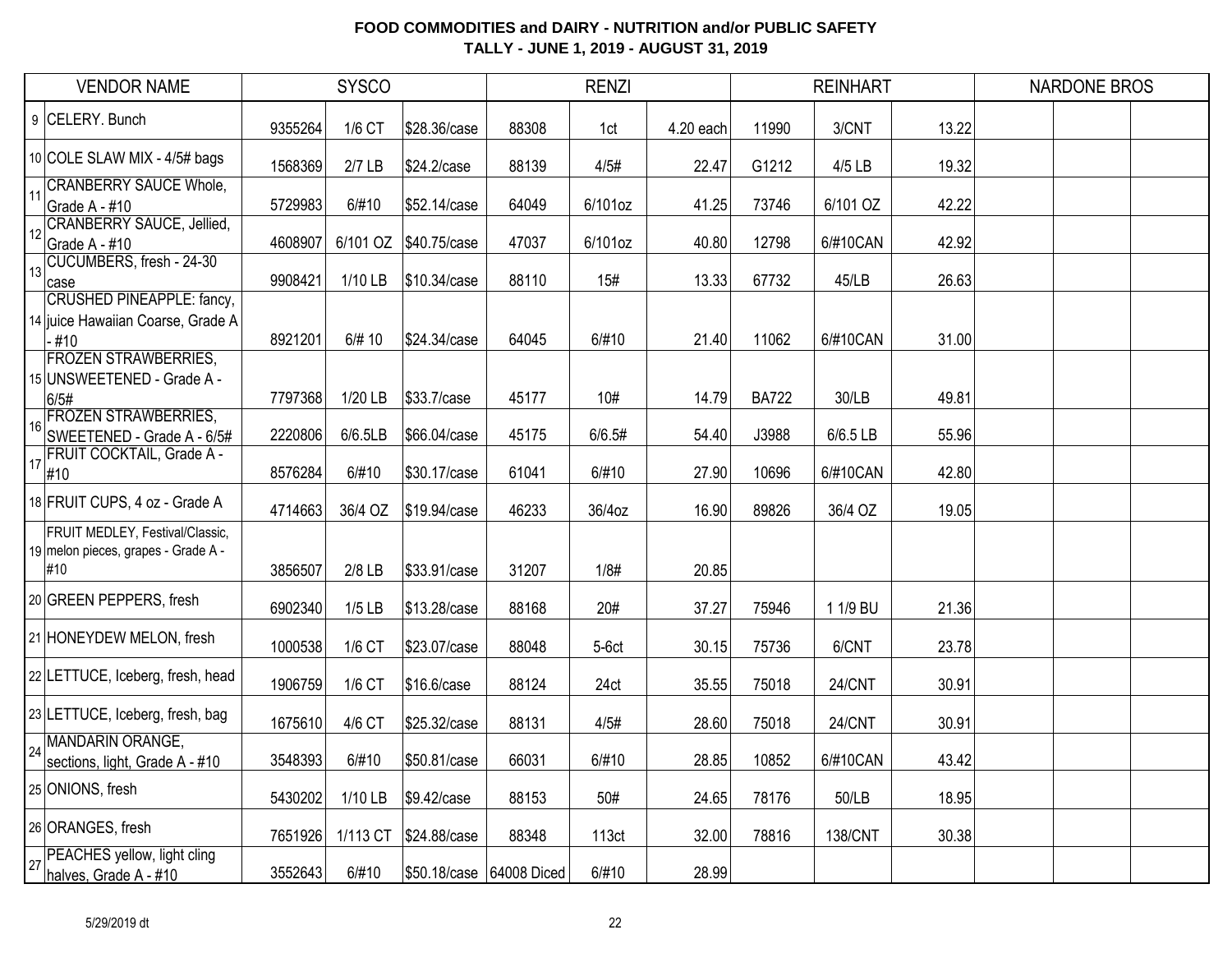|                 | <b>VENDOR NAME</b>                                |         | <b>SYSCO</b> |              |                   | <b>RENZI</b> |        |       | <b>REINHART</b> |       | <b>NARDONE BROS</b> |  |
|-----------------|---------------------------------------------------|---------|--------------|--------------|-------------------|--------------|--------|-------|-----------------|-------|---------------------|--|
| 28 <sub>1</sub> | PEACHES sliced, light Grade A                     |         |              |              |                   |              |        |       |                 |       |                     |  |
|                 | #10<br>PEARS halves, light Grade A -              | 4218996 | 6/#10        | \$27.96/case | 63043             | 6/#10        | 27.75  | 14362 | 6/#10CAN        | 39.85 |                     |  |
| 29              | #10                                               | 3552643 | 6/#10        | \$50.18/case | 64019             | 6/#10        | 38.10  |       |                 |       |                     |  |
| 30              | PEARS pieces, light Grade A -                     | 4475438 | 6/#10        | \$39.59/case | 64012             | 6/#10        | 26.50  | 10718 | 6/#10CAN        | 38.75 |                     |  |
|                 | #10<br>PEPPERS, RED & GREEN -                     |         |              |              |                   |              |        |       |                 |       |                     |  |
| 31              | frozen - 20#                                      | 4189247 | 6/#10        | \$44.09/case | 45109             | 25#          | 23.10  |       |                 |       |                     |  |
| 32              | <b>PINEAPPLE TIDBITS: light,</b><br>Grade A - #10 | 0680674 | 6/#10        | \$23.18/case | 64043 In<br>Juice | 6/#10        | 22.15  | 10858 | 6/#10CAN        | 28.39 |                     |  |
|                 | PINEAPPLE, sliced, juice                          |         |              |              |                   |              |        |       |                 |       |                     |  |
| 33              | packed, Grade A - #10                             | 4106480 | 6/#10        | \$40.61/case | 63037             | 6/#10        | 29.70  | 10846 | 6/#10CAN        | 29.64 |                     |  |
|                 | 34 PLUMS, fresh                                   |         |              |              | 88071             | 25#          | 40.40  | 78036 | <b>70/CNT</b>   | 32.37 |                     |  |
|                 | 35 POTATOES, fresh                                | 1008507 | 1/50 LB      | \$29.98/case | 88609             | 50#          | 17.04  | J5882 | 50/LB           | 17.74 |                     |  |
|                 | 36 SEEDLESS RAISINS - Grade A                     | 3386712 | 1/30 LB      | \$65.92/case | 92345             | 30#          | 57.10  | 14588 | 30/LB           | 63.12 |                     |  |
|                 | 37 SNOW PEAS                                      | 1008382 | 1/10LB       | \$19.59/case |                   |              | No Bid |       |                 |       |                     |  |
| 38              | <b>SWEET POTATO, MASHED -</b>                     |         |              |              |                   |              |        |       |                 |       |                     |  |
|                 | frozen                                            | 2497089 | 12/2 LB      | \$49.82/case |                   |              | No Bid |       |                 |       |                     |  |
|                 | 39 TOMATOES, fresh                                | 1763440 | 1/25 LB      | \$29.05/case | 88208             | 25#          | 29.40  | J5914 | <b>25/LB</b>    | 20.25 |                     |  |
| 40              | TROPICAL FRUIT, papaya,                           |         |              |              |                   |              |        |       |                 |       |                     |  |
|                 | banana - Grade A - #10                            | 7763675 | 6/#10        | \$46.08/case | 64030<br>45327    | 6/#10        | 31.30  | 11196 | 6/#10CAN        | 33.47 |                     |  |
|                 | 41 TURNIPS                                        | 8775862 | 4/5 LB       | \$42.29/case | Frozen            | 20#          | 18.75  |       |                 |       |                     |  |
|                 | 42 WATERMELON, fresh                              | 3855293 | 1/1 CT       | \$7.46/case  | 88076             | 1ct          | 11.35  | 74844 | 1/CNT           | 11.84 |                     |  |
|                 | <b>VEGETABLES - FROZEN</b>                        |         |              |              |                   |              |        |       |                 |       |                     |  |
|                 | 1 ASPARAGUS, Grade A                              | 5124852 | 6/2.5 LB     | \$30.4/case  | 45086             | 6/2.5#       | 26.70  | G2472 | 6/2.5 LB        | 39.25 |                     |  |
|                 | <b>BREAKFAST CUBE</b><br>POTATOES, Grade A        | 3644036 | $6/5$ LB     | \$43.71/case | 34395             | 6/5#         | 40.19  | G2448 | 6/5 LB          | 42.89 |                     |  |
|                 | 3 BROCCOLI, CUT, Grade A                          | 3831153 | 1/30 LB      | \$29.38/case | 45131             | 20#          | 15.00  | G2482 | 20/LB           | 26.73 |                     |  |
|                 | 4 BROCCOLI SPEARS, Grade A                        | 6743058 | 12/2 LB      | \$27.6/case  | 45229             | 12/2#        | 23.41  | G2478 | 12/2 LB         | 34.85 |                     |  |
|                 | 5 BRUSSEL SPROUTS, Grade A                        | 7288091 | 12/2 LB      | \$27.2/case  | 45255             | 12/2#        | 23.83  | 61090 | 12/2 LB         | 33.16 |                     |  |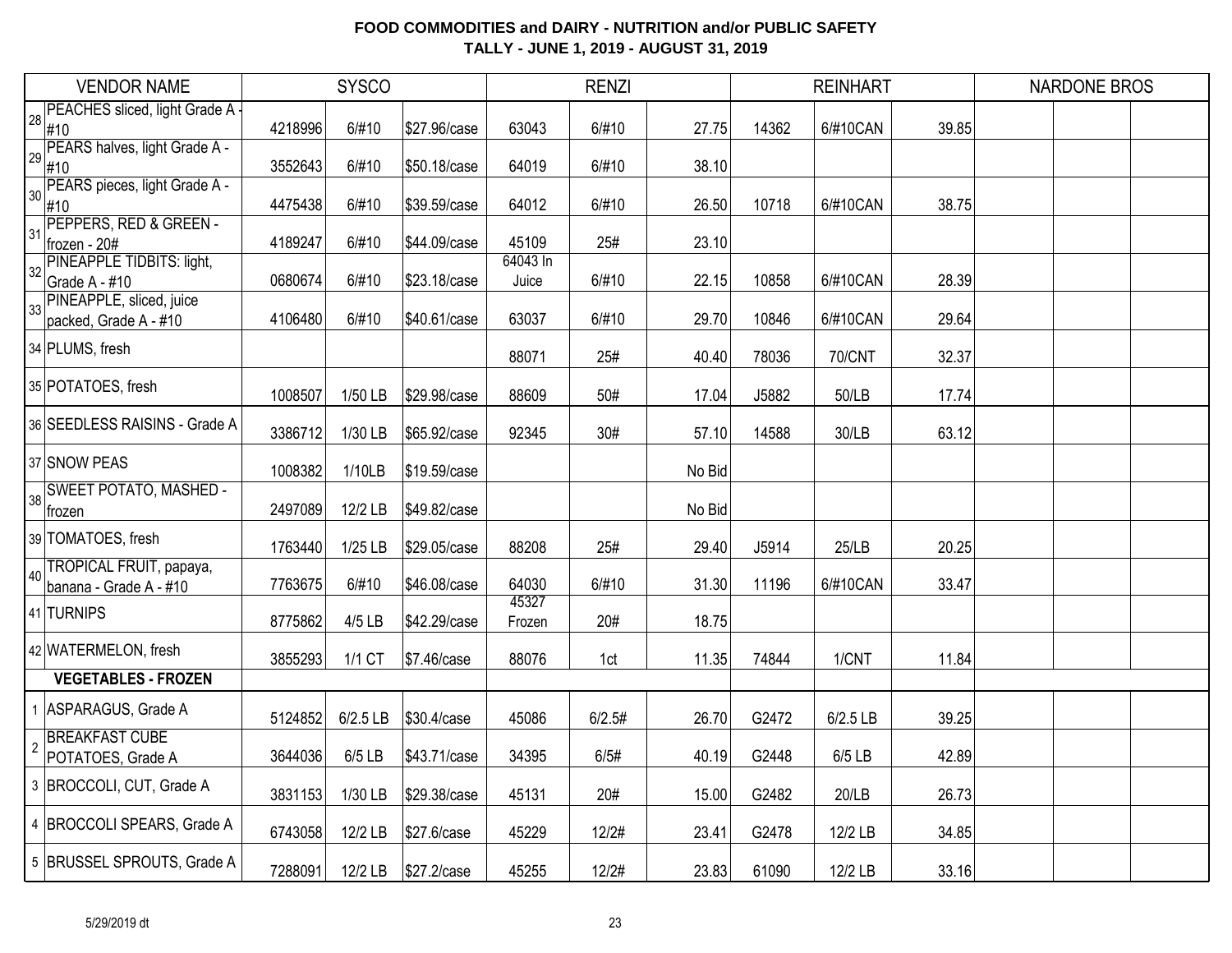|         | <b>VENDOR NAME</b>                          |         | <b>SYSCO</b> |                         |       | <b>RENZI</b> |       |       | <b>REINHART</b> |       | <b>NARDONE BROS</b> |  |
|---------|---------------------------------------------|---------|--------------|-------------------------|-------|--------------|-------|-------|-----------------|-------|---------------------|--|
|         | 6 CALIFORNIA BLEND, Grade A                 | 1474964 | 12/2LB       | \$25.93/case            | 45331 | 20#          | 19.27 | 61072 | 12/2 LB         | 29.41 |                     |  |
|         | 7 CAPRI MIX, Grade A                        | 1528769 | 12/2 LB      | \$25.23/case            | 45318 | 20#          | 19.09 | 60568 | 12/2 LB         | 30.09 |                     |  |
| $\bf 8$ | <b>BABY CARROTS, whole Grade</b><br> A      | 1055508 | 12/2 LB      | \$30.35/case            | 45228 | 20#          | 19.60 | 28006 | 12/2 LB         | 32.15 |                     |  |
|         | 9 CARROTS, CUT, Grade A                     | 3960341 | 1/30 LB      | \$25.69/case            | 45018 | 20#          | 14.70 | 61008 | 12/2 LB         | 20.52 |                     |  |
|         | 10 CAULIFLOWER, grade A                     | 3772514 | 12/2 LB      | \$19.87/case            | 45257 | 12/2#        | 24.00 | G2496 | 12/2 LB         | 35.35 |                     |  |
|         | 11 CORN, Grade A                            | 3533494 | 1/30 LB      | \$32.94/case            | 45024 | 20#          | 16.35 | 61114 | 20/LB           | 17.47 |                     |  |
|         | 12 GREEN BEANS, CUT, Grade A                | 3533056 | 1/30 LB      | \$32.9/case             | 45130 | 20#          | 16.80 | 61096 | 20/LB           | 18.07 |                     |  |
| 13      | <b>GREEN BEANS, ITALIAN CUT,</b><br>Grade A | 1389931 | 12/2 LB      | \$27.44/case            | 45336 | 12/2#        | 23.35 |       |                 |       |                     |  |
| 14      | <b>DICED GREEN PEPPERS,</b><br>Grade A      | 1876069 | 12/2 LB      | \$27.06/case            | 45097 | 12/2#        | 22.70 |       |                 |       |                     |  |
|         | 15 FAJITA STRIPS                            | 1647353 | 2/5LB        | \$41.48/case            | 45101 | 12/2#        | 21.45 | AG676 | 12/2 LB         | 18.74 |                     |  |
|         | 16 FRENCH FRIES, Grade A                    | 9808262 | $6/5$ LB     | \$36.84/case            | 34115 | 6/5#         | 18.31 | J1072 | 6/5 LB          | 21.05 |                     |  |
| 17      | <b>FRENCH GREEN BEANS,</b><br>Grade A       | 2266294 | 12/2LB       | \$30.11/case            | 45253 | 12/2#        | 24.29 | B4344 | 12/32 OZ        | 27.86 |                     |  |
|         | 18 HUBBARD SQUASH, Grade A                  | 0571240 | 12/4 LB      | \$50.09/case            | 45174 | 12/4#        | 41.99 |       |                 |       |                     |  |
|         | 19 ITALIAN MIX, Grade A                     | 1474998 | 12/2 LB      | \$29.8/case             | 45348 | 20#          | 21.38 | 61458 | 12/2 LB         | 32.06 |                     |  |
|         | 20 JAPANESE STIR FRY, Grade A               | 1874817 | 6/4 LB       | \$39.65/case            | 45259 | 20#          | 24.20 | 61468 | 12/2 LB         | 31.79 |                     |  |
|         | 21 LIMA BEANS, Grade A                      | 1440270 |              | 12/2.5 LB \\$42.81/case | 45312 | 20#          | 24.25 |       |                 |       |                     |  |
| 22      | MIXED VEGETABLES Grade A,<br>5 way mix      | 1263623 |              | 12/2.5 LB \\$33.51/case | 45126 | 12/2.5#      | 21.30 | 61120 | 20/LB           | 20.75 |                     |  |
|         | 23 ONIONS, DICED, Grade A                   | 6191712 | $6/2$ LB     | \$15.42/case            | 45102 | 12/2#        | 21.37 |       |                 |       |                     |  |
|         | 24 ORIENTAL BLEND, Grade A                  | 1874817 | 6/4 LB       | \$39.65/case            | 45259 | 20#          | 20.10 | 61468 | 12/2 LB         | 31.79 |                     |  |
|         | 25 PEARL ONIONS. Grade A                    | 1719517 | $4/2$ LB     | \$16.26/case            | 45359 | 12/2#        | 32.10 | G2518 | 12/40 OZ        | 40.31 |                     |  |
|         | 26 PEAS, Grade A                            | 3533528 | 1/30LB       | \$35.8/case             | 45136 | 20#          | 18.92 | 61126 | 20/LB           | 20.88 |                     |  |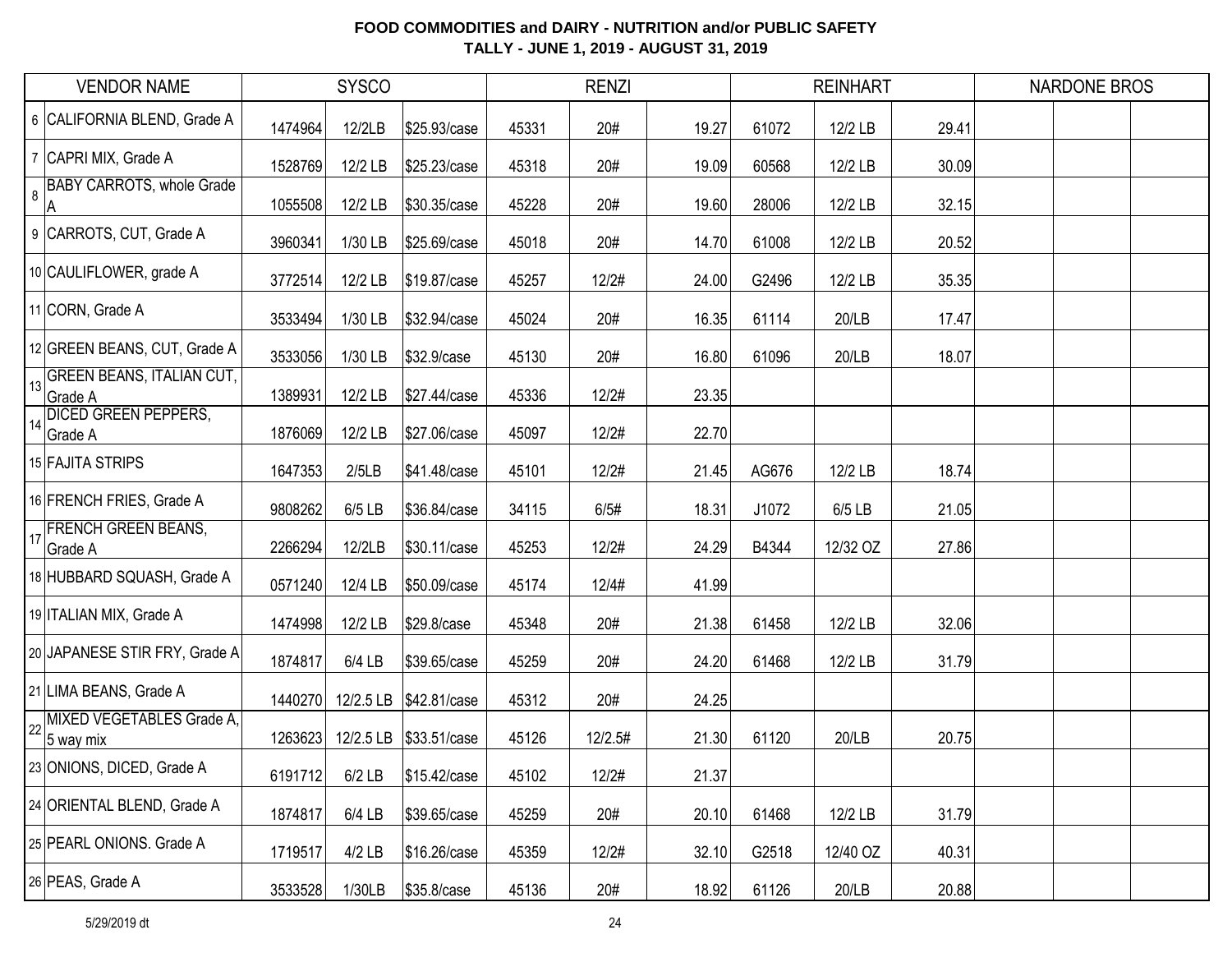| <b>VENDOR NAME</b>                                           | <b>SYSCO</b> |          |                                | <b>RENZI</b> |                        |        |              | <b>REINHART</b> |       | <b>NARDONE BROS</b> |  |  |
|--------------------------------------------------------------|--------------|----------|--------------------------------|--------------|------------------------|--------|--------------|-----------------|-------|---------------------|--|--|
| 27 PEAS/CARROTS, Grade A                                     | 3959277      | 1/30 LB  | \$33.45/case                   | 45137        | 20#                    | 17.19  | 61132        | 20/LB           | 19.01 |                     |  |  |
| 28 SCAND BLEND, Grade A                                      | 1474980      | 12/2 LB  | \$28.68/case                   | 45124        | 20#                    | 20.94  | 61788        | 12/2 LB         | 17.11 |                     |  |  |
| 29 SPINACH, chopped Grade A                                  | 2282234      | 12/2 LB  | \$33.14/case                   | 45232        | 12/3#                  | 26.72  | 61144        | 12/3 LB         | 30.67 |                     |  |  |
| 30 SWEET PEAS, Grade A                                       | 3533528      | 1/30LB   | \$35.8/case                    | 45136        | 20#                    | 20.97  | 61126        | 20/LB           | 20.88 |                     |  |  |
| 31 WAX BEANS, CUT, Grade A                                   | 1877026      | 12/2 LB  | \$32.42/case                   | 45338        | 12/2#                  | 21.80  | G2492        | 12/2 LB         | 24.52 |                     |  |  |
| 32 WINTER BLEND, Grade A                                     | 3890969      | 1/30 LB  | \$30.75/case                   | 45099        | 12/2#                  | 21.71  | 61472        | 12/2 LB         | 30.36 |                     |  |  |
| 33 ZUCCHINI. Grade A                                         | 3891348      | 1/30 LB  | \$44.09/case                   | 45294        | 20#                    | 20.05  |              |                 |       |                     |  |  |
| <b>PUDDING</b>                                               |              |          |                                |              |                        |        |              |                 |       |                     |  |  |
| BUTTERSCOTCH - 6/10#                                         | 4011011      | 6/#10    | \$32.64/case                   | 73193        | 6/#10                  | 27.88  | V2224        | 6/#10CAN        | 38.09 |                     |  |  |
| 2 CHOCOLATE - 6/10#                                          | 5106554      | 12/2 LB  | \$47.83/case                   | 73191        | 6/#10                  | 27.40  | V2146        | 6/#10CAN        | 38.91 |                     |  |  |
| <b>CHOCOLATE POWDER MIX -</b><br>$\overline{3}$<br>12/2#     | 5106554      | 12/2 LB  | \$47.83/case                   | 28585        | 12/24oz                | 31.10  | <b>WA014</b> | 12/28 OZ        | 50.57 |                     |  |  |
| 4 LEMON - 6/10#                                              | 4011052      | 6/#10    | \$32.58/case                   | 73195        | 6/#10                  | 28.15  |              |                 |       |                     |  |  |
| 5   PISTACHIO - 6/10#                                        |              |          |                                |              |                        | No Bid |              |                 |       |                     |  |  |
| 6 TAPIOCA - 6/10#                                            | 4011102      | 6/#10    | \$33.34/case                   | 73196        | 6/#10                  | 29.49  | V2232        | 6/#10CAN        | 41.12 |                     |  |  |
| 7 VANILLA - 12/24 oz                                         | 4011078      | 6/#10    | \$32.93/case                   | 73192        | 6/#10                  | 27.30  | V2158        | 6/#10CAN        | 38.13 |                     |  |  |
| 8 VANILLA POWDER MIX - 12/2#                                 | 4010922      | 12/24 OZ | \$32.62/case                   | 28477        | 12/24oz                | 24.95  | WA016        | 12/28 OZ        | 50.57 |                     |  |  |
| <b>SUGAR FREE -</b><br>$\overline{9}$<br>BUTTERSCOTCH - 5 oz |              |          |                                | 28474        | 12/5oz SPO             | 21.61  |              |                 |       |                     |  |  |
| <b>SUGAR FREE - CHOCOLATE -</b><br>10 <sup>1</sup><br>5 oz   | 6798658      |          | 12/3.5 OZ \$22.99/case         | 28473        | 12/3.5oz<br><b>SPO</b> | 21.12  |              |                 |       |                     |  |  |
| 11 SUGAR FREE - VANILLA - 5 oz                               | 6798637      |          | 12/3.5 OZ \$20.43/case         | 28463        | 12/3.5oz<br><b>SPO</b> | 18.70  |              |                 |       |                     |  |  |
| 12 SNACK PACK PUDDINGS,<br>BUTTERSCOTCH -3.5 oz              |              |          |                                | 73187        | 48/3.5oz               | 15.65  | C7350        | <b>12/4 CNT</b> | 20.72 |                     |  |  |
| <b>SNACK PACK PUDDINGS,</b><br>13<br>CHOCOLATE - 3.5 oz      |              |          | 5661582 48/3.5 OZ \$20.69/case | 73188        | 48/3.5oz               | 14.60  | C7346        | 12/4 CNT        | 20.69 |                     |  |  |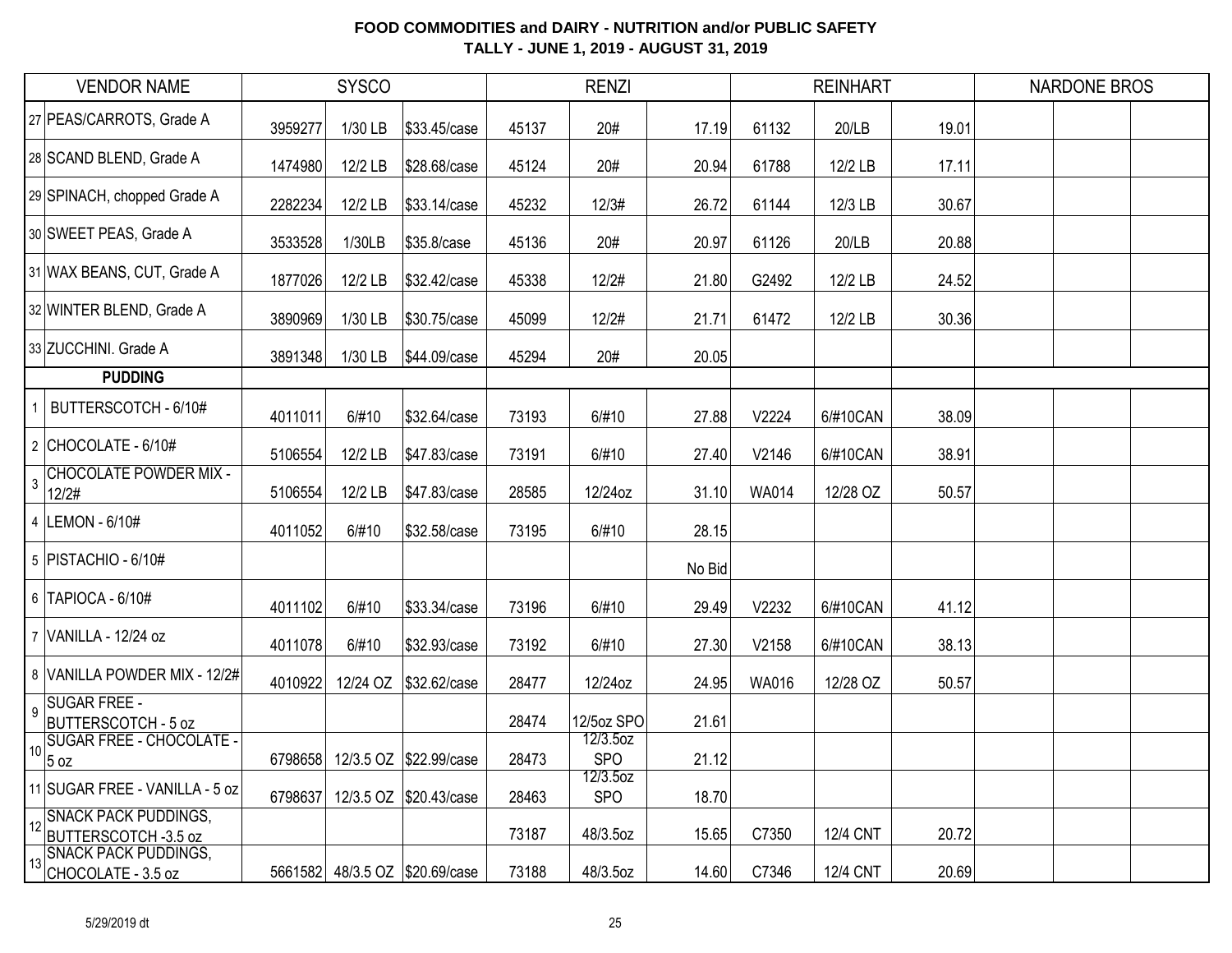|                | <b>VENDOR NAME</b>                                  | <b>SYSCO</b> |          |                               | <b>RENZI</b> |           |        |              | <b>REINHART</b> |       | <b>NARDONE BROS</b> |  |  |
|----------------|-----------------------------------------------------|--------------|----------|-------------------------------|--------------|-----------|--------|--------------|-----------------|-------|---------------------|--|--|
|                | 14 SNACK PACK PUDDINGS,                             |              |          |                               |              |           |        |              |                 |       |                     |  |  |
|                | VANILLA - 3.5 oz<br><b>SNACK PACK PUDDINGS,</b>     | 5763834      |          | 48/3.5 OZ \$20.69/case        | 73186        | 48/3.5oz  | 14.60  | C7352        | <b>12/4 CNT</b> | 20.69 |                     |  |  |
| 15             | DIABETIC, RICE - 4 oz                               | 2496347      | 48/4 OZ  | \$20.2/case                   |              |           | No Bid |              |                 |       |                     |  |  |
|                | <b>SNACK PACK PUDDINGS,</b>                         |              |          |                               |              |           |        |              |                 |       |                     |  |  |
| 16             | DIABETIC, TAPIOCA - 4 oz                            | 1642362      | 48/4 OZ  | \$24.29/case                  | 73209        | 48/4oz    | 22.85  |              |                 |       |                     |  |  |
|                | 17 SNACK PÁCK PUDDINGS,<br>DIABETIC, VANILLA - 4 oz | 2619500      | 48/4 OZ  | \$24.29/case                  | 88862        | 48/3.25oz | 17.95  |              |                 |       |                     |  |  |
|                | <b>JELLO</b>                                        |              |          |                               |              |           |        |              |                 |       |                     |  |  |
|                |                                                     |              |          |                               |              |           |        |              |                 |       |                     |  |  |
|                | 1 REGULAR - 24 oz- asst                             | 4010310      |          | 12/24 OZ \\$31.74/case        | 29212        | 12/24oz   | 27.60  | <b>WA026</b> | 12/24 OZ        | 31.26 |                     |  |  |
|                | 2 SUGAR FREE RED - 2.75 oz                          |              |          |                               |              |           |        |              |                 |       |                     |  |  |
|                | <b>SUGAR FREE CITRUS - 2.75</b>                     |              |          |                               | 28272        | 18/2.75oz | 36.15  |              |                 |       |                     |  |  |
| 3              | oz                                                  |              |          |                               | 28273        | 18/2.75oz | 60.00  |              |                 |       |                     |  |  |
|                | <b>DAIRY</b>                                        |              |          |                               |              |           |        |              |                 |       |                     |  |  |
|                | <b>CHEESE AMER PROCESSED</b>                        |              |          |                               |              |           |        |              |                 |       |                     |  |  |
|                | SLICED - Yellow                                     | 6697890      | 4/5 LB   | \$52.1/case                   | 25039        | 4/5#      | 48.12  | D3108        | 4/5 LB          | 45.77 |                     |  |  |
| $\overline{2}$ | <b>CHEESE AMER PROCESSED</b>                        |              |          |                               |              |           |        |              |                 |       |                     |  |  |
|                | SLICED - White                                      | 3212117      | 4/5 LB   | \$52.29/case                  | 25038        | 4/5#      | 47.80  | G1248        | 4/5 LB          | 45.77 |                     |  |  |
|                | 3 CHEESE, CHEDDAR - Block                           |              |          | 2825010 1/10#AVG \$2.38/pound | 25081        | 10#       | 2.29/H | G1306        | $40+1$ LB       | 2.19  |                     |  |  |
| 4              | CHEESE, EXTRA SHARP -                               |              |          |                               |              |           |        |              |                 |       |                     |  |  |
|                | Block                                               |              |          | 2822312 1/10#AVG \$2.56/pound | 25064 NYS    | 10#       | 2.60/# | 98068        | $10+1$ LB       | 2.97  |                     |  |  |
|                | CHEESE, MEXICAN -                                   |              |          |                               |              |           |        |              |                 |       |                     |  |  |
|                | Shredded<br>CHEESE, MOZZARELLA -                    | 1829369      | $4/5$ LB | \$48.42/case                  | 25045        | 4/5#      | 47.89  | M4638        | 4/5 LB          | 45.56 |                     |  |  |
| 6              | Shredded - 20lb                                     | 2593440      | 4/5 LB   | \$51.88/case                  | 25155        | 4/5#      | 44.22  | 24836        | 4/5 LB          | 43.13 |                     |  |  |
|                | CHEESE, MOZZARELLA -                                |              |          |                               |              |           |        |              |                 |       |                     |  |  |
|                | Shredded - 30lb                                     | 2336865      | 6/5LB    | \$79.09/case                  | 25155        | 4/5#      | 44.22  | G1238        | 6/5 LB          | 65.15 |                     |  |  |
|                | 8 CHEESE, SHARP - Shredded                          | 2818842      | 4/5LB    | \$64.04/case                  | 25042        | 4/5#      | 51.24  | V5056        | $6/2$ LB        | 53.94 |                     |  |  |
| 9              | CHEESE, SHARP, LOW                                  |              |          |                               |              |           |        |              |                 |       |                     |  |  |
|                | SODIUM - Shredded                                   |              |          |                               |              |           | No Bid |              |                 |       |                     |  |  |
|                | 10 CHEESE, SWISS - Block                            |              |          | 2822437 2/8#AVG \$2.35/pound  | 25866        | 2/8#      | 2.69/H | D9200        | $2/8 + LB$      | 2.48  |                     |  |  |
|                | CHEESE, SWISS, LOW                                  |              |          |                               |              |           |        |              |                 |       |                     |  |  |
|                | SODIUM - Block                                      |              |          |                               |              |           | No Bid |              |                 |       |                     |  |  |
|                | 12 CREAM CHEESE - 3#                                |              |          | \$24.57/case                  |              |           |        |              |                 |       |                     |  |  |
|                |                                                     | 8635740      | $4/3$ LB |                               | 25919        | 10/3#     | 59.05  | 70083        | 1/3LB           | 6.22  |                     |  |  |
|                | 13 COTTAGE CHEESE                                   | 7772296      | $6/5$ LB | \$41.04/case                  | 25117        | 4/5#      | 24.60  | T8998        | 4/5 LB          | 27.71 |                     |  |  |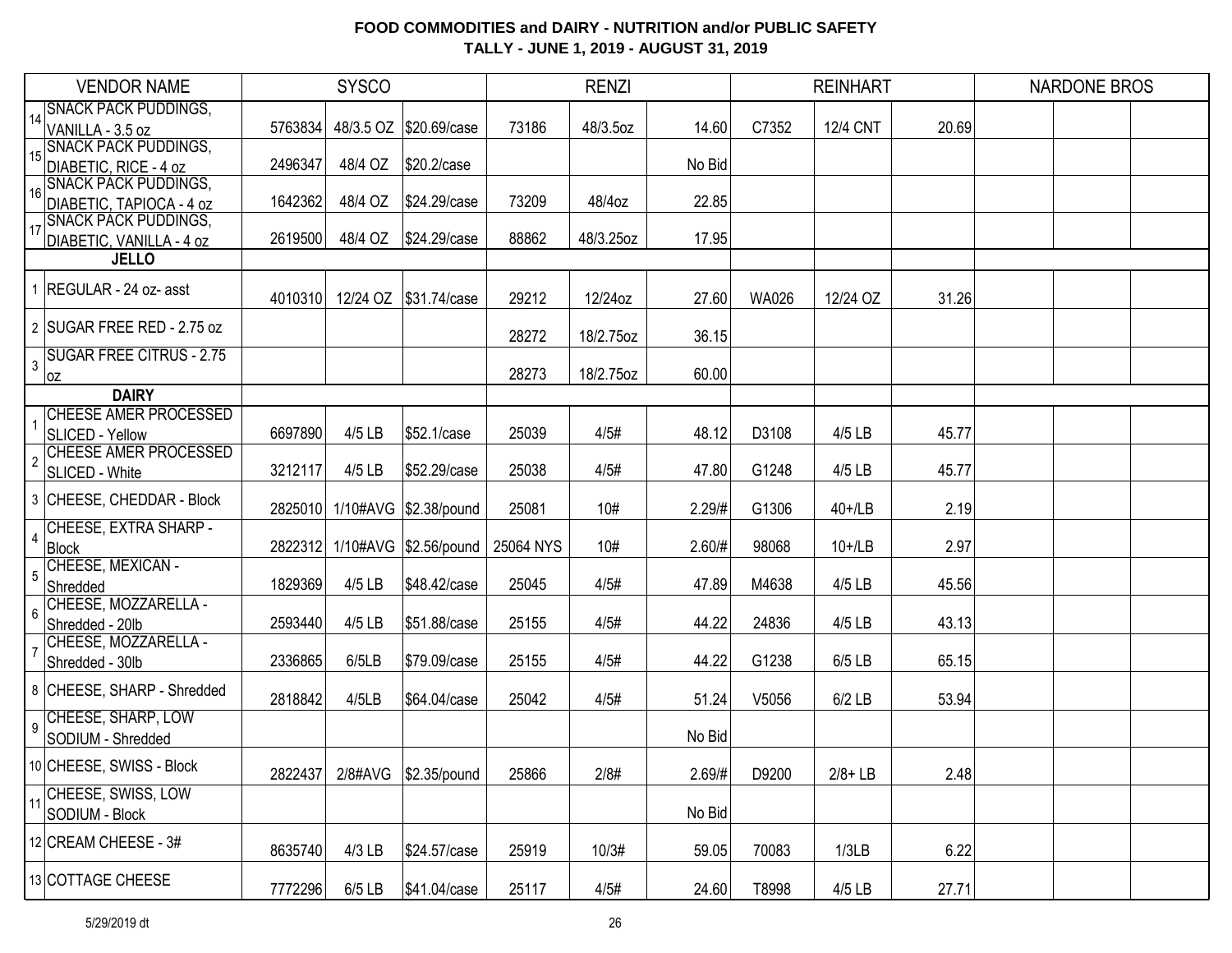|                | <b>SYSCO</b><br><b>VENDOR NAME</b>                                                           |         | <b>RENZI</b>                   |                                 |                                                        |           | <b>REINHART</b> |       | <b>NARDONE BROS</b> |       |  |  |  |
|----------------|----------------------------------------------------------------------------------------------|---------|--------------------------------|---------------------------------|--------------------------------------------------------|-----------|-----------------|-------|---------------------|-------|--|--|--|
|                | 14 COTTAGE CHEESE, 1%                                                                        | 5020169 | $2/5$ LB                       | \$22.32/case                    | 25109                                                  | 4/5#      | 36.41           | T8998 | 4/5 LB              | 27.71 |  |  |  |
|                | 15 LIQUID BUTTER                                                                             | 3355757 | 3/1 GAL                        | \$32.18/case                    | 58470                                                  | $3/1$ gal | 27.77           | 71022 | 3/1GAL              | 31.67 |  |  |  |
|                | 16 MARGARINE                                                                                 | 4549099 | 30/1 LB                        | \$23.7/case                     | 29088                                                  | 30/1#     | 18.79           | 98400 | 30/1 LB             | 18.08 |  |  |  |
|                | 17 PARMESAN CHEESE                                                                           | 6370571 | $4/5$ LB                       | \$58.41/case                    | 25330                                                  | 4/5#      | 51.75           | 20028 | 4/5 LB              | 76.89 |  |  |  |
|                | 18 PIZZA CRUST, rectangular par<br>baked                                                     | 2972923 |                                |                                 | 37807                                                  | 10/43oz   | 24.00           | MB340 | 14/20 OZ            | 44.20 |  |  |  |
|                | 19 SOUR CREAM                                                                                | 1309194 | $6/5$ LB                       | \$39.75/case                    | 25328                                                  | 4/5#      | 23.65           | G1372 | 6/5 LB              | 35.02 |  |  |  |
|                | 20 YOGURT - assorted                                                                         | 8221958 | 24/4 OZ                        | \$15.29/case                    | 26086 Straw,<br>26088 Straw-<br>Bana, 26087<br>Vanilla | 48/4oz    | 14.45           | F4544 | 48/4 OZ             | 19.98 |  |  |  |
| 21             | YOGURT, LIGHT - assorted<br>flavors                                                          | 7849706 | 48/4 OZ                        | \$19.88/case                    | 26078                                                  | 48/4oz    | 17.24           |       |                     |       |  |  |  |
|                | 22 YOGURT, VANILLA - 2 lb - 5 lb                                                             | 6472502 | $6/4$ LB                       | \$26.8/case                     | 76516                                                  | $6/32$ oz | 13.10           | E8888 | 6/32 OZ             | 18.63 |  |  |  |
|                | 23 YOGURT, VANILLA - 4 - 6 oz                                                                | 9903576 |                                | 12/5.3 OZ \$10.13/case          | 26154                                                  | 12/6oz    | 8.61            |       |                     |       |  |  |  |
|                | <b>COOKIES &amp; CRACKERS</b>                                                                |         |                                |                                 |                                                        |           |                 |       |                     |       |  |  |  |
|                | COOKIES, CHOCOLATE CHIP,<br>1 frozen ready to bake dough - 1<br>loz - 1.5 oz                 |         | 1412642 240/1.33OZ \$79.1/case |                                 | 39976                                                  | 320/1oz   | 40.95           | 17858 | 16/LB               | 33.86 |  |  |  |
| $\overline{2}$ | COOKIES, OATMEAL, frozen<br>ready to bake dough - 1 oz - 1.5                                 |         |                                |                                 |                                                        |           | No Bid          |       |                     |       |  |  |  |
|                | COOKIES, OATMEAL RAISIN,<br>3 frozen ready to bake dough - 1<br>loz - 1.5 oz                 |         |                                | 1412667 240/1.33OZ \$79.21/case | 51466                                                  | 213/1.5oz | 45.45           | 17868 | 16/LB               | 33.54 |  |  |  |
|                | COOKIES, PEANUT BUTTER,<br>4   frozen ready to bake dough - 1<br>oz - 1.5 oz                 |         |                                | 7220346 213/1.5 OZ \$55.77/case | 11453                                                  | 324/1oz   | 32.88           | 17678 | 16/LB               | 36.21 |  |  |  |
|                | COOKIES, SUGAR, frozen<br>ready to bake dough - 1 oz - 1.5                                   |         |                                | 7040512 320/1 OZ \$43.31/case   | 39988                                                  | 320/1oz   | 37.99           | 17888 | 16/LB               | 24.49 |  |  |  |
|                | <b>COOKIES, WHITE CHIP</b><br>6   MACADAMIAN NUT, frozen<br>ready to bake dough - 1 oz - 1.5 |         |                                | 7220684 213/1.5 OZ \$57.06/case | 51594                                                  | 213/1.5oz | 51.24           | 17676 | 16/LB               | 40.57 |  |  |  |
|                | 7 FIG NEWTONS                                                                                | 4221461 |                                | 120/2 PK \$53.62/case           | 72051                                                  | 120/2oz   | 47.10           | 25096 | 120/2CNT            | 47.86 |  |  |  |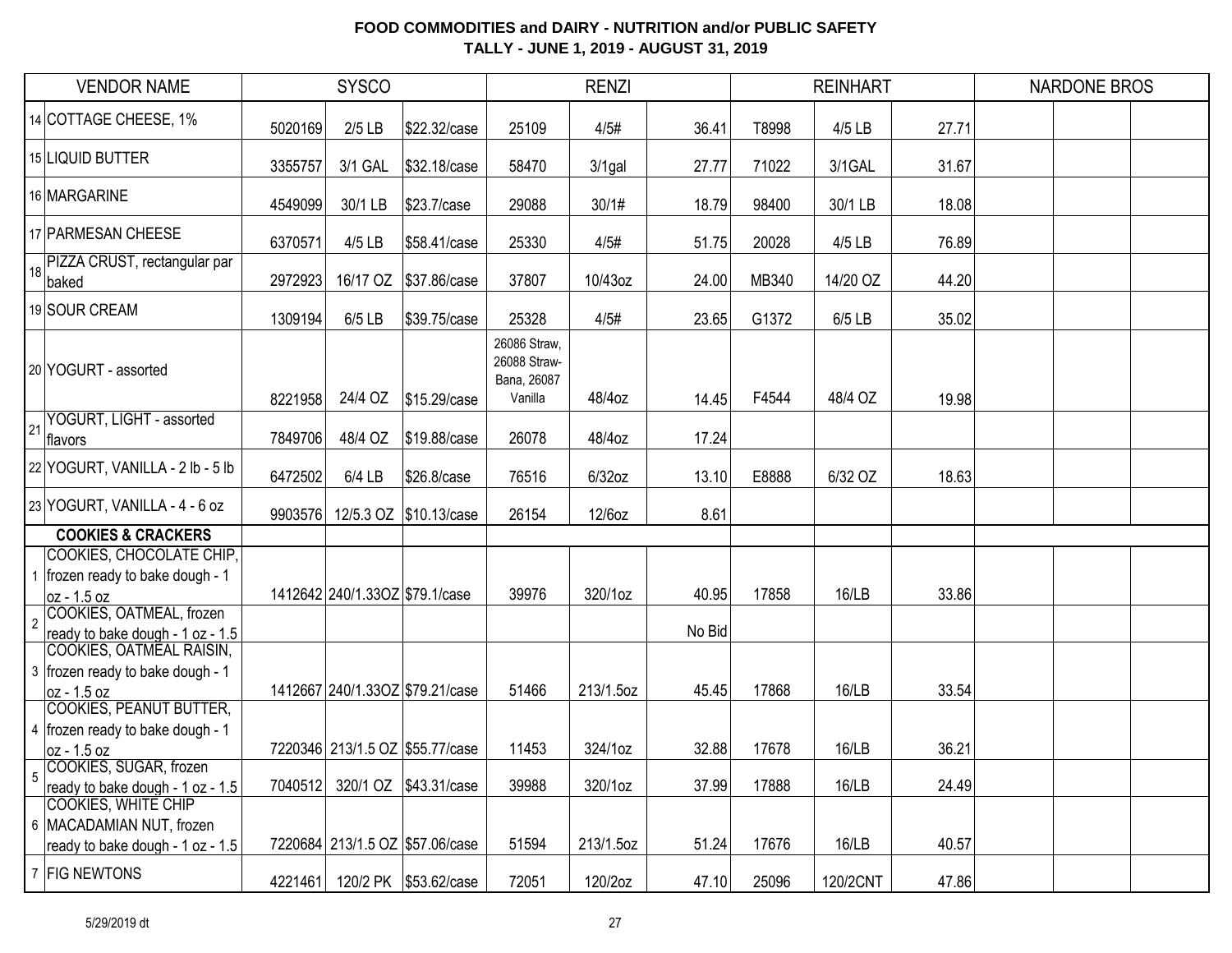| <b>VENDOR NAME</b> |                                       | <b>SYSCO</b> |                       |                                 | <b>RENZI</b> |                        |       |              | <b>REINHART</b> |        | <b>NARDONE BROS</b> |  |  |
|--------------------|---------------------------------------|--------------|-----------------------|---------------------------------|--------------|------------------------|-------|--------------|-----------------|--------|---------------------|--|--|
| 8                  | <b>FIG NEWTONS, individual</b>        |              |                       |                                 |              |                        |       |              |                 |        |                     |  |  |
|                    | package                               | 4220554      |                       | 120/1 OZ   \$44.97/case         | 72024        | 120/1oz                | 39.05 | 25096        | 120/2CNT        | 47.86  |                     |  |  |
| 9                  | <b>GRAHAM CRACKERS,</b>               |              |                       |                                 |              |                        |       |              |                 |        |                     |  |  |
|                    | individual package                    | 5278718      |                       | 200/2 PK \$26.37/case           | 28125        | 200/2ct                | 20.10 | 22796        | 200/2CNT        | 23.74  |                     |  |  |
| 10                 | LORNA DOONE COOKIE,                   |              |                       |                                 |              |                        |       |              |                 |        |                     |  |  |
|                    | individual package                    | 4125852      |                       | 120/1 OZ \$37.6/case            | 72022        | 120/4ct 1oz            | 33.09 | 38092        | <b>72/CNT</b>   | 27.22  |                     |  |  |
| 11                 | SALTINE - KRISPY, individual          | 4204996      |                       |                                 | 73314        | 500/2ct                |       | 21110        | 500/2CNT        |        |                     |  |  |
|                    | package<br>12 SALTINES UNSALTED TOPS, |              | 500/2 CT              | \$17.61/case                    |              |                        | 11.25 |              |                 | 14.55  |                     |  |  |
|                    | individual package                    | 4114914      |                       | 300/2 PK \$17.01/case           | 73312        | 500/2ct                | 18.98 |              |                 |        |                     |  |  |
|                    | 13 SUGAR FREE COOKIE,                 |              |                       |                                 |              |                        |       |              |                 |        |                     |  |  |
|                    | Chocolate, individual package         |              |                       |                                 | 32509        | 106/.75oz              | 29.20 |              |                 |        |                     |  |  |
|                    | <b>SUGAR FREE COOKIE,</b>             |              |                       |                                 |              |                        |       |              |                 |        |                     |  |  |
| 14                 | emon, individual package              |              |                       |                                 | 32510        | 106/.75oz              | 29.20 |              |                 |        |                     |  |  |
| 15 <sup>15</sup>   | <b>SUGAR FREE COOKIE, Short</b>       |              |                       |                                 |              |                        |       |              |                 |        |                     |  |  |
|                    | Bread, individual package             | 3294980      |                       | 120/8 CT \$51.72/case           | 83086        | 120/1oz                | 42.04 |              |                 |        |                     |  |  |
|                    | <b>MISC</b>                           |              |                       |                                 |              |                        |       |              |                 |        |                     |  |  |
|                    | 1 COFFEE, REGULAR - 2 oz              |              |                       |                                 |              |                        |       |              |                 |        |                     |  |  |
|                    |                                       | 4116158      | 96/2 OZ               | \$87.7/case                     | 71021        | 84/2oz                 | 57.12 | 10948        | 128/2 OZ        | 100.25 |                     |  |  |
|                    | 2 COFFEE, DECAF - 2 oz                |              |                       |                                 |              |                        |       |              |                 |        |                     |  |  |
|                    |                                       | 4115739      | 96/2 OZ               | \$96.32/case                    | 71216        | 84/2oz                 | 67.19 | 10554        | 128/2 OZ        | 114.47 |                     |  |  |
| 3                  | <b>BLACK PEPPER SHAKER -</b>          |              |                       |                                 |              |                        |       |              |                 |        |                     |  |  |
|                    | disposable                            | 4941555      | 48/1.5 OZ \$45.1/case |                                 | 67190        | 48/1.5oz<br>160/1.8 oz | 40.15 | CA406        | 48/1.5OZ        | 42.43  |                     |  |  |
| 4                  | <b>BREAD STICKS - WHOLE</b>           |              |                       |                                 |              |                        |       |              |                 |        |                     |  |  |
|                    | <b>WHEAT</b><br><b>GARLIC BREAD -</b> |              |                       | 4898226 144/1.5 OZ \$32.26/case | 51087        | WG                     | 28.80 |              |                 |        |                     |  |  |
| 5                  |                                       |              |                       |                                 | 51399        | 12/10oz                | 21.30 |              |                 |        |                     |  |  |
|                    | <b>BUTTERTOP</b>                      |              |                       |                                 |              |                        |       |              |                 |        |                     |  |  |
|                    | 6 GLUTEN FREE - BAGELS, asst          | 1249727      |                       | 24/3.5 OZ \$29.96/case          | 51171        | 24/3.5oz               | 26.04 | G1434        | 24/CNT          | 27.06  |                     |  |  |
|                    |                                       |              |                       |                                 |              |                        |       |              |                 |        |                     |  |  |
|                    | 7 GLUTEN FREE - BREAD                 | 7040473      | 6/24 OZ               | \$48.54/case                    | 10377        | 12/14oz                | 49.64 | <b>HR240</b> | 6/24 OZ         | 44.61  |                     |  |  |
|                    | <b>GLUTEN FREE - CHEX</b>             |              |                       |                                 |              |                        |       |              |                 |        |                     |  |  |
| 8                  | CEREAL                                | 7560147      | 4/33 OZ               | \$33.15/case                    | 84166        | 96/1oz                 | 32.26 | <b>BR654</b> | 10/12 OZ        | 32.31  |                     |  |  |
| 9                  | <b>GLUTEN FREE - FROZEN</b>           |              |                       |                                 | 93577,       |                        |       |              |                 |        |                     |  |  |
|                    | SHERBERT, asst                        |              |                       |                                 | 93578,       | 96/4oz                 | 31.89 |              |                 |        |                     |  |  |
| 10 <sup>1</sup>    | <b>GLUTEN FREE - MUFFINS,</b>         |              |                       |                                 |              |                        |       |              |                 |        |                     |  |  |
|                    | asst                                  | 0758411      | 36/3 OZ               | \$47.12/case                    | 51170 Blueb  | 36/3oz                 | 41.30 | 56472        | 36/CNT          | 43.02  |                     |  |  |
|                    | 11 HAMBURGER ROLL                     |              |                       |                                 |              |                        |       |              |                 |        |                     |  |  |
|                    |                                       | 0124636      | 10/12 CT              | \$36.02/case                    | 10365        | 4.5" 6/8ct             | 20.95 | G2160        | 8/12 CNT        | 32.24  |                     |  |  |
|                    | 12 HOT DOG ROLL                       |              |                       |                                 |              |                        |       |              |                 |        |                     |  |  |
|                    |                                       | 2496451      |                       | 12/12 CT \$36.27/case           | 37615        | 8/12ct                 | 23.75 | K2466        | 96/CNT          | 22.38  |                     |  |  |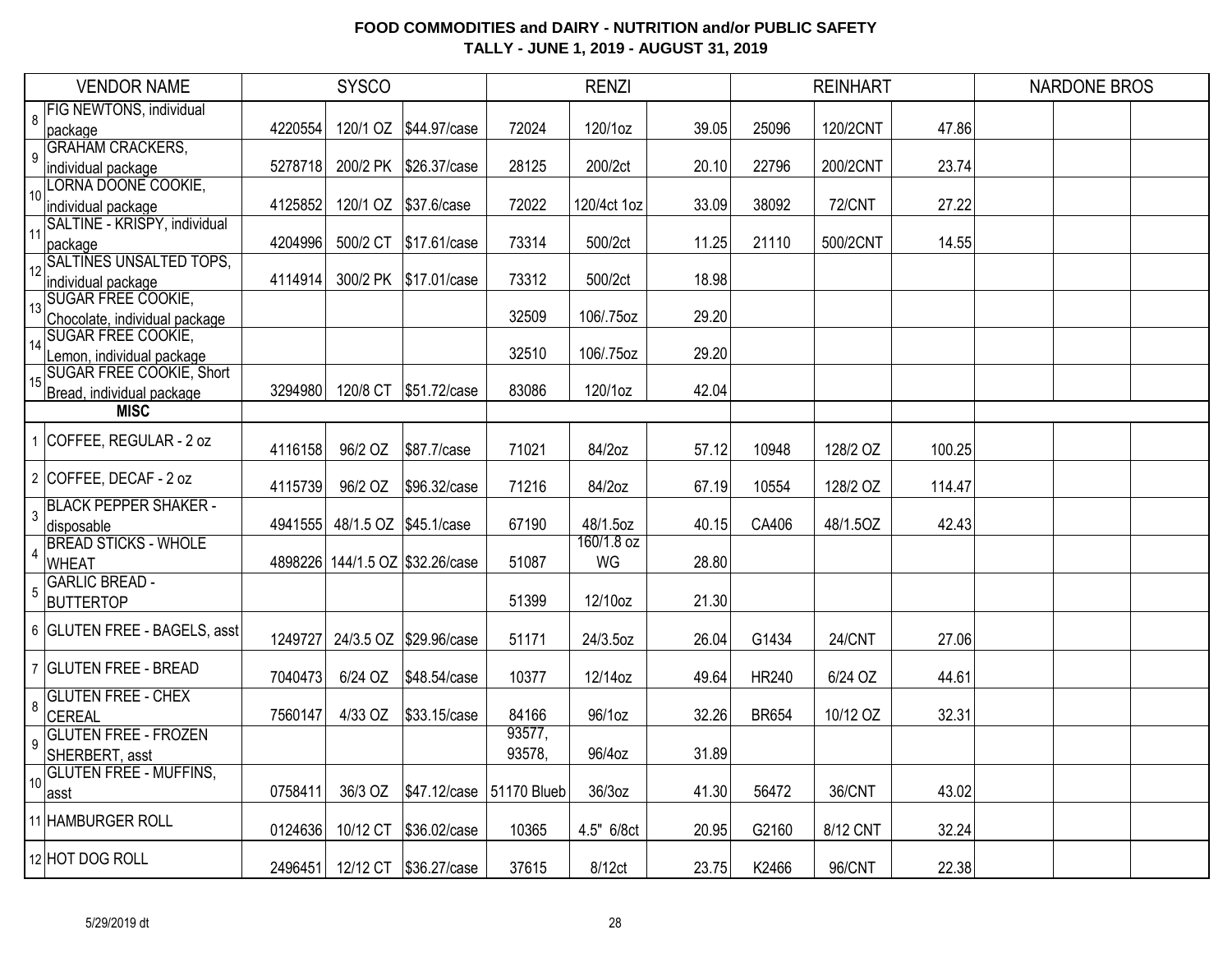| <b>VENDOR NAME</b>                                  | <b>SYSCO</b> |                                |                       | <b>RENZI</b> |           |        | <b>REINHART</b> |          |       | <b>NARDONE BROS</b> |  |  |
|-----------------------------------------------------|--------------|--------------------------------|-----------------------|--------------|-----------|--------|-----------------|----------|-------|---------------------|--|--|
| 13 KOSHER - BREAD                                   | 2492199      |                                | 10/36 OZ \$38.08/case |              |           | No Bid |                 |          |       |                     |  |  |
| 14 KOSHER - CHOW MEIN<br><b>DINNER</b>              |              |                                |                       |              |           | No Bid |                 |          |       |                     |  |  |
| 15 KOSHER - CHICKEN DINNER                          | 5572989      |                                | 6/13.5OZ \$36.92/case |              |           | No Bid |                 |          |       |                     |  |  |
| KOSHER - CHICKEN LEG<br><b>DINNER</b>               |              |                                |                       |              |           | No Bid |                 |          |       |                     |  |  |
| 17 KOSHER - COLD CUTS                               |              |                                |                       |              |           | No Bid |                 |          |       |                     |  |  |
| 18 KOSHER - FISH DINNER                             |              |                                |                       |              |           | No Bid |                 |          |       |                     |  |  |
| 19 KOSHER - POT ROAST<br>DINNER                     | 5735749      | 6/12 OZ                        | \$38.54/case          |              |           | No Bid |                 |          |       |                     |  |  |
| <b>ZO KOSHER - SALISBURY STEAK</b><br><b>DINNER</b> |              |                                |                       |              |           | No Bid |                 |          |       |                     |  |  |
| 21 KOSHER - SLICED CHEESE                           | 3212117      | $4/5$ LB                       | \$52.29/case          |              |           | No Bid |                 |          |       |                     |  |  |
| KOSHER - SPAGHETTI &<br>MEATBALL DINNER             | 5574410      | 6/13 OZ                        | \$36.76/case          |              |           | No Bid |                 |          |       |                     |  |  |
| 23 KOSHER - TURKEY DINNER                           | 5735756      | 6/12 OZ                        | \$36.78/case          |              |           | No Bid |                 |          |       |                     |  |  |
| 24 READY MADE BISCUITS - 3"                         |              | 5622873 120/2.25OZ \$33.2/case |                       | 36832        | 100/2oz   | 25.40  | B5526           | 120/2.25 | 30.23 |                     |  |  |
| 25 READY MADE BISCUITS - 2"                         |              | 5622873 120/2.25OZ \$33.2/case |                       | 36843        | 105/2"    | 20.10  |                 |          |       |                     |  |  |
| 26 SALT SHAKER - disposable                         | 4941548      | 48/4 OZ                        | \$14.44/case          | 67189        | 48/4oz    | 10.45  | CA408           | 48/4 OZ  | 12.48 |                     |  |  |
| 27 SPRAY COATING (pan)                              | 4135380      | 6/17 OZ                        | \$18.65/case          | 66424        | 6/17oz    | 16.40  | 87650           | 6/17 OZ  | 24.39 |                     |  |  |
| 28 TORTILLA CHIPS                                   | 2272690      | $6/2$ LB                       | \$22.67/case          | 60054        | 3/2#      | 10.10  | P6574           | 8/16 OZ  | 13.26 |                     |  |  |
| 29 TORTILLA SHELLS                                  | 2385748      | 24/12 CT                       | \$20.76/case          | 60052        | 200/5.25" | 11.70  | 66060           | 12/12CNT | 28.71 |                     |  |  |
| <b>MILK</b>                                         |              |                                |                       |              |           |        |                 |          |       |                     |  |  |
| 1 WHOLE MILK - gal                                  | 4666695      | 4/1 GAL                        | \$21.3/case           |              |           | No Bid | J4458           | 4/1 GAL  | 16.82 |                     |  |  |
| 2 WHOLE MILK - 1/2 gal                              | 4666727      | 6/64 OZ                        | \$19.43/case          |              |           | No Bid | J9324           | 9/.5 GAL | 19.26 |                     |  |  |
| 3 WHOLE MILK - 8 oz                                 | 9164195      |                                | 20/8 OZ \$8.18/case   |              |           | No Bid | J9318           | 50/8 OZ  | 11.80 |                     |  |  |